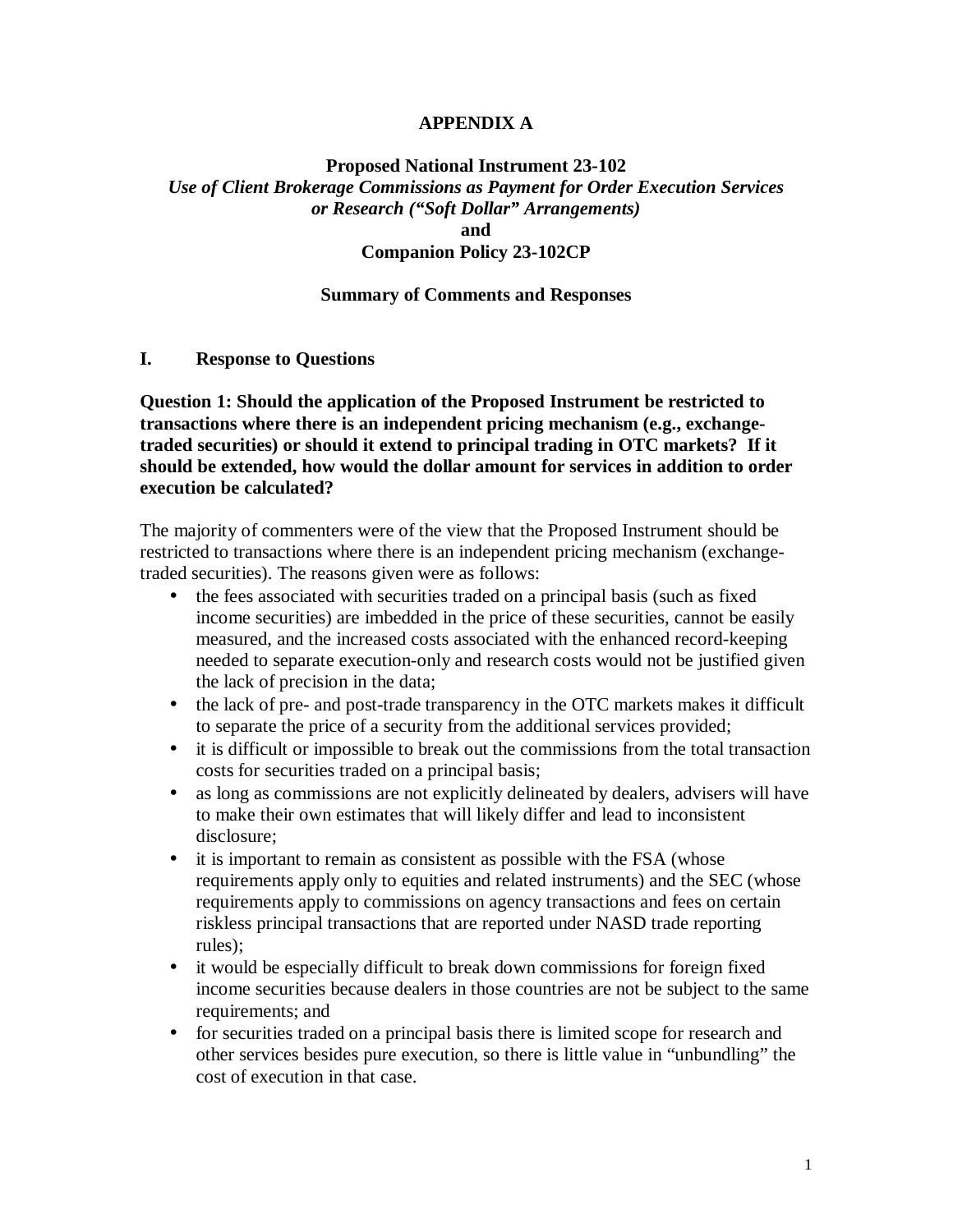A few commenters, however, thought that transactions done on a principal basis should also be included in the scope of the Proposed Instrument, for the following reasons:

- soft dollar information should not be hidden from investors because of the type of product, transaction or market;
- there are proprietary broker-based fixed income research services paid for via the commissions implicit in bond spreads, and the calculation of the dollar amount is straightforward: that is, dealers place specific prices on each research service, and after the execution of the trade has been agreed to, an extra amount is added and identified as a research service payment;
- if principal transactions are excluded from the Proposed Instrument, unscrupulous advisers with both fixed income and equity mandates may shift non-eligible expenses defined by the instrument from equity soft dollars towards soft dollars related to principal transactions; and
- it is unfair to closely monitor commission expenditures in public markets and not OTC markets; at the very least, participants in OTC markets should begin to disclose the amount and type of goods and services procured through the dealers.

However, there was acknowledgement of the difficulty in determining the dollar amount for bundled services received in conjunction with principal trades. Some commenters suggested that, if a decision is made to expand the applicability of the Proposed Instrument beyond transactions where there is an independent pricing mechanism, it should apply to any transaction where a transaction-based fee can be determined or reasonably estimated.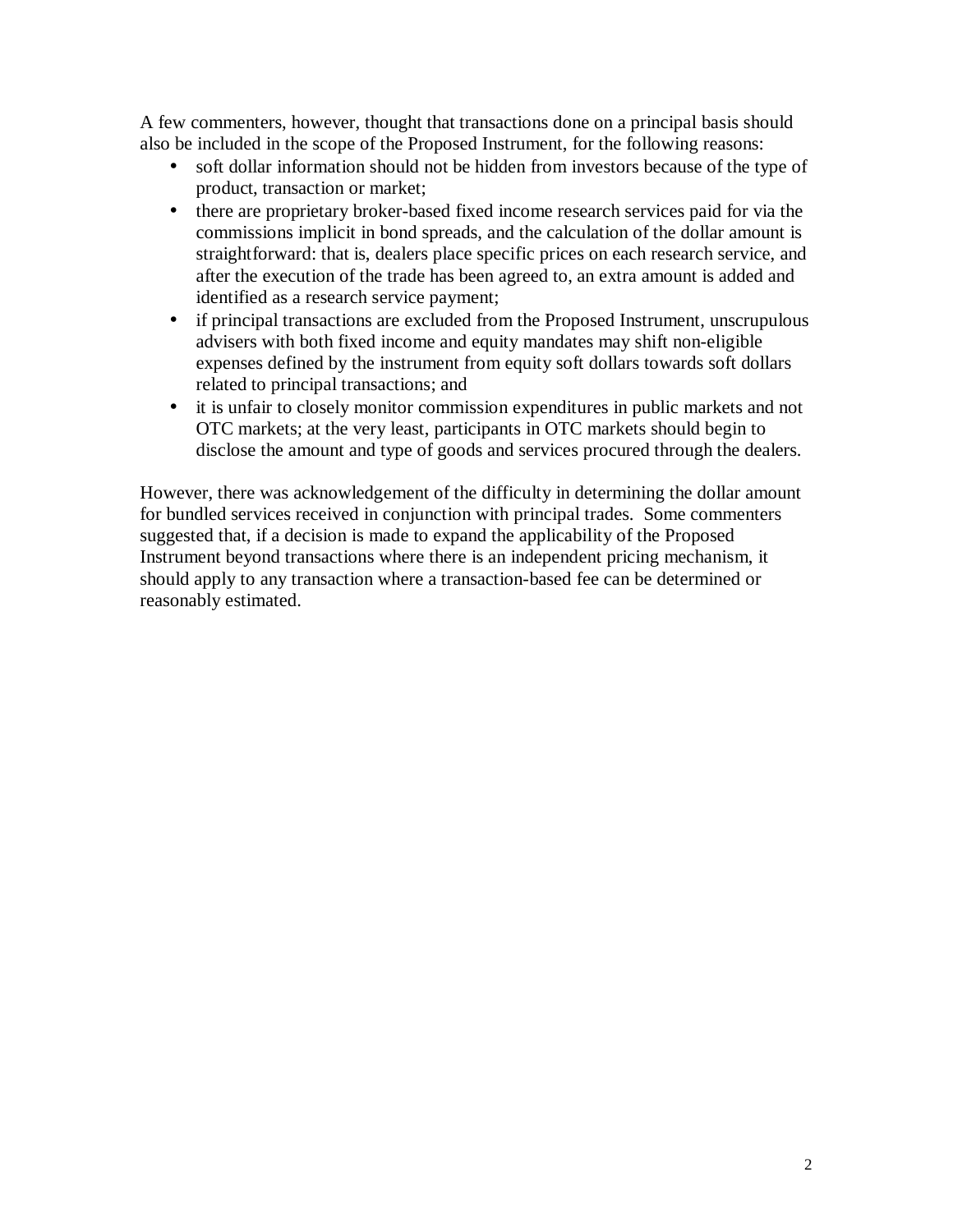*We agree that the lack of transparency regarding fees imbedded in the price of trades conducted on a principal basis in the OTC markets makes measurement of those fees difficult. The application of the Proposed Instrument is limited to certain trades in securities where brokerage commissions are charged. We have amended the guidance in the Proposed Policy to clarify that the reference to "client brokerage commissions" includes any commission or similar transaction-based fee charged for a trade where the amount paid for the security is clearly separate and identifiable (e.g., the security is exchange-traded, or there is some other independent pricing mechanism that enables the adviser to accurately and objectively determine the amount of commissions or fees charged).* 

*The Proposed Policy also clarifies that advisers that receive goods and services other than order execution in conjunction with trades such as principal trades where a markup is charged (e.g., fixed income traded in the OTC markets), will remain subject to their general fiduciary obligations to deal fairly, honestly and in good faith with clients, but will not be able to rely on the Proposed Instrument to demonstrate compliance with those obligations. An adviser could likely apply many of the principles outlined in the Proposed Instrument and Proposed Policy in these situations to assess whether its general fiduciary obligations have been met, but this assessment may be more difficult and less supportable when information is not readily available to assist with a determination of value received for value paid (e.g., the security is not exchange-traded, or there is no other independent pricing mechanism to help identify the amount paid for the security versus the amount paid for execution plus any other services).*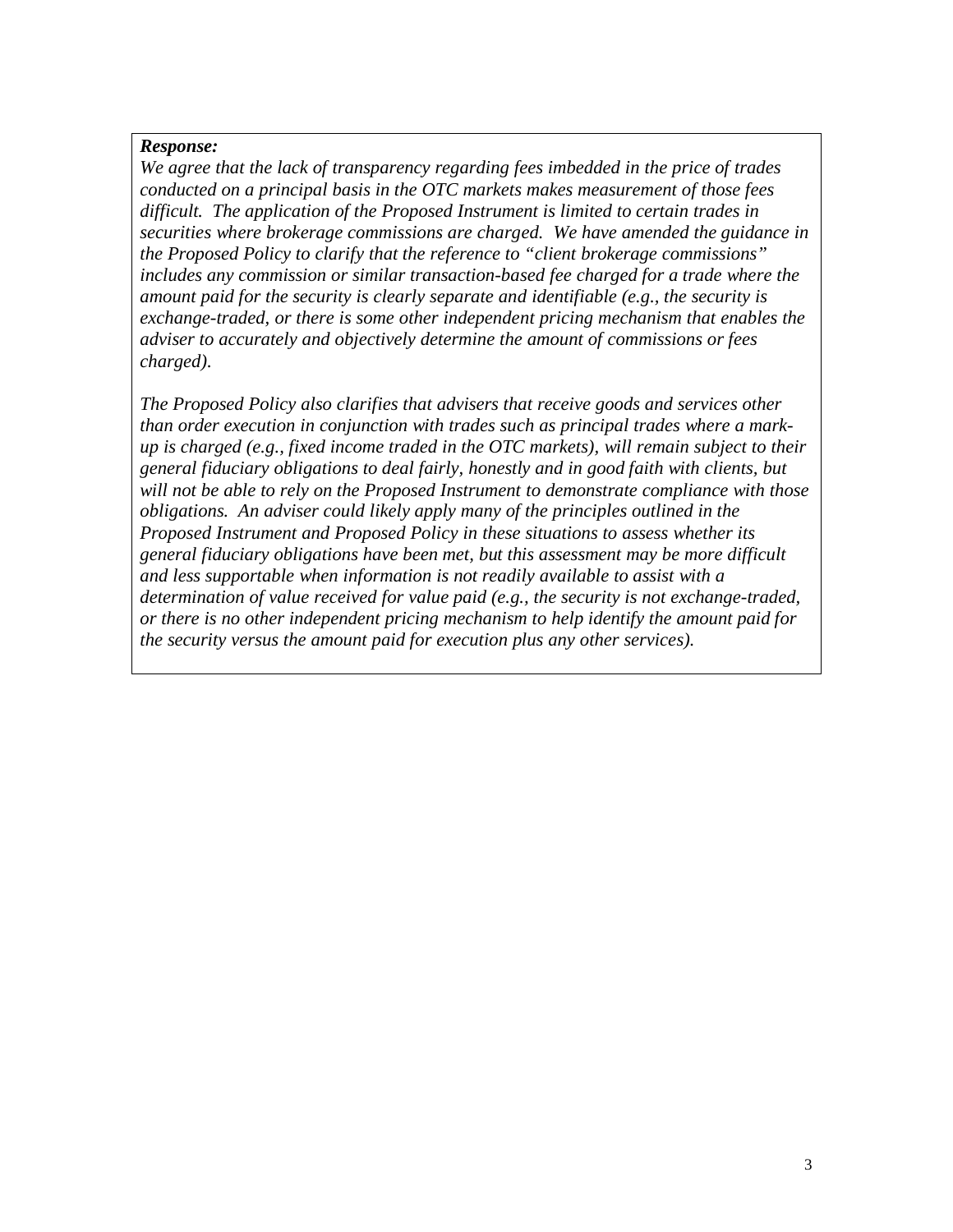# **Question 2: What circumstances, if any, make it difficult for an adviser to determine that the amount of commissions paid is reasonable in relation to the value of goods and services received?**

The majority of respondents thought that the main difficulty in assessing the reasonableness of the commissions paid relative to the value of goods and services received for transactions involving execution and research was the lack of information provided by dealers on the cost components of bundled services. Some noted that, unless dealers are required to unbundle execution charges from charges for proprietary research, any attempt by advisers to determine the costs of execution and research, and whether they are reasonable in relation to the value of goods and services rendered, is merely an estimate.

One commenter, however, anticipates that the 2006 Instrument would cause "executiononly" trades to become more commonplace; in which case, industry norms would evolve as to what represents a competitive "execution-only" commission, and there will be far greater clarity as to the price being paid for goods and services relative to their value. Another commenter supported the view that "execution-only" trades may become more commonplace as total research costs come under more scrutiny, and limits are placed on the total spent for research.

Other reasons supporting the difficulty in assessing the reasonableness of value received for commissions paid included:

- while theoretical pure execution costs may be determined for a particular trade, the value of research is dependent upon the specific nature of the services provided and the circumstances under which it is provided;
- it would be difficult to determine reasonableness for an adviser that is small or just starting up, and/or if an adviser tends to execute transactions with only one dealer;
- there is a continuum of service levels ranging from low service direct market access to low to medium service algorithmic trading, to high-service execution involving liquidity search, monitoring and reporting the status of an order, feedback, execution advice and the provision of capital, all of which require different commission rates;
- in almost all cases, research received by an adviser is used for the benefit of more than one client, and a specific allocation of the benefits of research to one client would be nearly impossible;
- dealers often send advisers unsolicited research that is not used by the adviser; receipt of such research should not imply that the adviser is using commissions to pay for it; and
- advisers consider the reasonableness of commissions paid to dealers over time, and in context of the overall business relationship, not on the basis of individual trades.

In conjunction with the comments regarding the difficulties in determining whether commissions paid are reasonable in relation to the goods and services received, some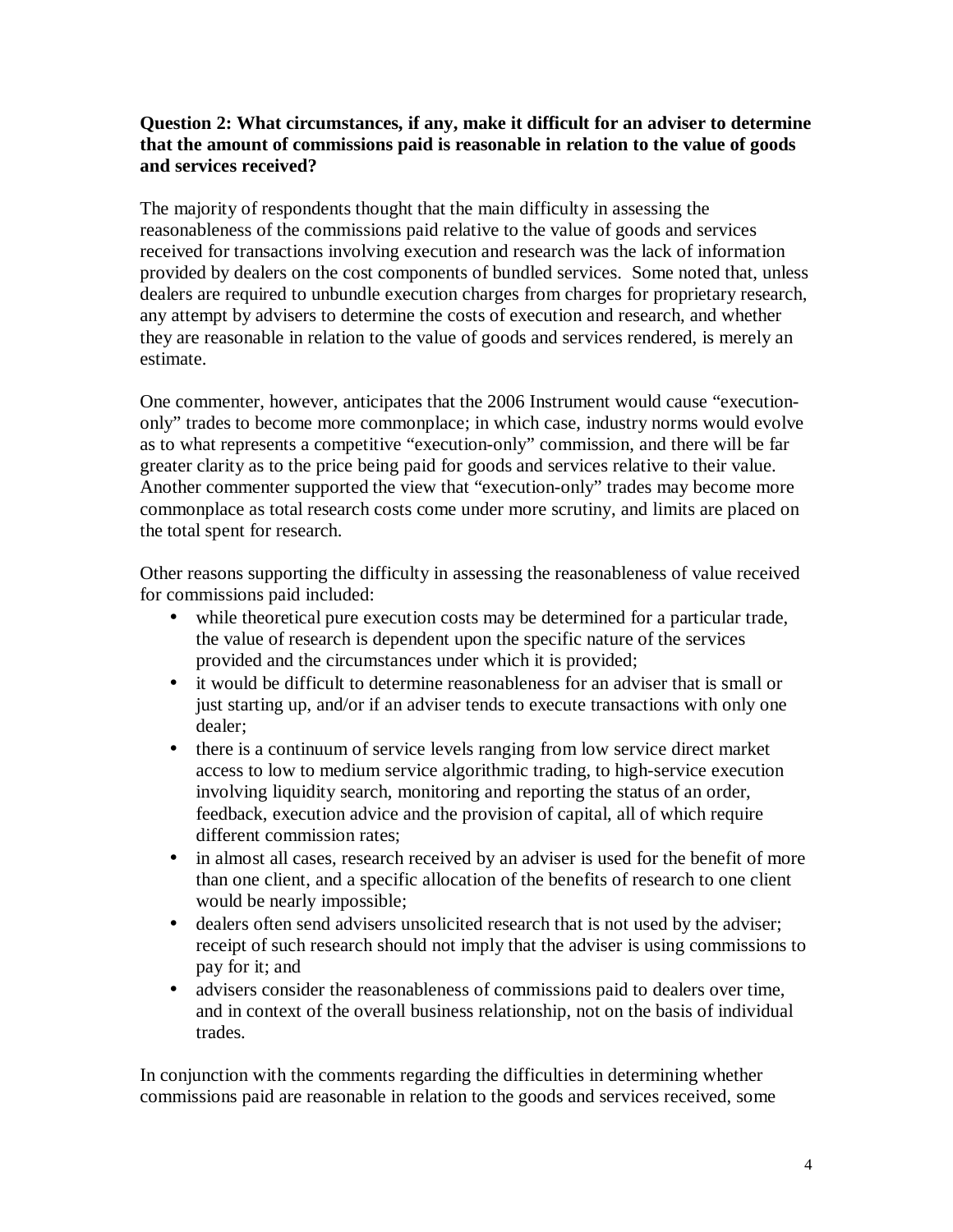commenters suggested that an approach consistent with that of the SEC, as described in their July 2006 Release should be taken: i.e. advisers should be required to make a good faith determination that commissions paid are reasonable in relation to the value of the research or brokerage services received, either in terms of the particular transaction or the manager's overall responsibilities for discretionary accounts.

Three commenters suggested that use of a robust independent commission management system would help monetize the value of bundled research or execution services paid for with commissions. They noted that new software solutions for evaluating soft dollar arrangements would help buy-side firms quantify the services received from dealers without additional administrative burden.

#### *Response:*

*We understand the concerns relating to the difficulties in determining if commissions are reasonable in relation to the order execution services and research services received, particularly in relation to bundled services. We still think it is important for an adviser to make a determination of whether the value of the goods and services received is reasonable in relation to clients' commissions paid to help ensure that clients are receiving adequate value.* 

*We have made changes to the Proposed Instrument to require the determination to be made in good faith, and to the Proposed Policy to clarify that such a determination could be made in terms of either a particular transaction or the adviser's overall responsibilities for client accounts.*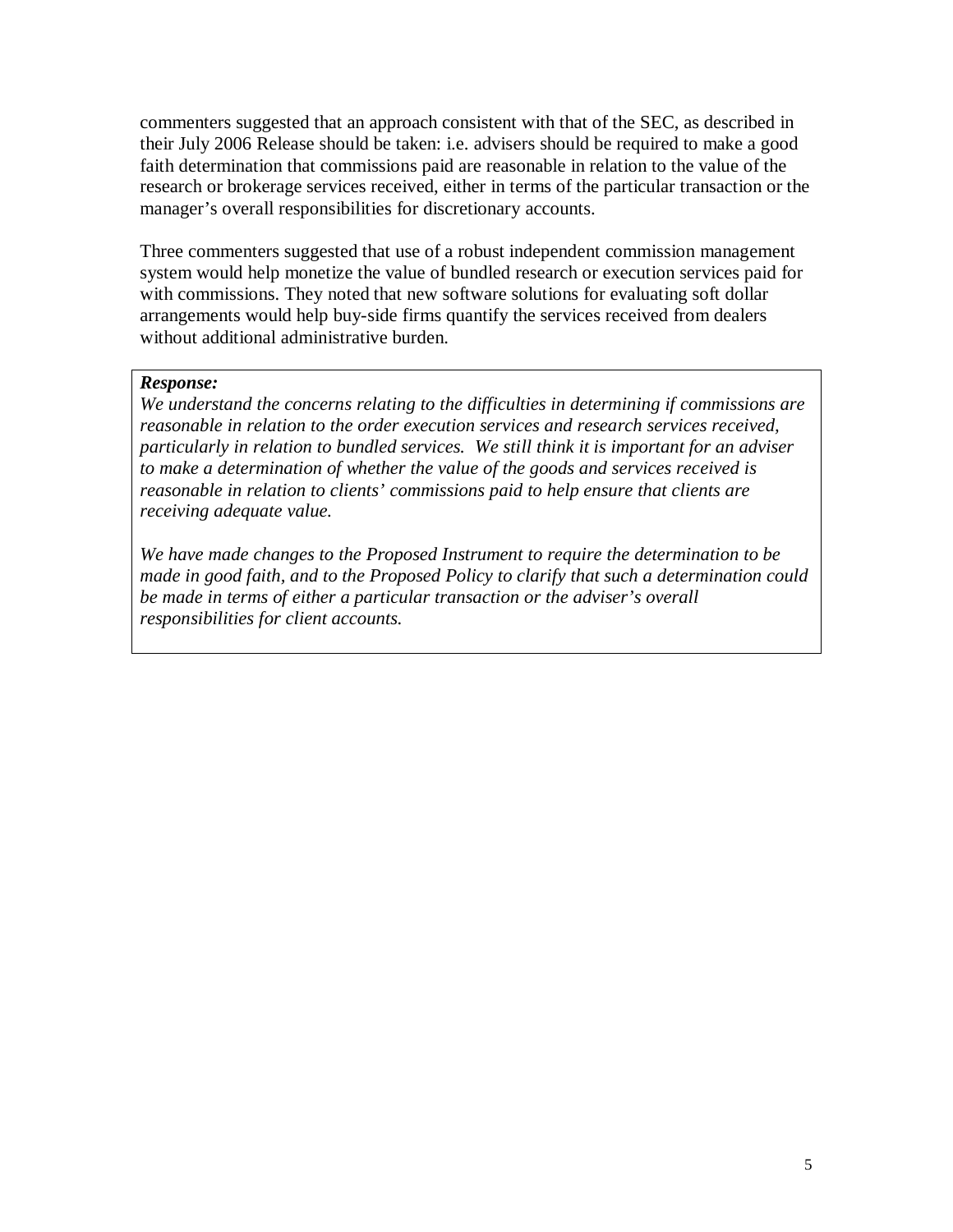# **Question 3: What are the current uses of order management systems? Do they offer functions that could be considered to be order execution services? If so, please describe these functions and explain why they should, or should not, be considered "order execution services"?**

Some respondents indicated that order management systems (OMSs) and order execution/ execution management systems have become so intertwined that it is difficult to separate the order management system from the execution process.

Various respondents provided examples of the current uses of order management and order execution / execution management systems. In general, commenters indicated that these systems track the progress of an order from its initiation to completion. More specific examples included:

- modeling trades / execution strategies and portfolios;
- order entry, routing and messaging;
- collection of orders for multiple point entry;
- bulking of smaller orders;
- order and trade allocation:
- direct contact from the advisers to the trading desk;
- algorithmic trading functions and direct market access;
- analytic tools to assist in the investment decision-making process, including preand post-trade analytics;
- facilitating the expediency of the execution process;
- analyzing portfolio strategies;
- evaluating execution quality;
- post-trade matching;
- routing of settlement instructions;
- report generation;
- security-master information;
- compliance:
- portfolio administration; and
- record keeping.

The majority of commenters generally agreed that OMSs contain portions that are used to assist in the order execution process that should be considered order execution services, such as:

- modeling trades and execution strategies;
- order routing and messaging;
- direct market access and algorithmic trading functions; and
- settlement functions such as post-trade matching, and the routing of settlement instructions to custodian banks and clearing agents.

Others added that portions of OMSs could be considered research to the extent they assist in the investment decision making process. Examples included:

• market data integration tools;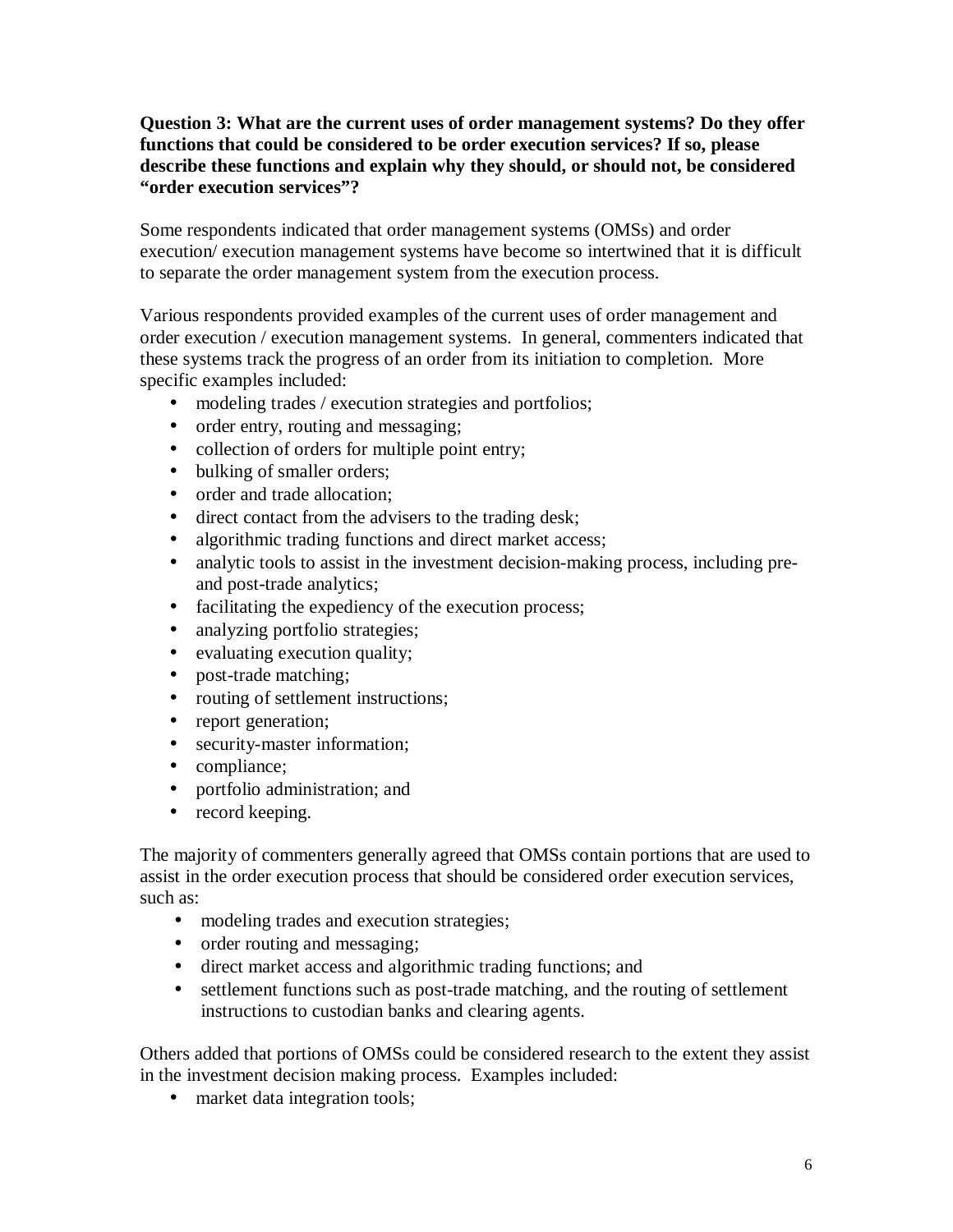- analytic tools; and
- portfolio and strategic modeling tools.

One commenter suggested that features such as managing trade allocations, monitoring portfolio risk, or certain compliance features should qualify for soft dollar reimbursement, but should be judged on their individual characteristics as to whether they are execution or research oriented.

Many of the commenters also indicated that there are portions of OMSs that are used for administrative purposes which should not be eligible, such as compliance, accounting and recordkeeping functions.

A few commenters were of the view that OMSs should not qualify as order execution services. The reasons were:

- since the main trading function of an OMS is routing orders to venues, platforms and sell-side participants which provide order execution, the functionality that improves the quality of order execution typically resides outside of the OMS and the primary benefits of OMSs accrue to the investment manager and not the asset owners;
- tools of the trade such as the basic hardware, software, reports, communication links and other resources needed to competitively and compliantly run a contemporary mutual fund should not be considered order execution services and the costs should paid for through the management fee;
- order management services provide a strategic advantage to firms that use them, and should therefore not be paid using client brokerage commissions.

#### *Response:*

*We agree with commenters that order and execution management systems can include functions that could be considered either order execution services or research services. For example, to the extent that they provide analytic and modeling tools used in the research process, or are used to assist in arranging or effecting a securities transaction, these portions may be eligible providing the adviser meets its obligations under Part 3 of the Proposed Instrument.* 

*We also think that it would be difficult to argue that the portions of these systems used for administrative functions such as compliance, accounting and recordkeeping would sufficiently benefit the client by providing appropriate assistance in making investment decisions, or in effecting securities transactions, to justify their payment with client brokerage commissions. As a result, we think these systems would generally be considered mixed-use in nature.*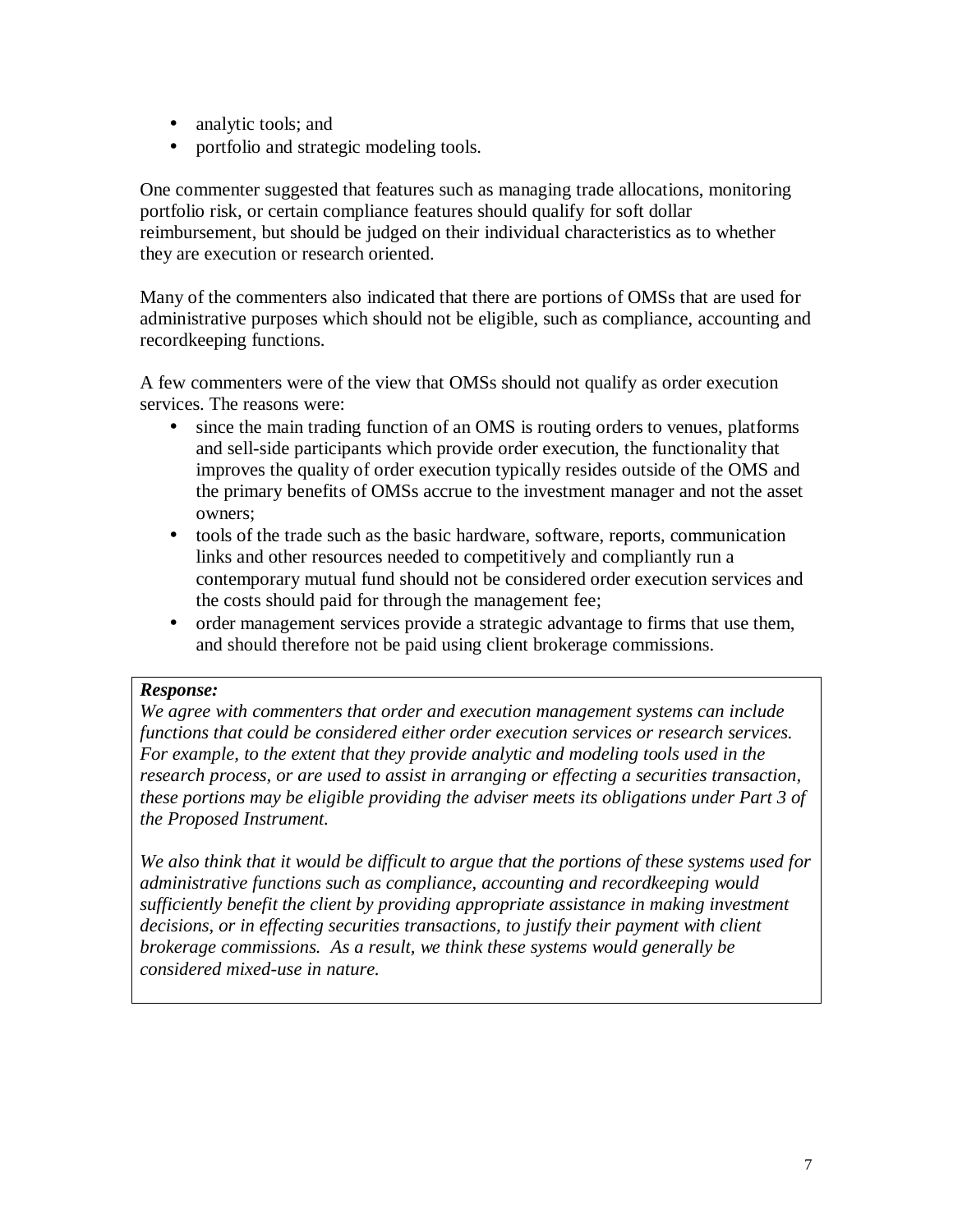# **Question 4: Should post-trade analytics be considered order execution services? If so, why?**

The majority of commenters thought post-trade analytics should be considered order execution services for the following reasons:

- assessment of past trading is a key part of the process of achieving best execution;
- they aid an adviser in making future decisions about how trades should be allocated among the brokers who provide execution services and the method of execution that is most appropriate (e.g. trader-managed; agency/principal blocks; algorithms; direct market access, etc.);
- they can influence how, when and where an adviser decides to trade;
- post-trade analytics are a key part of how an adviser reviews the order execution process and improves it – through analysis of past trades to uncover problems in, or validate, a trading strategy, execution method or venue, dealer capabilities, etc; and
- they are all part of a continuous process, and a key part of analyzing the indirect or slippage costs within the trading process.

A number of respondents believed that post-trade analytics should be considered research. The reasons were:

- they are received and considered by the adviser before making further trading decisions, even if they are received after certain trades have been concluded;
- they include information about how well a broker conducted a particular transaction or series of transactions for an investment manager, as well as advice on liquidity and market-related timing, negotiation of the terms of a trade and other aspects of order handling;
- they assist advisers in assessing trading effectiveness;
- they assist in achieving best execution for clients; and
- they feed into an adviser's trading decisions and help promote competition between execution platforms.

One commenter noted that post-trade analytics are more properly characterized as research than order execution services, and that even though post-trade analytics are received after certain trades have been concluded, they should be considered research to the extent they help determine a subsequent investment or trading decision.

A number of commenters noted that post-trade analytics should be mixed-use products because they contain components that do not assist in making subsequent decisions, and are not received during either of the temporal standards contemplated for research or order execution services. For example, some of these commenters noted that post-trade analytics should not be eligible for payment with client commissions when used to evaluate portfolio performance for marketing purposes, recordkeeping, administrative and compliance purposes.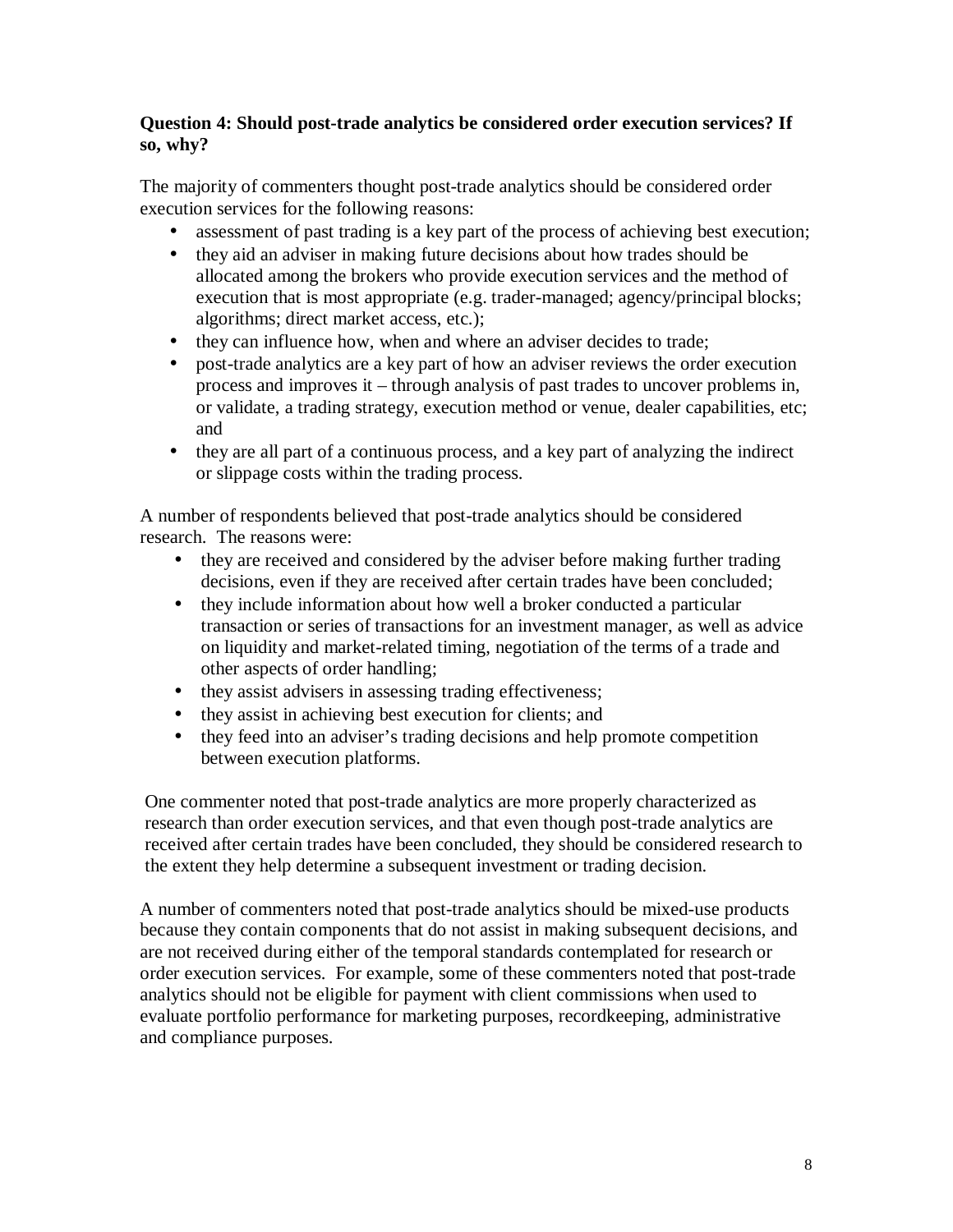*Many of the reasons given by commenters for why post-trade analytics might be considered order execution services are the same as those given in support of their eligibility as research services. This appears to be a result of differing interpretations of the temporal standard for order execution services. We have made amendments to the definition of research services in the Proposed Instrument and to the guidance in the Proposed Policy that should serve to clarify that the temporal standard for order execution services starts after the adviser has made its investment decision (i.e., the decision to buy or sell a security). The amendments made would therefore allow for consideration of post-trade analytics as order execution services to the extent they are used to determine a subsequent decision of how, when or where to place an order or effect a trade. These amendments relating to the temporal standard are discussed in more detail later in Section II of this response to comments.* 

*As suggested by the guidance provided in the Proposed Policy, we also think that to the extent that post-trade analytics are used for administrative or compliance purpose, it would be difficult for an adviser to argue that these uses provide appropriate assistance, and to therefore justify paying for these portions with client brokerage commissions. As a result, we think post-trade analytics would generally be considered mixed-use in nature.*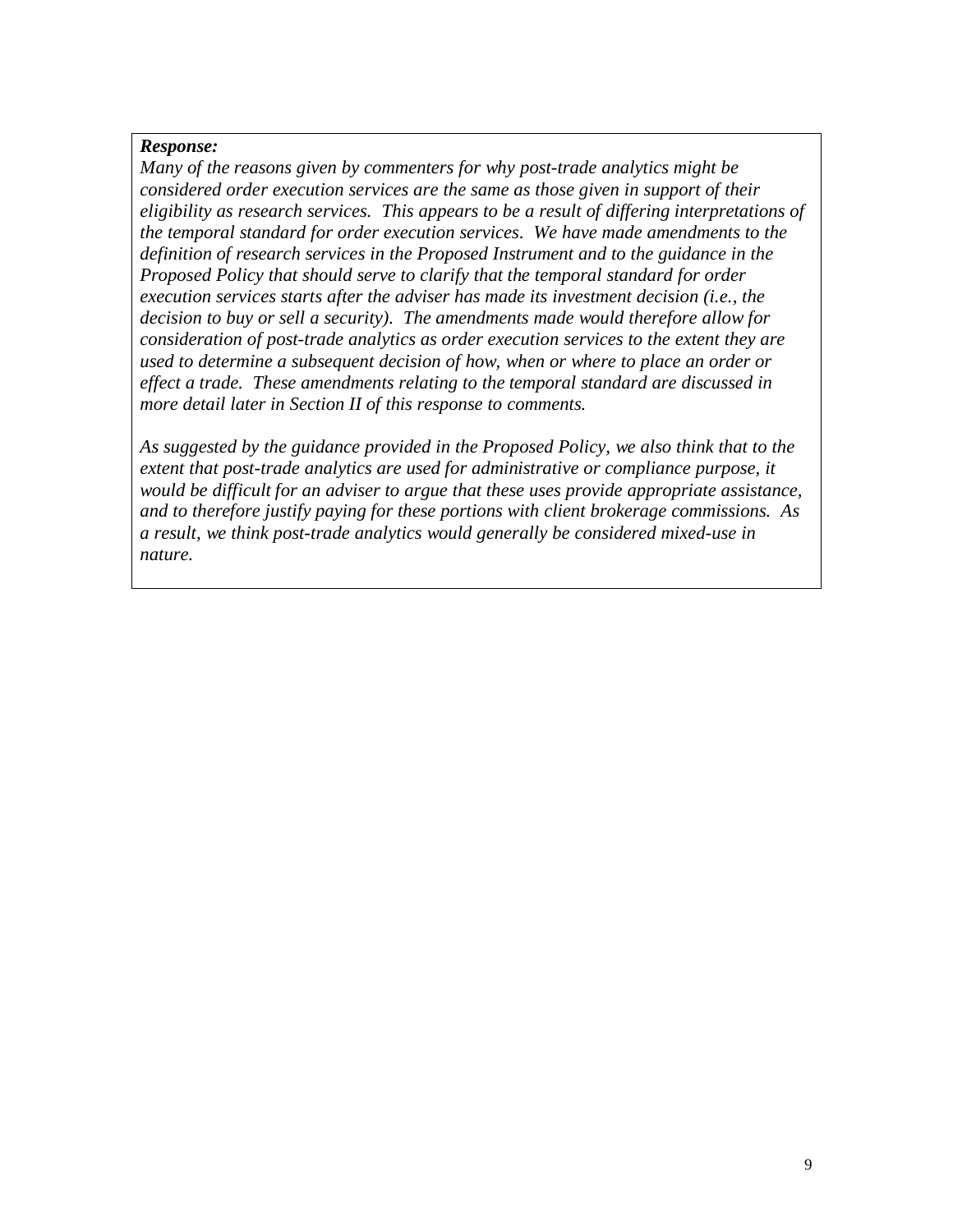# **Question 5: What difficulties, if any, would Canadian market participants face in the event of differential treatment of goods and services such as market data in Canada versus the U.S. or the U.K.?**

The overwhelming majority of commenters thought that the Canadian approach should be harmonized with the U.S. and U.K. approaches. The following reasons were given:

- adopting conflicting regulatory requirements would put Canada at a severe competitive disadvantage and encourage regulatory arbitrage;
- while a foreign adviser will be able to use commissions to pay for certain services, the Canadian adviser will have to absorb those costs as fixed-costs or by charging an increased fee; this may result in loss of business for Canadian advisers and any long term-decline in profitability will encourage Canadian advisers to move to other jurisdictions where the regulatory regime does not impair their ability to compete;
- if raw data feeds are excluded for Canadian advisers and not U.S. advisers, quantitative money managers in Canada would suffer a disadvantage compared to their U.S. counterparts because their data would cost more; they will have to charge higher investment management fees to international and U.S. clients than their U.S. peers, which will result in the loss of non-Canadian clients;
- if an inconsistent approach is taken, firms with offices in multiple jurisdictions would have to choose between adopting the strictest standards for all offices or suffering the inconvenience and costs of having different processes applicable to different clients' commission dollars, depending on the jurisdiction;
- differential treatment will result in additional costs for advisers in Canada who use sub-advisers in the U.S. or the U.K., as the sub-advisers will be forced to pay for the development of systems required to track the information required by Canadian regulators; and
- as Canadian mutual funds increase their holdings in foreign securities, now that the foreign content restrictions on RRSPs have been lifted, they increase their reliance on non-Canadian sub-advisers; inconsistent rules would make it difficult or nearly impossible for foreign firms to comply with Canadian rules, and foreign advisers may decide that dealing with Canadian advisers is more trouble than it is worth, effectively reducing Canadian access to necessary international expertise when it is needed most.

A number of commenters acknowledged that differences exist between the U.S. and the U.K. regulation, and noted that it is more important to harmonize the Canadian requirements regarding soft dollars with the U.S., for the following reasons:

- Canadian market participants are more familiar with U.S. standards;
- the SEC approach of focusing on how a given good or service is being used by the adviser is a preferable basis for determining eligibility for payment with soft dollars, rather than the detailed and complex categorization underlying U.K. rules;
- U.S. advisers are Canadian advisers' true competition for institutional investment management;
- U.S. domiciled advisers that work on behalf of Canadian funds and institutional clients would have a significant advantage under the Proposed Instrument as they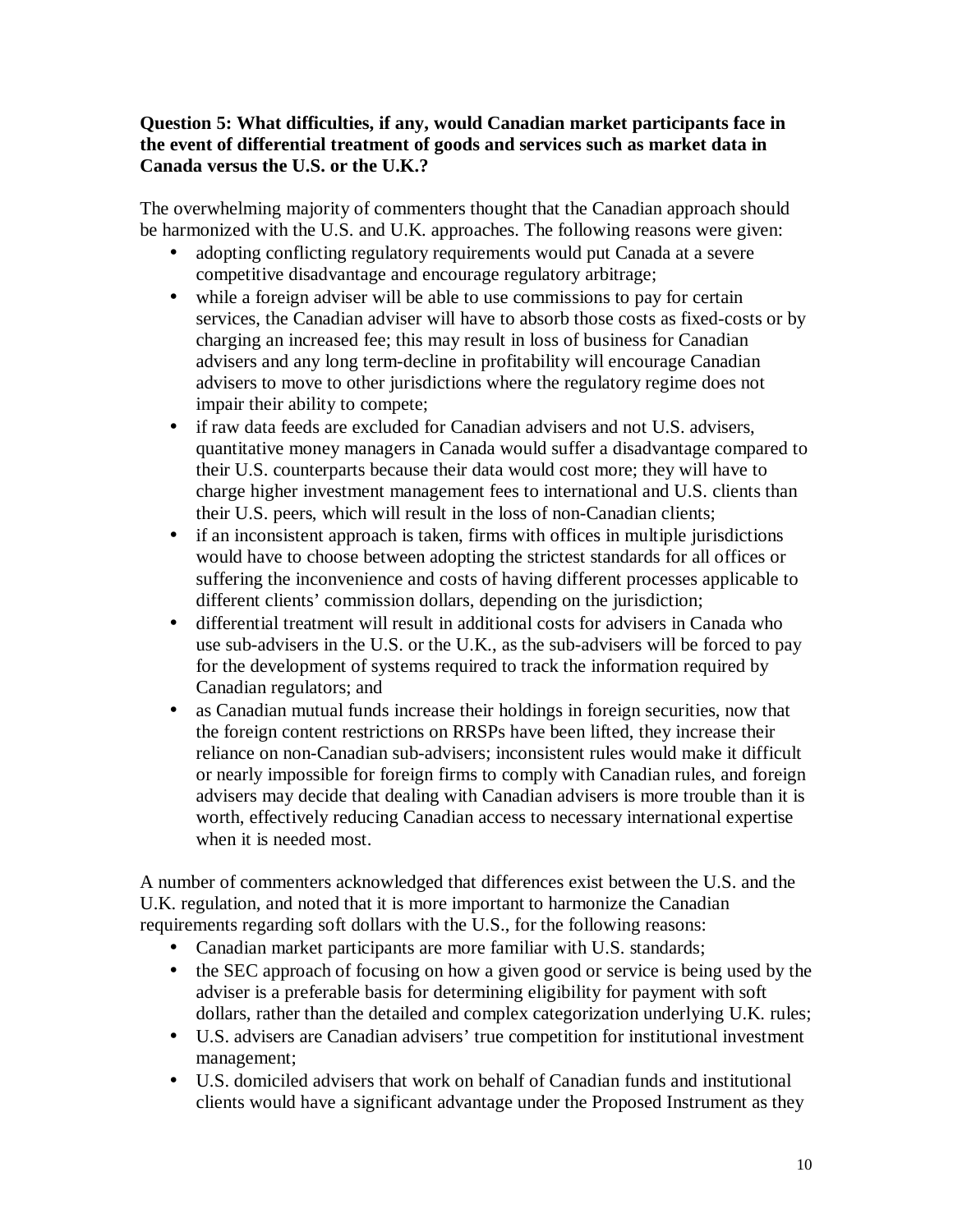would be able to pay for additional items (e.g. raw data feeds) with commission dollars (Canadian advisers would have to pay for these services from their operating budget, leading to lower management fees for U.S. advisers and a flight of capital away from Canadian advisers); and

• Canadian market participants that engage in cross-border business will likely try to ensure that their practices comply with SEC requirements.

#### *Response:*

*We think that those commenters that suggested we harmonize our requirements with the requirements and guidance of both the U.S. and U.K. may have overlooked the differences between the requirements and guidance items in these two jurisdictions which precludes harmonizing with both. These differences were highlighted in our notice that accompanied the 2006 Instrument.*

*We agree that harmonization with other jurisdictions is appropriate to the extent it is justifiable in our view to do so and are aware of the importance of harmonizing with the requirements and guidance in the U.S. We have taken all the comments into consideration and have made amendments to the Proposed Instrument to harmonize requirements with those in the U.S. to the extent it is justifiable to do so.*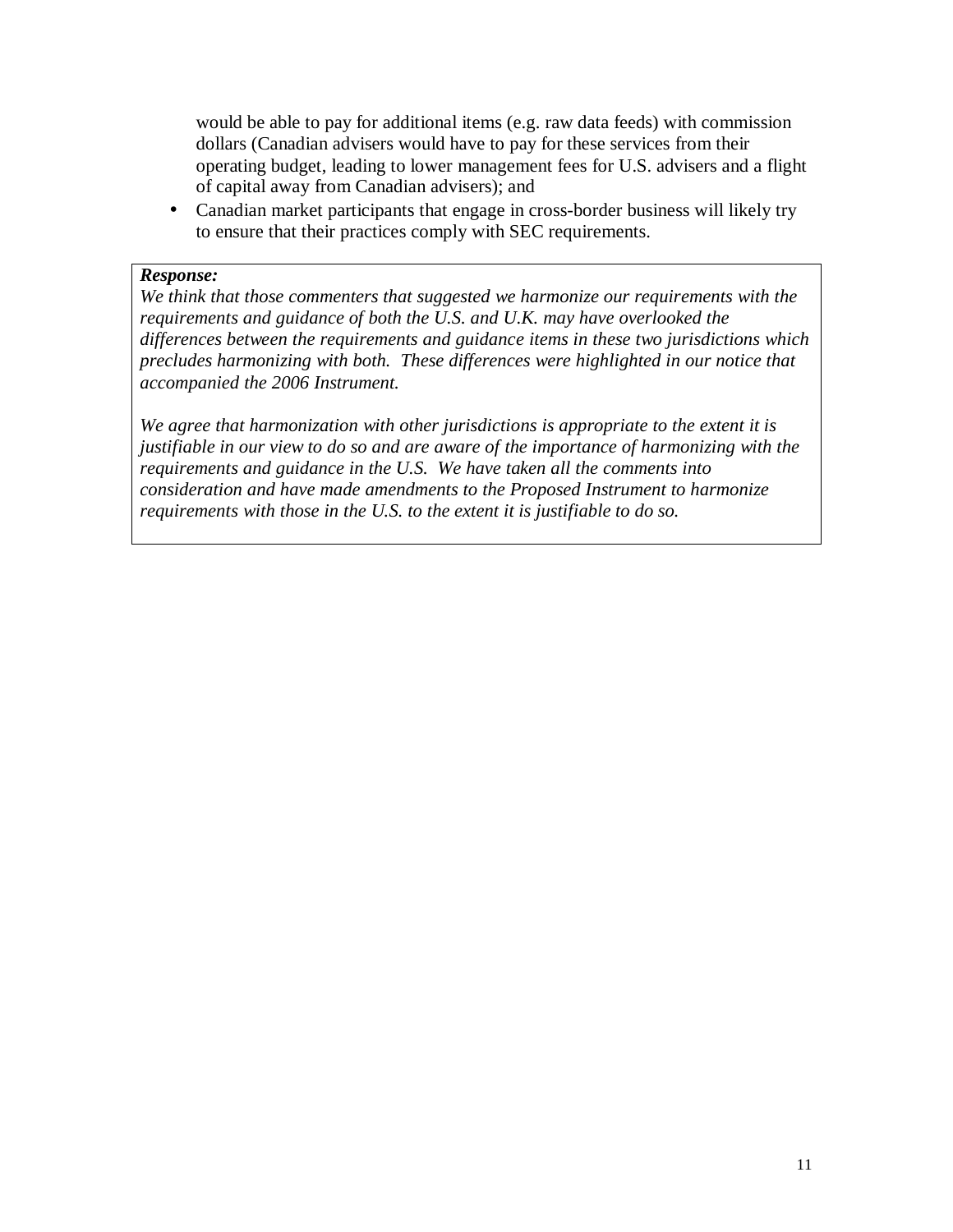# **Question 6: Should raw market data be considered research under the Proposed Instrument? If so, what characteristics and uses of raw market data would support this conclusion?**

The majority of the commenters were of the opinion that raw market data should be considered research. Reasons given included that:

- raw market data is used to evaluate research generated by others;
- raw market data is a valuable input to advisers that perform their own research, whether on a general basis, or if used in quantitative models and for back-testing of those models;
- quantitative managers and advisers that perform their own research would be put at a competitive disadvantage if they cannot pay for raw market data to use as an input for their own research, compared to advisers that use commission dollars to purchase others' research based on the same market data; and
- allowing raw market data to be considered research would be consistent with the position taken by the SEC, and would ensure a level playing field between U.S. and Canadian managers.

In addition, some commenters stated that the proposed definition and guidance regarding research are inadequate as research does not need to contain original thought, and that data does not need to be analyzed or manipulated to express an opinion, as data can be used by advisers in forming their own opinions and therefore add value to the investment decision making process.

A couple of commenters suggested that although raw market data does not, in and of itself, add value to an investment or trading decision, if it is used as an input to analytics, or with tools for research purposes, it should be considered research. One of these commenters stated that it is incongruous to allow quantitative analytical software as research, but to not allow raw market data which is an input to that software, and added that reasoning should not be separated from the supporting data on which it was based.

Some commenters also argued that raw data has great value, otherwise Bloomberg, Reuters and their competitors would not spend a great deal of money collecting it and selling it to arms-length parties if advisers could do so themselves at a lower cost. Two other commenters added that efforts expended in sorting, ordering and presenting the data in a usable format manifests the thought, knowledge and expression of reasoning necessary to elevate raw data to the status of research. One commenter suggested that while simple quotes and volume information should not be allowed because they are cheap and readily available, some market data that is more difficult and expensive to obtain such as historical depth of market data used in the development of trading algorithms should be classified as research.

Some commenters raised a concern that if raw market data were not permitted as research, advisers would be encouraged to purchase raw data that has been slightly manipulated in order to be able to continue to pay for the underlying raw data with commission dollars. A couple of these commenters noted that the interjection of an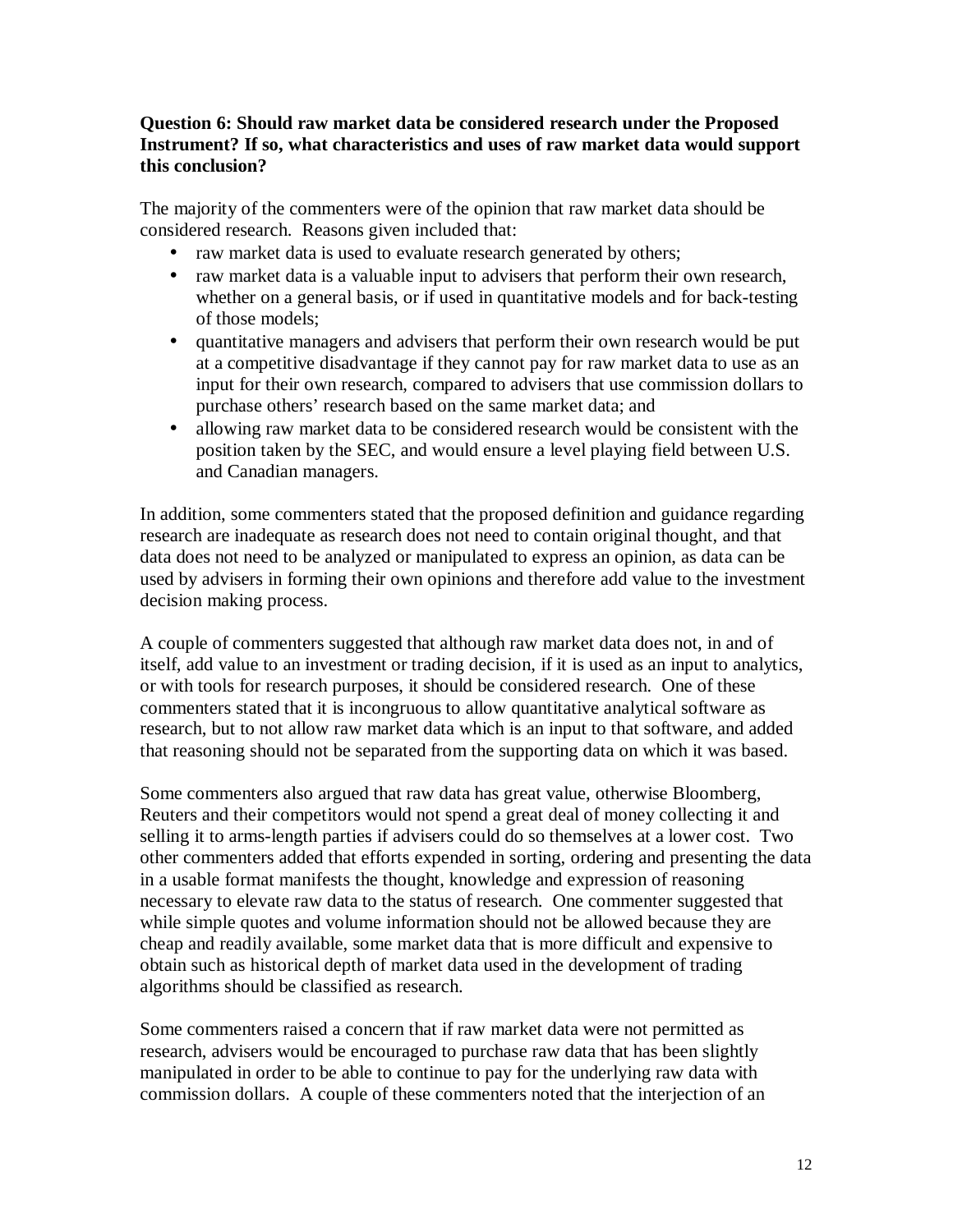intermediary in these circumstances would also likely result in higher costs for the raw data.

However, there were some commenters that did not believe that raw market data should be considered research if it is not analyzed or manipulated. A couple of commenters also indicated that that there is generally no value added from raw market data but that, if the data is used to support modeling applications that provide analyses used to support investment decisions, it should be permitted as there is a clear benefit.

Most of the commenters also agreed that raw market data should fall within the definition of order execution services to the extent it assists in the execution of orders.

#### *Response:*

*We agree that there are situations where raw market data is used by advisers as an input to their own research efforts, and that such uses could add value to the investment decision-making process. We also agree that to view raw market data as not eligible as research services could put these advisers at a competitive disadvantage relative to those advisers that use commissions to pay for others' research based on the same market data. As a result, we have amended the examples of eligible research services in the Proposed Policy to include market data from feeds or databases that has been or will be analyzed or manipulated by the adviser to arrive at meaningful conclusions – this would include raw market data.* 

*In making this amendment to the Proposed Policy, we also recognize that the definition of research services, and the guidance provided in relation to the characteristics of such services, would not accommodate the inclusion of raw market data and other potentially valuable inputs to the research process. We acknowledge that goods and services do not necessarily need to contain original thought, or need to be analyzed or manipulated prior to receipt, in order to be used for the benefit of clients by assisting in the investment decision-making process. We have made amendments to the definition of research services in the Proposed Instrument, as well as to the guidance on research services provided under section 3.3 of the Proposed Policy to reflect these views.* 

*We have not changed our previous position that raw market data may also be eligible as order execution services.*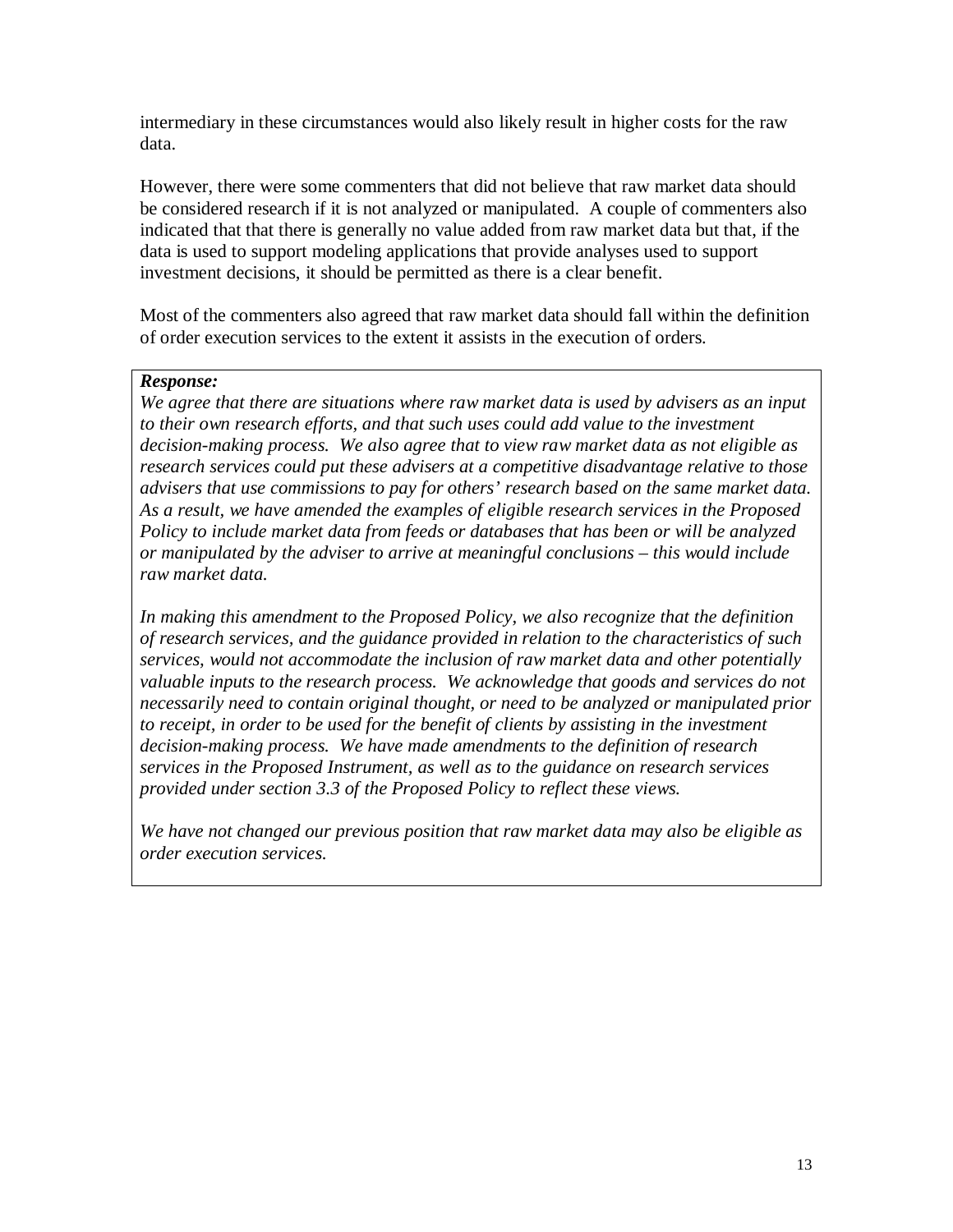# **Question 7: Do advisers currently use client brokerage commissions to pay for proxy-voting services? If so, what characteristics or functions of proxy-voting services could be considered research? Is further guidance needed in this area?**

Four commenters indicated that they use, or are aware of the use of, client commissions to pay for proxy services, while five indicated that they do not use, or are unaware of the use of, client commissions to pay for proxy services.

Most of the commenters that addressed this question believed that proxy services could be considered research to the extent used to support investment decision-making. Examples of the characteristics and uses of proxy services that support this position included:

- proxy voting services assist advisers in assessing the impact of mergers and acquisitions, proxy contests, takeovers, and other proxy proposals on shareholder value;
- they provide analysis of matters to be voted on, along with a recommendation on how to vote proxies;
- they provide research on an investee company's standards of corporate governance or research that assists in monitoring trends in corporate governance; and
- they assess the quality of the issuer's management team or provide analyses, reports or information about the issuer.

Some of these commenters also added that although proxy services should be considered research, there are functions provided by these services that may not be considered research, such as the administrative functions of receiving, voting and returning ballots. These commenters therefore viewed proxy services as mixed-use.

Three of the commenters did not believe that proxy services should be considered research at all. Arguments included that:

- proxy services have administrative and non-research uses that should not be paid for with client brokerage commissions;
- there is no value-added component for proxy services; and
- inclusion of proxy services as research could stimulate undue, costly trading.

One of the commenters suggested that further guidance should be provided on whether components of proxy services that are used to decide how to vote proxy ballots are analogous to traditional "maintenance research" and eligible for payment with client commissions. Two commenters did not feel any additional guidance was necessary.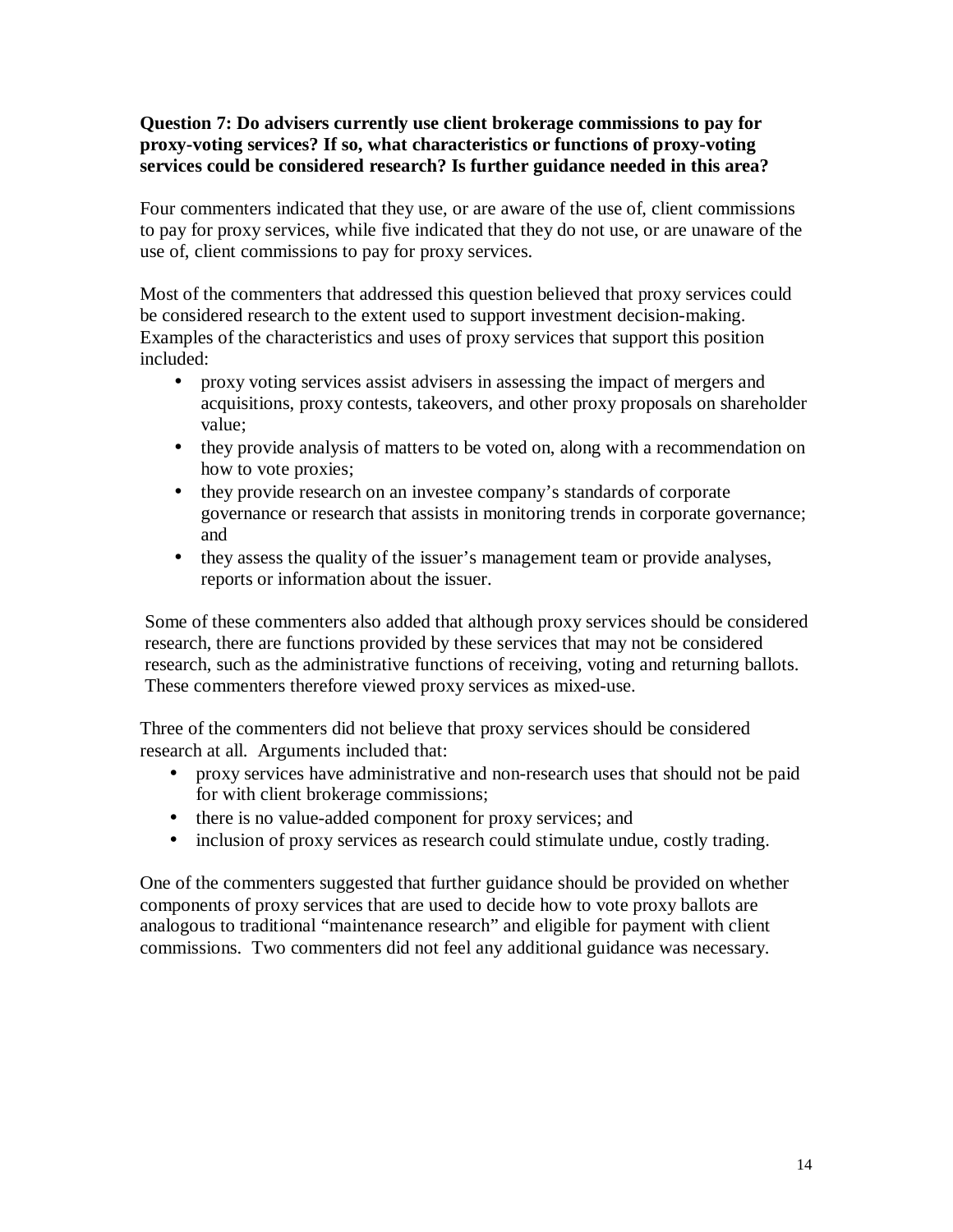*We agree that proxy services include products and services that could be considered research services; for example, if they provide information on corporate events such as mergers and acquisitions or constitute an analysis on corporate governance. We also agree that proxy services include functions that would not be considered research services, such as the administrative functions of receiving, voting and returning ballots.* 

*Advisers that have determined that certain proxy services meet the definition of research services should also ensure that the services are used to benefit clients by providing appropriate assistance in making investment decisions for clients. For example, it may be difficult to support the claim that using research services provided by proxy service providers to assist with the administrative function of voting proxies (including if used to assist with decisions on how to vote proxy ballots) on behalf of clients provides appropriate assistance in making investment decisions.* 

*As a result, we think proxy services could be viewed as mixed-use goods and services depending on both content and use. We do not believe any additional guidance is necessary at this time.*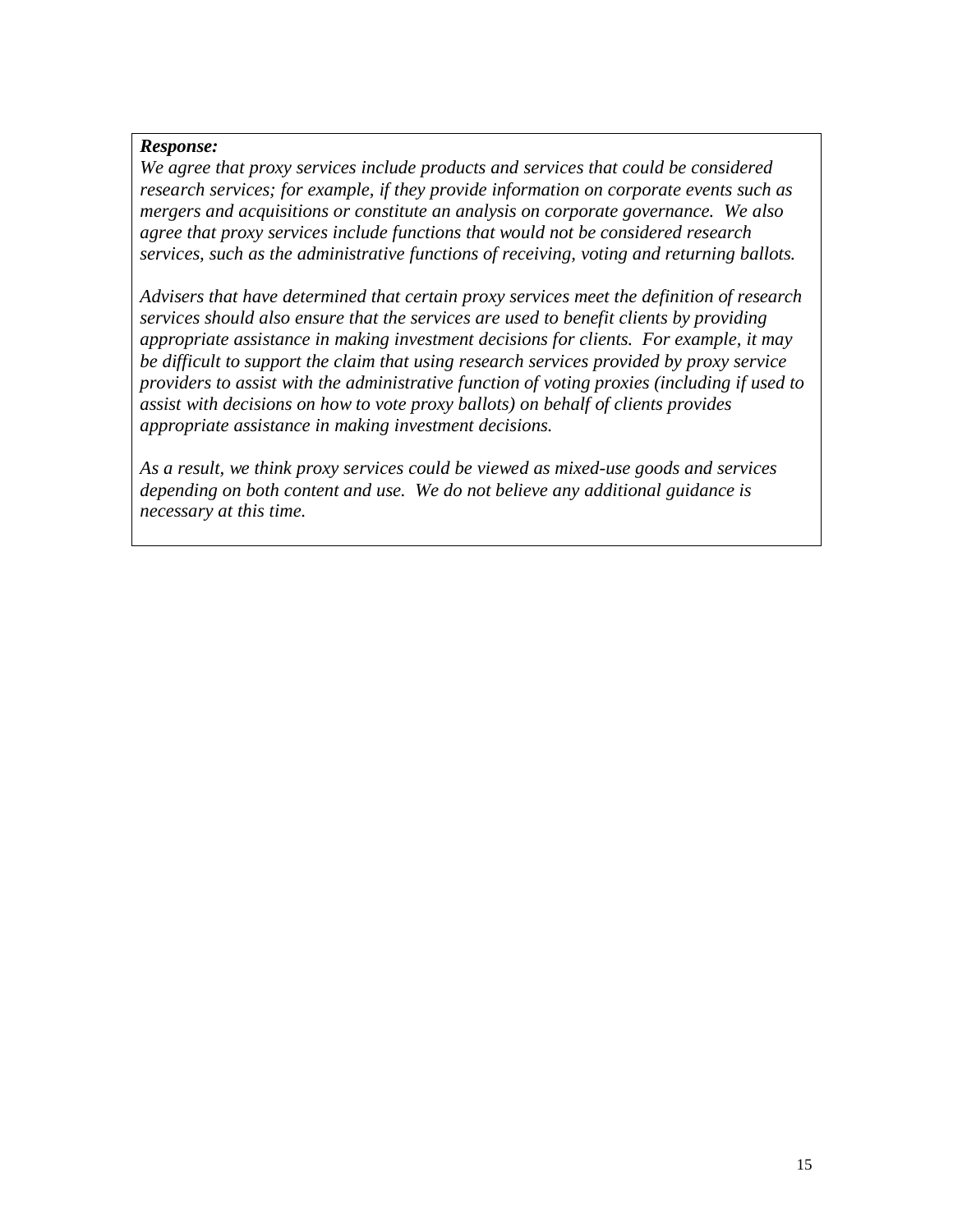**Question 8: To what extent do advisers currently use client brokerage commissions as partial payment for mixed-use goods and services? When mixed-use goods and services are received, what circumstances, if any, make it difficult for an adviser to make reasonable allocations between the portion of mixed-use goods and services that are permissible and non-permissible (for example, for post-trade analytics, order management systems, or proxy voting services)?** 

Eight of the commenters, accounting for approximately half of the respondents, indicated that they use, or are aware of the use by their constituents of client brokerage commissions as partial payment for mixed-use goods and services. Some of the more common types of such goods and services included:

- data services such as Bloomberg and Reuters;
- proxy services;
- order management services; and
- trade analytics.

Two commenters indicated they did not use client brokerage commissions to pay for mixed-used services. One of these indicated that costs for any mixed-use items are treated as corporate operating expenses which are paid for with "hard" dollars. The reasons given were that the allocations would require extensive documentation and could be subject to differences in opinion on the appropriateness of the allocation.

Two commenters indicated that they use, or would use, client brokerage commissions as partial payment for mixed-use goods and services only if they could achieve an objective allocation of costs, for example, if a service had separate identifiable components to which separate prices were attached. One suggested that the criteria for determining whether a mixed-use item may or may not be paid for in part with client commissions should be simple and flexible enough to allow the adviser to make a reasonable determination as to whether a given item is being used to make investment decisions.

Circumstances that can make it difficult for an adviser to make reasonable allocations between the portion of mixed-use goods and services that are permissible and nonpermissible included:

- when such goods and services are received as part of a bundled services offering without any cost information from the dealers or any reliable mechanism for separating the component parts, it would be difficult and costly to estimate the value received;
- without prescriptive rules on what is permissible and non-permissible, it would be difficult to make allocations because of the subjectivity involved; and
- there is potential for divergence among dealers in the industry regarding eligible items.

Some commenters suggested approaches to deal with the difficulties in making a reasonable allocation between the permissible and non-permissible portion of mixed-use goods. For example, advisers: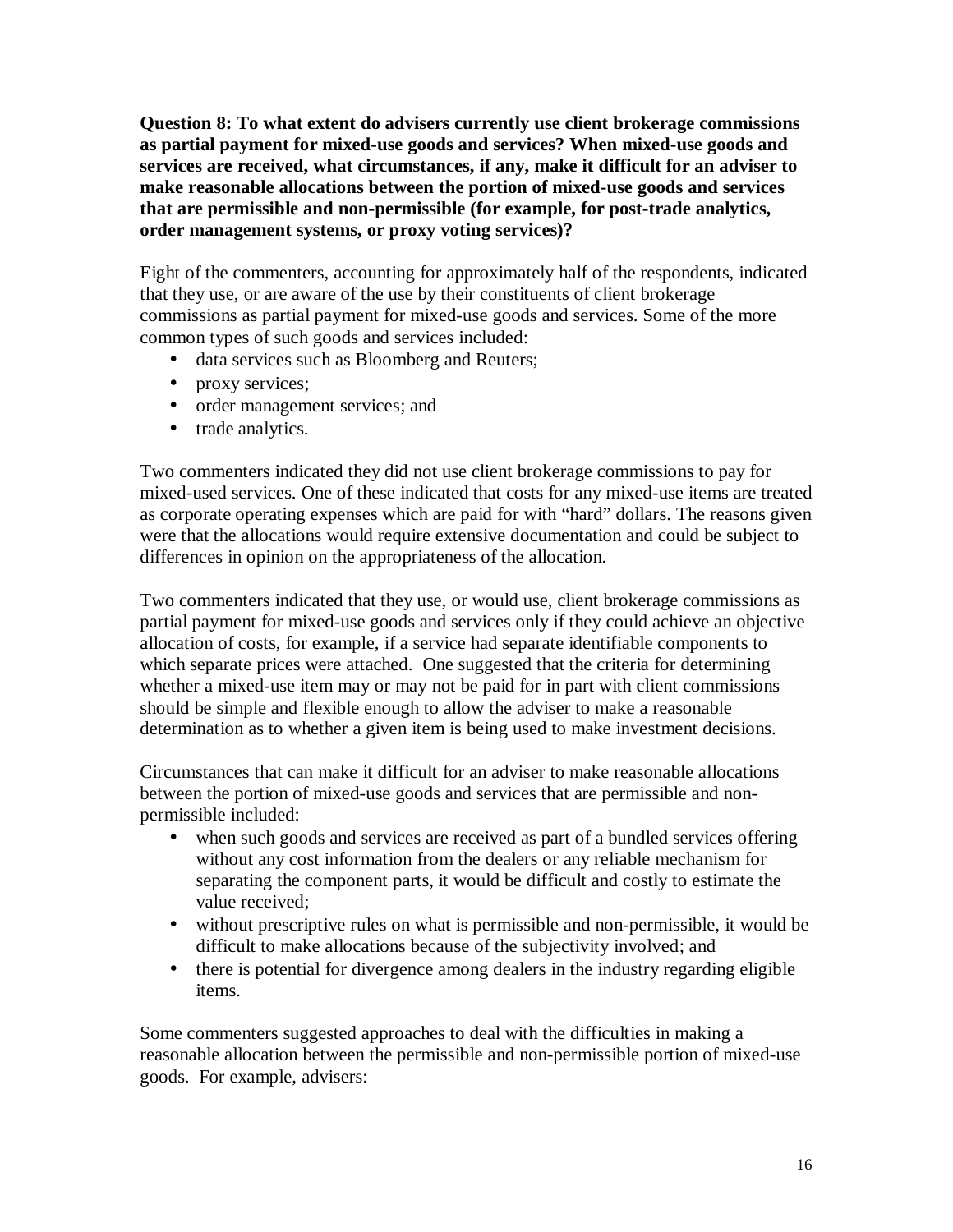- could make a good faith determination, and keep adequate books and records regarding the allocations;
- could make allocations as judiciously as possible and include their underlying rationale as part of their disclosure to clients; and
- should seek assistance from mixed-use service providers in order to break down the service into component parts that qualify or do not qualify, and obtain a separate costing for each of these components.

One respondent, however, thought that the allocation process is becoming easier as vendors are providing more guidance regarding the research, brokerage and administrative components of their products and services.

#### *Response:*

*We continue to think that a mixed-use approach is appropriate. We acknowledge that making allocations can be difficult, particularly in relation to goods or services obtained in exchange for bundled commissions. However, client brokerage commissions should not be used to pay for goods and services an adviser obtains that do not meet the definition of order execution services or research services, or that are not used by the adviser to assist in the investment decision-making process or with the arranging and effecting of securities transactions.* 

*Therefore, we think that if an adviser obtains mixed-use services with client brokerage commissions, it should make a reasonable allocation of those brokerage commissions paid according to the use of the goods and services. We have provided additional guidance in the Proposed Policy that for purposes of making a reasonable allocation, an adviser should make a good faith estimate supported by a fact-based analysis of how the good or service is used, which may include inferring relative costs from relative benefits. Factors to consider might include the utility derived from, or the duration the good or service is used for, eligible and ineligible uses.* 

*We also continue to think that advisers should maintain adequate books and records concerning the allocations made in relation to mixed-use items in order to be able to demonstrate their good faith determination of the reasonableness of value received for commissions paid, and to demonstrate that clients have not paid for goods and services from which they do not receive benefit.* 

*While we support efforts being undertaken by vendors to delineate the costs associated with various eligible and ineligible components, the additional guidance provided in the Proposed Policy suggests that an adviser should also be considering its use of the eligible components to assess the extent of its reliance on the vendor-provided cost allocations. For example, an adviser would have difficulty justifying its reliance solely on a vendor's cost allocations to determine the amount that could be paid for with client brokerage commissions if the adviser were to use that portion classified by the vendor as meeting the definition of order execution services or research services for purposes other than making investment decisions or arranging and effecting securities transactions (e.g., if used for administrative or compliance purposes).*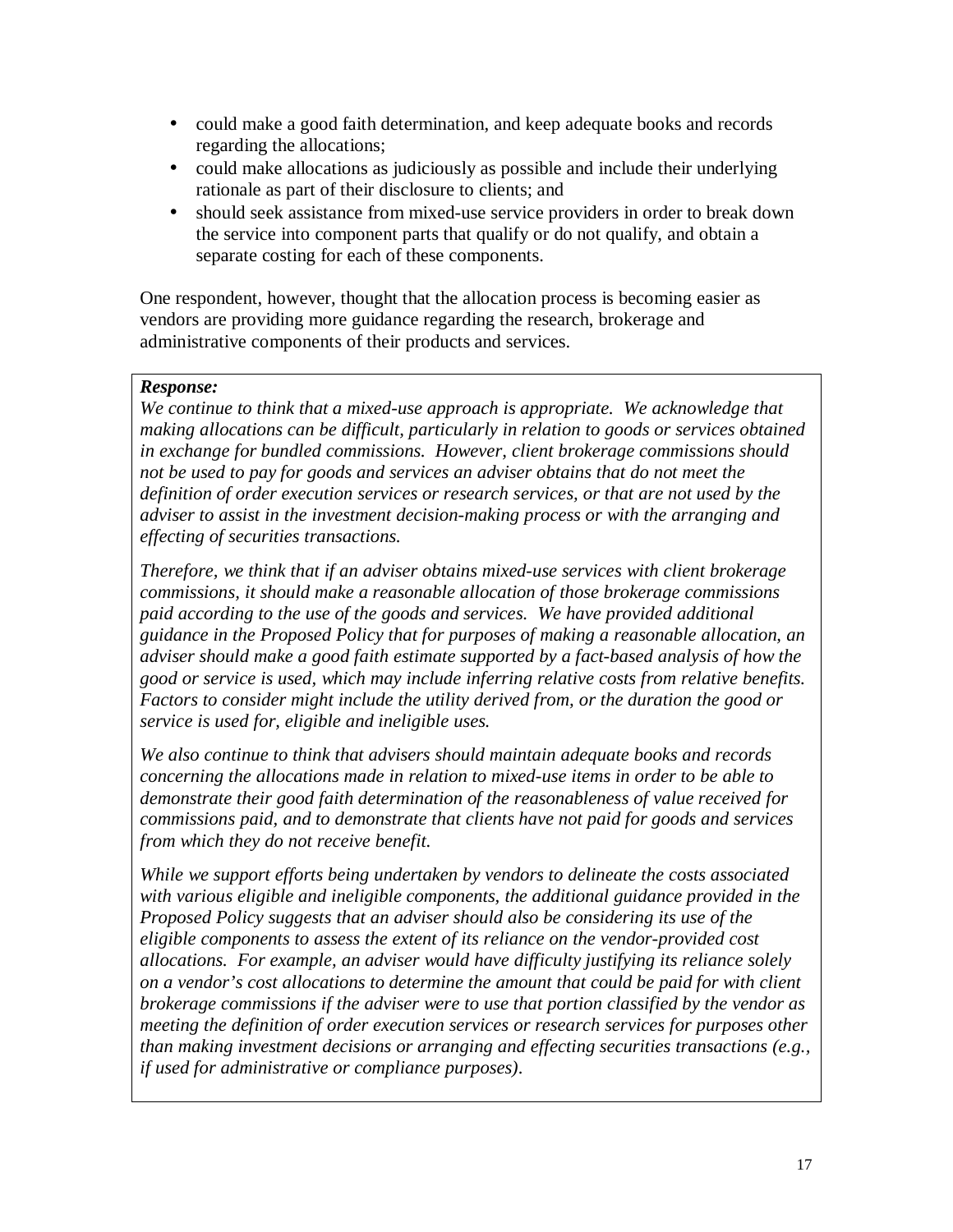# **Question 9: Should mass-marketed or publicly-available information or publications be considered research? If so, what is the rationale?**

The respondents' views were mixed regarding the treatment of mass-marketed or publicly-available information. Specifically, 11 commenters believed that the CSA should follow the SEC's approach and focus on the target of the mass-marketed or publicly available information. That is, information and publications such as newspapers, magazines, or online news that are aimed at a broad audience should not be considered research, but certain information and publications that cater to a narrower audience, such as trade magazines, technical journals, or industry-specific publications may add value to the adviser's investment or trading decisions and should therefore be permitted. Reasons given were:

- mass-marketed information does not have a value-added component that would qualify it as research, but certain publications that are trade, industry, sector or investment specific may be used for further investment decisions;
- mass-marketed information such as newspapers, magazines, periodicals, and online news should not be considered research as they relate to a routine expense for which hard dollars should be paid;
- certain newsletters and trade journals, although publicly available, serve the interests of a narrow audience and can provide an important foundation for unique and independent research; and
- trade magazines, technical journals or industry-specific publications are particularly relevant for managers and traders when conducting research.

One of these commenters suggested, however, that mass-marketed publications in foreign countries should be allowed, as they are not immediately available to Canadian advisers. This would avoid advisers having to rely on foreign brokers to relay this information to them.

Seven commenters indicated that mass-marketed or publicly-available information or publications should not be considered research. Reasons included:

- mass-marketed or publicly available information does not contain sufficiently sophisticated analysis to add value to investment or trading decisions; and
- while there may be some specialized publications that could qualify as research, the CSA should be concerned if some specialized publications that should be considered part of an advisor's continuing education or professional development are included in this category.

Six commenters thought that any publicly available information or publications, whether they are mass-marketed or not, should be considered research. The reasons were as follows:

• mass-marketed or publicly available information may provide valuable information to those knowledgeable enough to draw conclusions from them – for example mass-marketed material from a European source (possibly in another language) is often not generally known, especially among English-speaking North American analysts;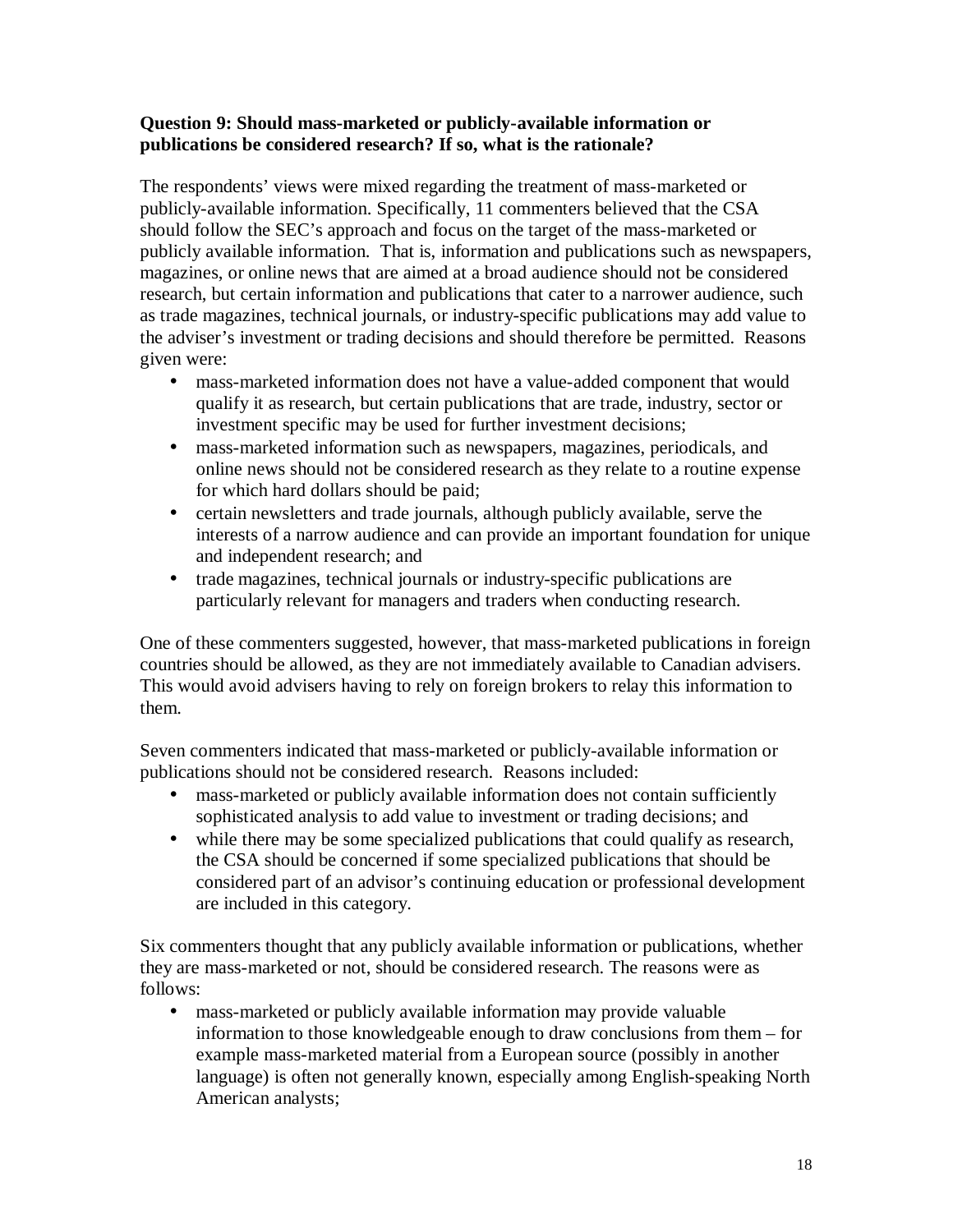- the fact that some information is mass-marketed and/or has a lower cost is reflective of the efficiency of the market, not whether it has value to an adviser and, therefore, if an adviser can obtain market and corporate information from such publications versus paying more to a dealer via commissions to obtain the same information, it is better for the client;
- publications like Barron's and the Wall Street Journal can, and do, include exhaustive analysis and research relevant to the investment decision-making process, and also provide information that can move markets; and
- if permissibility is only based on how widely available information is made, then it may run up against issues concerning "insider" information.

Two commenters thought that additional clarification is needed regarding the phrase "publicly available" information given that all publications that are considered to be research are "publicly available".

#### *Response:*

*We agree with commenters that suggest that publications marketed towards a narrow audience, such as trade magazines, technical journals, or industry-specific publications could provide valuable assistance in making investment decisions and could therefore be paid for with client brokerage commissions.* 

*We continue to think that mass-marketed publications, which are those that are marketed towards a broad, public audience, and are typically of low cost, are more like overhead of an adviser's business and should generally be paid for with an adviser's own funds. Further, we believe many of these types of publications often contain a wide range of information, much of which would either typically not be sufficiently related to the subject matter of the definition of research services (i.e., not related to securities, portfolio strategy, issuers, industries, etc.), or would not provide appropriate assistance in making investment decisions. For these reasons, we believe it would be difficult for an adviser to justify paying for mass-marketed publications with client brokerage commissions.* 

*We have amended the guidance provided in the Proposed Policy to reflect these views. We have also removed reference to the term "publicly available" in relation to these types of goods and services. Even if a publication that is marketed to a narrow audience with specialized interests is publicly available to a broad audience, its availability does not make it ineligible to be paid for with client brokerage commissions.*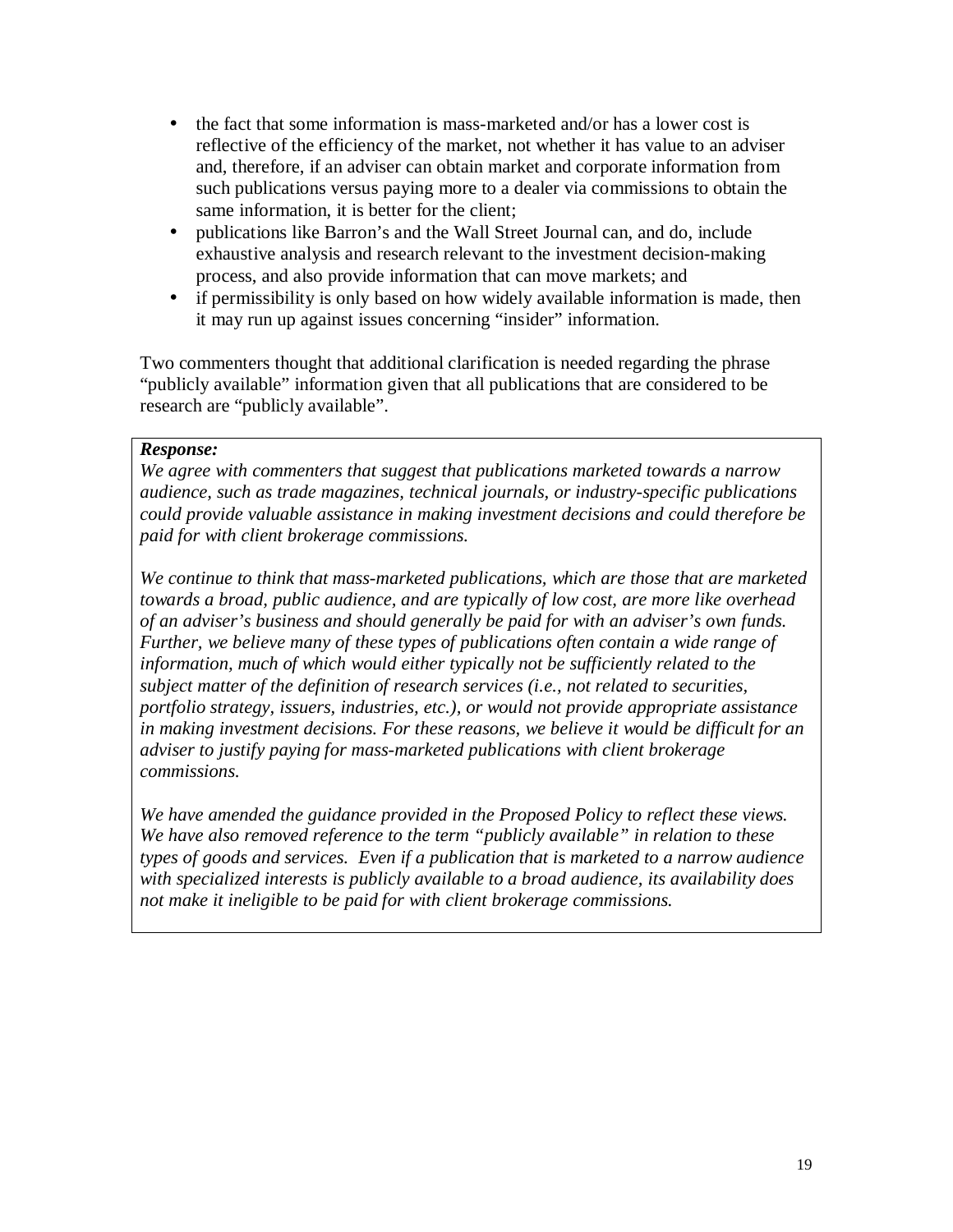### **Question 10: Should other goods and services be included in the definitions of order execution services and research? Should any of those currently included be excluded?**

Two commenters did not believe any other goods and services, other than those discussed in the 2006 Instrument and 2006 Policy, should be included.

Other commenters provided examples of other goods and services for which guidance could be provided, as described below.

# *Seminars*

Various commenters believed that seminars should be eligible for payment using client brokerage commissions. Reasons included that:

- seminars are simply an alternative medium by which to communicate information which may otherwise constitute research;
- seminars provide advisers with opportunities to refine their investment decision making process and to generate new analytical methods or investment ideas;
- blanket removal of seminars would hurt small advisers, especially those specializing in exotic areas or high tech areas where the fast pace of change requires constant innovation and learning;
- it is often cheaper for an adviser to pay for one conference and obtain access to multiple analysts than to pay commissions to each of their firms for access;
- some industry leaders only address the adviser community through these events; and
- allowances exist under NI 81-105 for mutual funds to provide seminars and conferences to dealers at no charge, or for mutual funds to pay for these on behalf of dealers, subject to certain conditions relating to the payment for the costs of travel, accommodation and personal incidental expenses.

It was suggested by one commenter that investor conferences sponsored by dealers should be eligible for soft dollar expenses so long as these expenses are reasonable in nature: for example, a trip to New York or Atlanta for a North American media conference is reasonable, while a trip to Aruba for a North American mining conference is probably not reasonable. This commenter also suggested that a compromise solution may be to allow only conference fees to be paid for with commissions.

Another commenter suggested that seminars with more social content than research could be disqualified.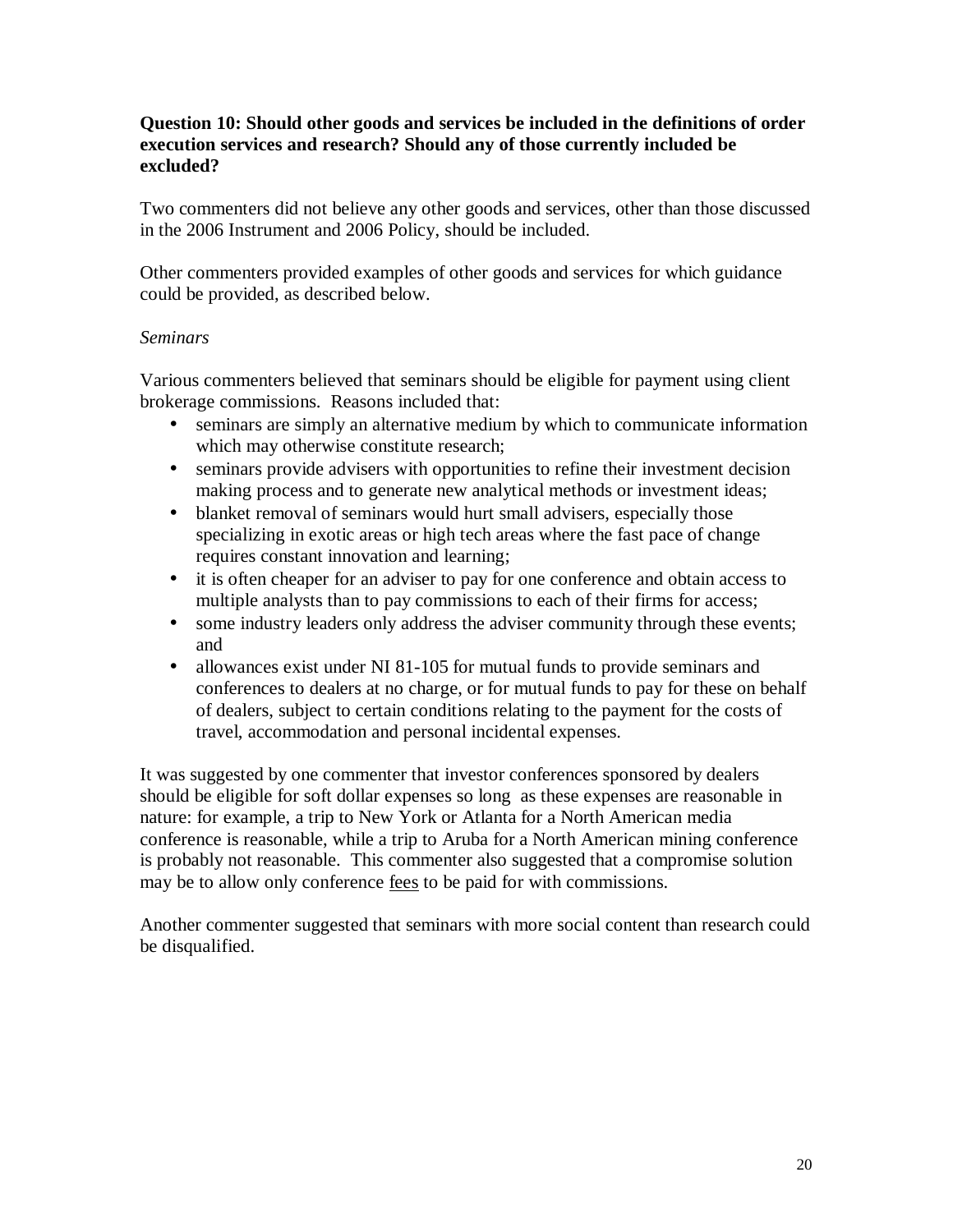*We agree with commenters that seminars are one method to convey information that may otherwise constitute research services. On this basis, we have amended the Proposed Policy to reflect the view that seminars and conference fees that, in the adviser's judgement, will benefit clients and otherwise meet the requirements of the Proposed Instrument may be paid for with client brokerage commissions. The amendments to the Proposed Policy also would suggest that it would be difficult for an adviser to argue that incidental costs incurred in attending seminars or conferences, such as travel, accommodation or entertainment, could be eligible.* 

# *Telephone / Data communication lines*

Four commenters supported including dedicated communication lines as an eligible order execution service for the following reasons:

- although the provision of such lines may be solely incidental and not a consideration in an adviser's order routing system decision, the lines nevertheless may be deemed to satisfy the temporal standard for order execution services;
- the lines assist advisers with the timely and accurate entry, handling or facilitation of an order by a dealer and are therefore directly related to order execution;
- banning connectivity hardware used to facilitate electronic trading and direct market access is unfair because it favours dealers and discriminates against advisers – dealers will charge the adviser for direct market access through commissions expense, but if an advisor were to choose to build a direct connection to the exchange to achieve direct market access and bypass the dealer (a very common occurrence in the U.S.), the hardware costs associated with achieving full connectivity would be precluded from order execution services; and
- such services are permitted by the SEC.

Two commenters argued that if the decision as to what goods and services can be purchased with commissions were based on their use, then eligible goods and services should also include hardware and communication lines as long as the adviser can demonstrate dedicated usage in the order execution or research processes.

One commenter was of the view that the CSA should specifically prohibit any data/voice/video communication lines (whether open or dedicated), internet fees, satellite links, and the like.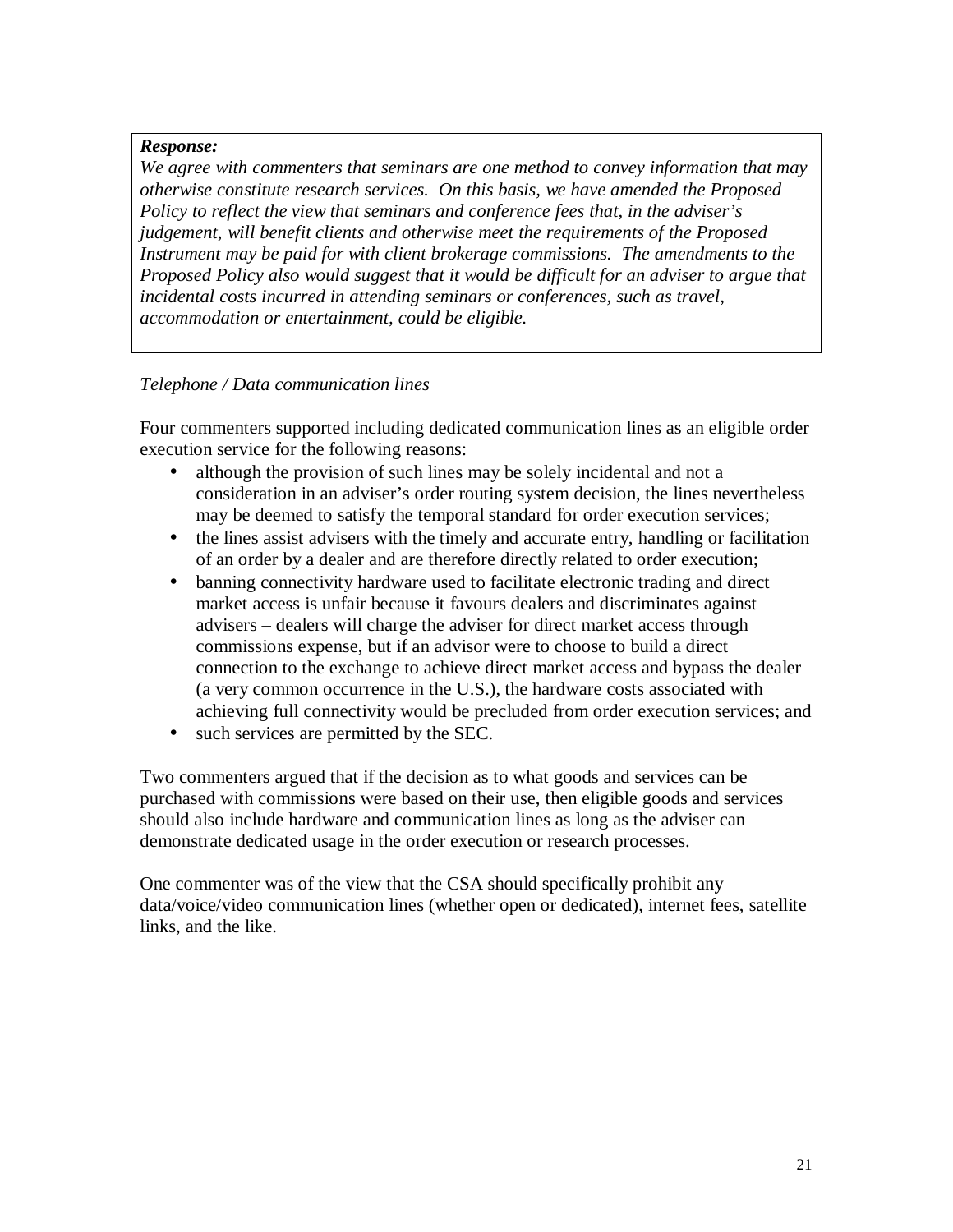*While we agree that the timeframe for using connectivity hardware/lines would fall within the temporal standard for order execution services, and acknowledge that such services are permitted by the SEC, we do not believe these are sufficient reasons to treat these any differently from other overhead type costs, such as those associated with computer hardware which might be used during the same timeframe. As a result, we believe it would be difficult for an adviser to justify paying for these goods with client brokerage commissions.* 

*We have not provided any additional guidance on this matter in the Proposed Policy, as we believe the guidance provided under section 3.5 with respect to "Non-Permitted Goods and Services" is sufficient.* 

# *Opinions*

One commenter indicated that the payment of costs for expert opinions used in the research process should be considered a research expenditure.

Another commenter stated that commissions may include other services paid for by the dealer, such as costs incurred by the dealer for providing legal advice to defend the value of an investment.

Another commenter indicated that legal advice relating to the likelihood of a company winning a patent fight should be considered eligible as research.

# *Response:*

*We agree that there may be circumstances where an adviser may seek expert opinion (for example, accounting or legal advice) in the course of assessing the value of an investment for purposes of making an investment or trading decision. We believe that such services may be eligible for payment with client brokerage commissions to the extent they meet the definition of research services and assist in making investment decisions.* 

*We have amended the guidance provided in the Proposed Policy under section 3.5 to clarify that the legal and accounting services that would be considered non-permitted are those that relate to the management of an adviser's own business or operations.* 

# *Pre-trade analytics*

Three commenters suggested that pre-trade, along with post-trade, analytics should be considered order execution services. One of these indicated that pre-trade analytics are directly linked to the execution of specific orders and are integral to the measurement of quality of execution and the achievement of best execution.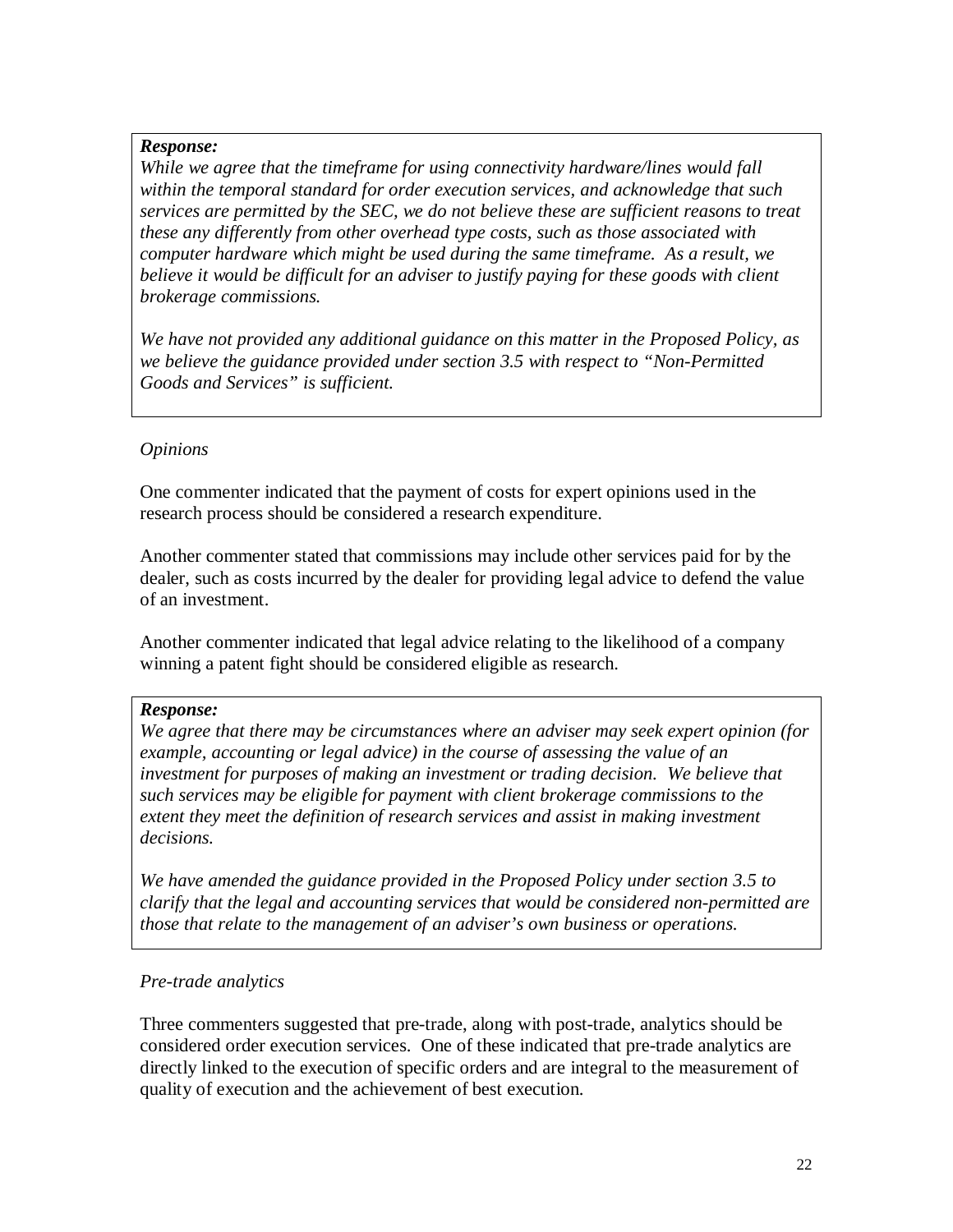*Taking into consideration the amendments made to Proposed Instrument and Proposed Policy regarding the temporal standard (discussed in more detail in Section II of this response to comments), we agree that to the extent that pre-trade analytics are used to help determine how, where and when to place an order or effect a trade, they could be eligible as order execution services.*

*We do not believe any additional guidance is necessary.* 

#### *Databases and software*

One commenter noted that the definition of research does not include "databases and software", which are currently included in the definition of "investment decision-making services" under existing OSC Policy 1.9 and AMF Policy Statement Q-20, to the extent the databases and other software are designed mainly to support the advice and analyses expressly included in that definition. This commenter believes that the proposed definition should be expanded to expressly include such goods and services for consistency with the guidance provided in the Proposed Policy which allows quantitative analytical software to be considered research.

#### *Response:*

*We agree and have amended the definition of "research services" in the Proposed Instrument accordingly. The definition now includes databases and software to the extent they are designed mainly to support the services referred to in subsections (a) and (b) of the definition. Additional guidance has also been provided under section 3.3 of the Proposed Policy.*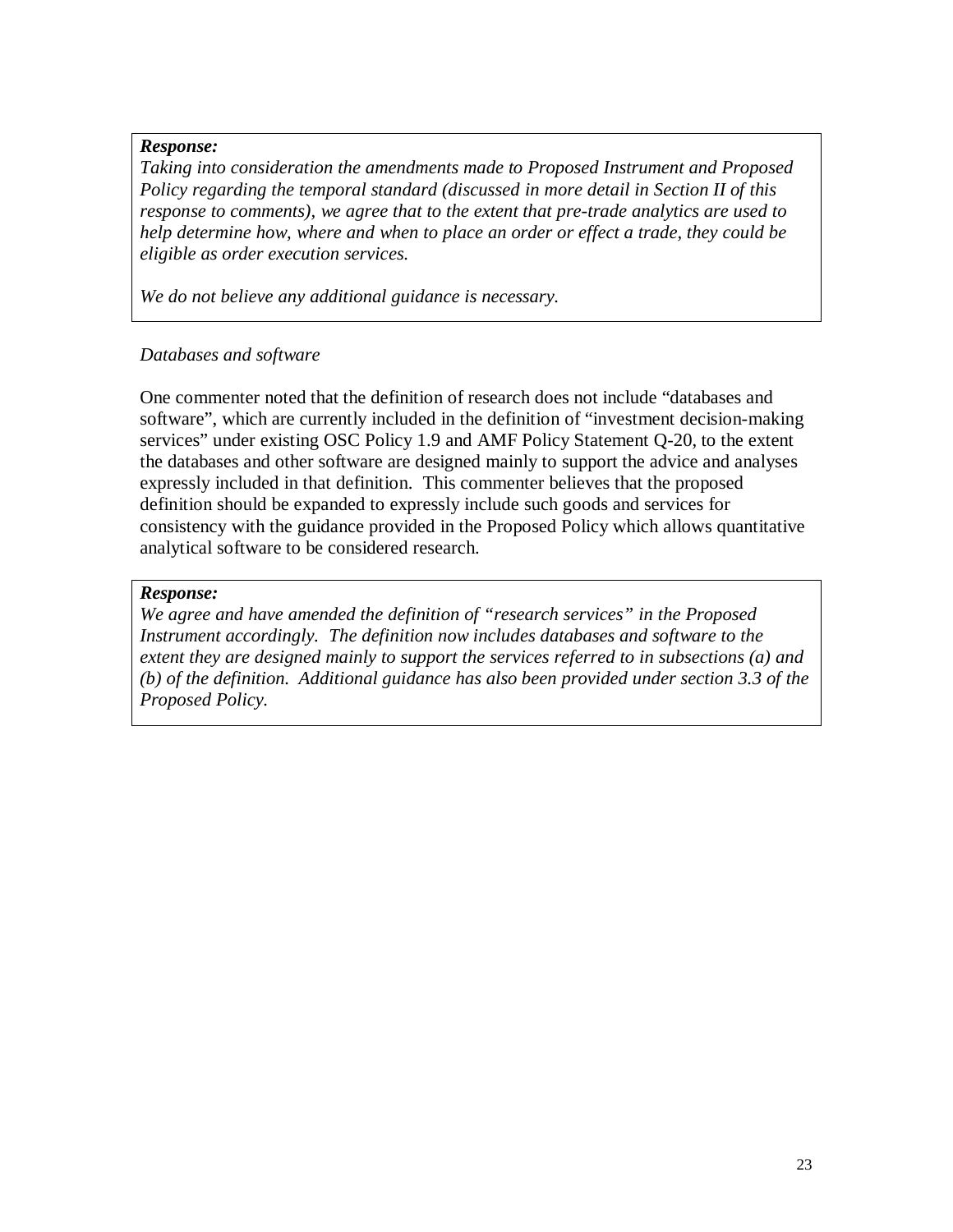# **Question 11: Should the form of disclosure be prescribed? If prescribed, which form would be most appropriate?**

Eight commenters indicated that the form of disclosure should be prescribed. Four others suggested that instead of prescribing the form of disclosure, more guidance, or a suggested format, should be provided and advisers should be allowed the discretion to develop their own forms. Reasons supporting why prescribing or providing more guidance on form of disclosure would be beneficial included ensuring that:

- disclosure is consistent and comparable between advisers;
- disclosure is understandable to clients; and
- focus is placed by solution providers on developing products that satisfy the needs of both dealers and advisers.

Commenters generally did not make suggestions regarding the form of disclosure, although two commenters suggested that advisers should be allowed to integrate the disclosure into existing client reports to help reduce costs to registrations and to reduce confusion by clients, for example, by integrating any new disclosure into the disclosure currently required under NI 81-106 for mutual funds. Another commenter suggested that the format for disclosure should appear on a single page and be enclosed with quarterly client statements, to allow for timely delivery in an investor-friendly format.

#### *Response:*

*As a result of the amendments made to the disclosure requirements of the Proposed Instrument, we do not believe that the form of disclosure needs to be prescribed at this time. Should the quantitative disclosure requirements be expanded in the future, we will reconsider whether a suggested template should be provided as guidance.*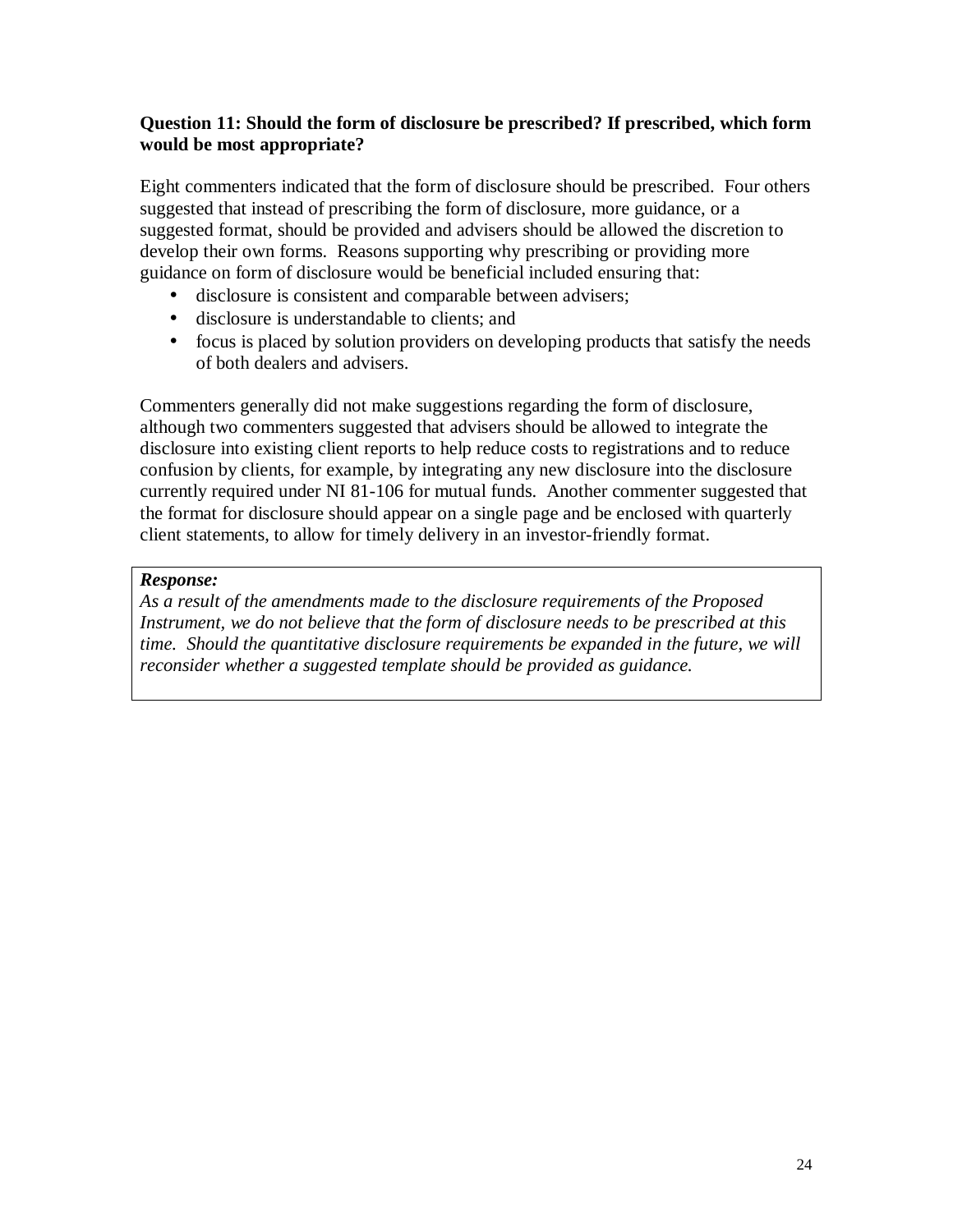**Question 12: Are the proposed disclosure requirements adequate and do they help ensure that meaningful information is provided to an adviser's clients? Is there any other additional disclosure that may be useful for clients?** 

# **A. General comments**

Most commenters did not believe the proposed disclosure would provide clients with meaningful information, and some believe that the disclosure could be misleading or confusing to clients. Many of these commenters, however, agreed that disclosure is important to demonstrate and ensure that adviser and investor interests are aligned. The majority of the concerns related to the proposed quantitative disclosure requirements under paragraphs 4.1(1)(b) through (d) of the 2006 Instrument. General reasons provided in support of these views included that:

- the proposed disclosure would be inconsistent with that currently required by the FSA and SEC;
- the level of detail disclosed will be too complicated for most clients to understand;
- a lack of understanding of how various factors affect the level and usage of client brokerage commissions may lead clients to misinterpret the results;
- reasonable estimates and allocations at the client level would be subjective, and inconsistencies between methods used by advisers would result;
- investors focus on total costs of the trades, total returns relative to risk, how the commission amounts were arrived at, and what the adviser took into consideration when agreeing to pay such amounts;
- it is not appropriate to compare commissions without considering market impact costs which, in many cases, are the most significant part of a trade's total cost;
- comparison of client specific information may be meaningless when compared to a blended average across all mandates, particularly for those advisers with global mandates;
- distinguishing between "execution only" and "bundled commission" rates would mislead investors to conclude that the difference in commission rate is a result of obtaining research, and ignores the argument that full-service bundled execution is often the best trading method to achieve best execution, and not merely a method to pay for research;
- pure order execution without any other services is not as common a practice anymore as advisers generally trade with dealers that can add value by offering other services;
- disclosure on an aggregate or weighted average basis does not take into consideration the varying nature of portfolios, portfolio managers, soft dollar arrangements and commission recapture agreements;
- disclosure by asset class may not be useful given that there may be multiple investment strategies employed within a single class of securities and trading can vary depending on market conditions, interest rate movements, portfolio rebalancing, etc., which may result in inconsistencies from one period to the next;
- fluctuations in trading activity from year to year can result in inconsistencies in disclosure when spread over soft dollar commission budgets, which do not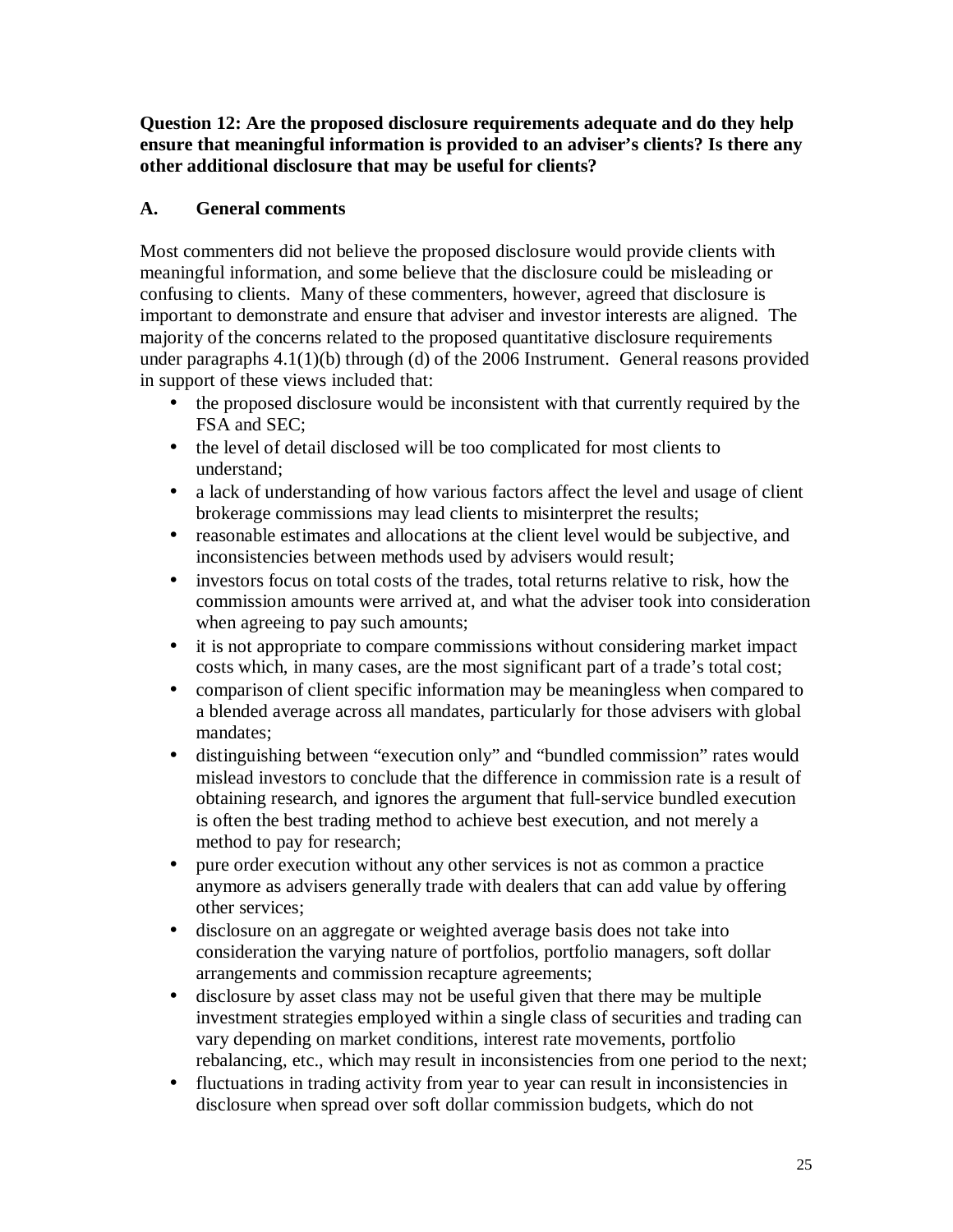fluctuate from year to year, and do not contemplate proprietary goods and services;

- commissions may be negotiated and may change due to a variety of circumstances depending on the nature of the transaction and the liquidity profile of a security;
- the question of value received for the percentage of commission allocated to any one dealer is not addressed by the disclosure; and
- clients are already inundated with disclosure.

Two commenters indicated that the proposed disclosure requirements would provide meaningful information to clients.

# **B. Suggestions regarding appropriate disclosure**

# *(a) Narrative disclosure*

Commenters were generally not opposed to either the proposed narrative disclosure, or to some other form of narrative disclosure. Suggestions for narrative descriptive disclosure made by commenters included:

- details on an adviser's policies and procedures regarding client brokerage commissions, which could include:
	- o the adviser's soft dollar policy;
	- o a description of the adviser's best execution policy;
	- o the factors advisers consider when selecting dealers and trading venues, including whether research is a factor;
	- o the policy for how research is purchased;
	- o following the narrative format required by the SEC in Form ADV Part II, or the IMA's Level I disclosure;
- the general types of services dealers provided to the adviser;
- the nature of the arrangements;
- the names of dealers used, and the names of third parties that provide goods and services;
- a statement that all soft dollar arrangements are solely for the benefit of clients;
- a statement that trades are done on competitive terms;
- a statement that an internal process which ensures that fair value is being paid to dealers in return for services being purchased is utilized along with disclosure of situations where the adviser is aware of a material discrepancy between the value obtained and commissions allocated to a dealer over a certain time period – this would ensure that advisers are actively interpreting the data they are being required to gather and disclose, and ensure demonstration that soft dollars are being used appropriately; and
- for investment funds, including a statement in a prospectus that a fund engages in soft dollar trading, and that one of the defined risks is a conflict of interest between the manager and the fund.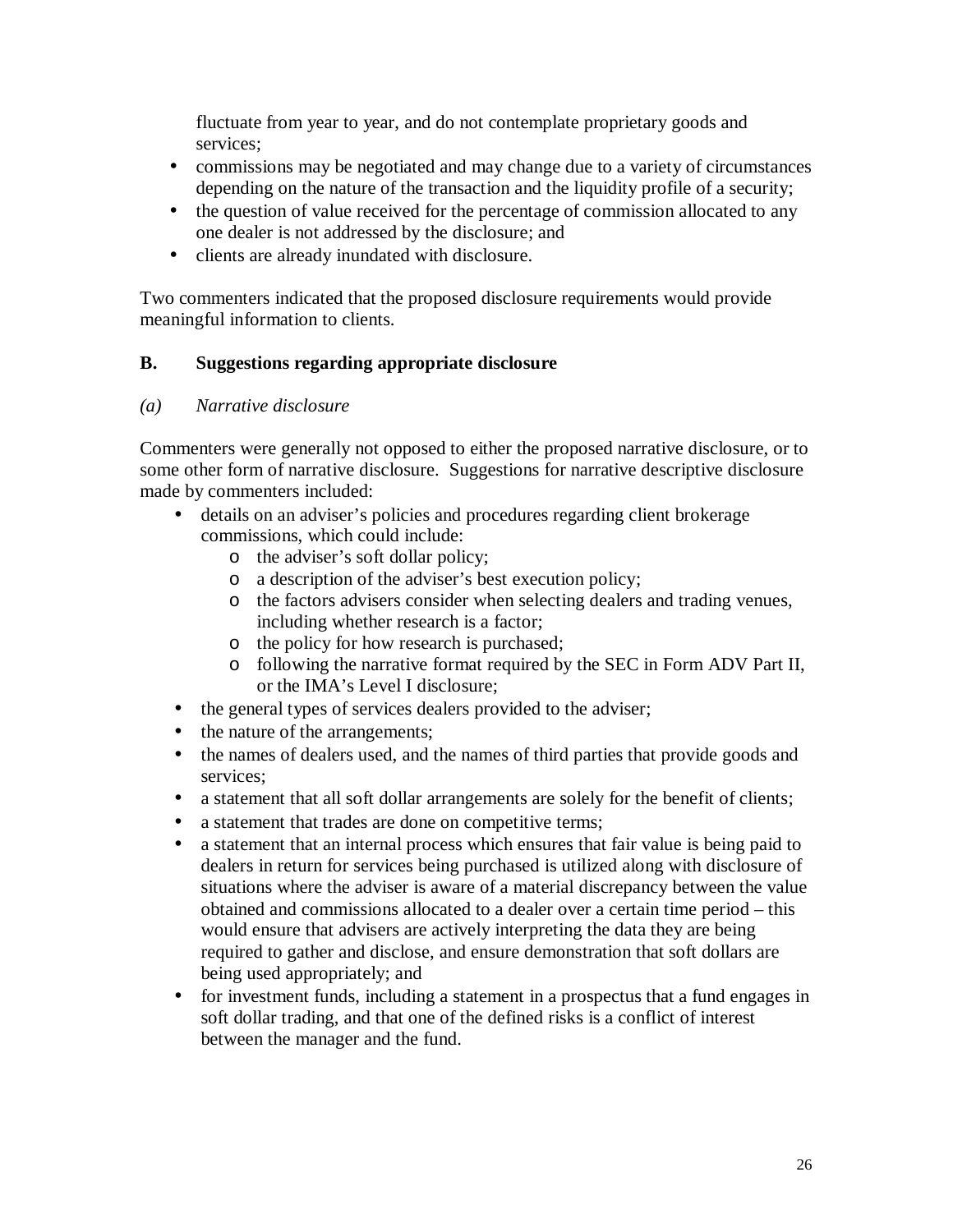# *(b) Quantitative disclosure*

Although many commenters had concerns with the proposed quantitative disclosure, there were various suggestions made regarding what quantitative disclosure could be meaningful to clients. Various commenters also seemed to agree that, should quantitative disclosure be required, it should be accompanied by some form of narrative disclosure to add the appropriate context. The commenters' suggestions are set out below.

# i) Firm-level disclosure

Some commenters stated that disclosure of commissions at the firm level was more appropriate than disclosure at the client level because clients select an adviser based on how the business is run overall, and whether the adviser will manage the money effectively.

Some commenters provided examples of firm level disclosure that could be appropriate, including:

- aggregate commissions;
- total commissions used for order execution services and research;
- commission rates paid to all brokers;
- commission rates paid to obtain order execution services and research;
- a ratio similar to a Management Expense Ratio, such as a ratio of the total costs of client commissions to assets under management;

Another commenter suggested that instead of aggregating at the firm level, commissions should be aggregated at the investment strategy level in order to provide more meaningful comparisons to client specific disclosure, although this commenter questioned the usefulness of comparisons by investment strategy. Another commenter requested clarification regarding the level of aggregation among different types of accounts (i.e., mutual funds, sub-advised accounts, private managed accounts).

# ii) Client-level disclosure

Some commenters also made suggestions for disclosure that could be provided at the client level that would provide meaningful information to clients. One commenter suggested that client-level disclosure should be limited to disclosure only of the commissions paid by the client's account or portfolio to avoid issues relating to comparability between client and firm figures, particularly when the firm has a variety of differing mandates.

One commenter believed that any quantitative client-level disclosure should be based on a pro-rata estimate based on the average assets under management of the client and firm, because of the difficulties for advisers to itemize which specific services were used for an individual client account.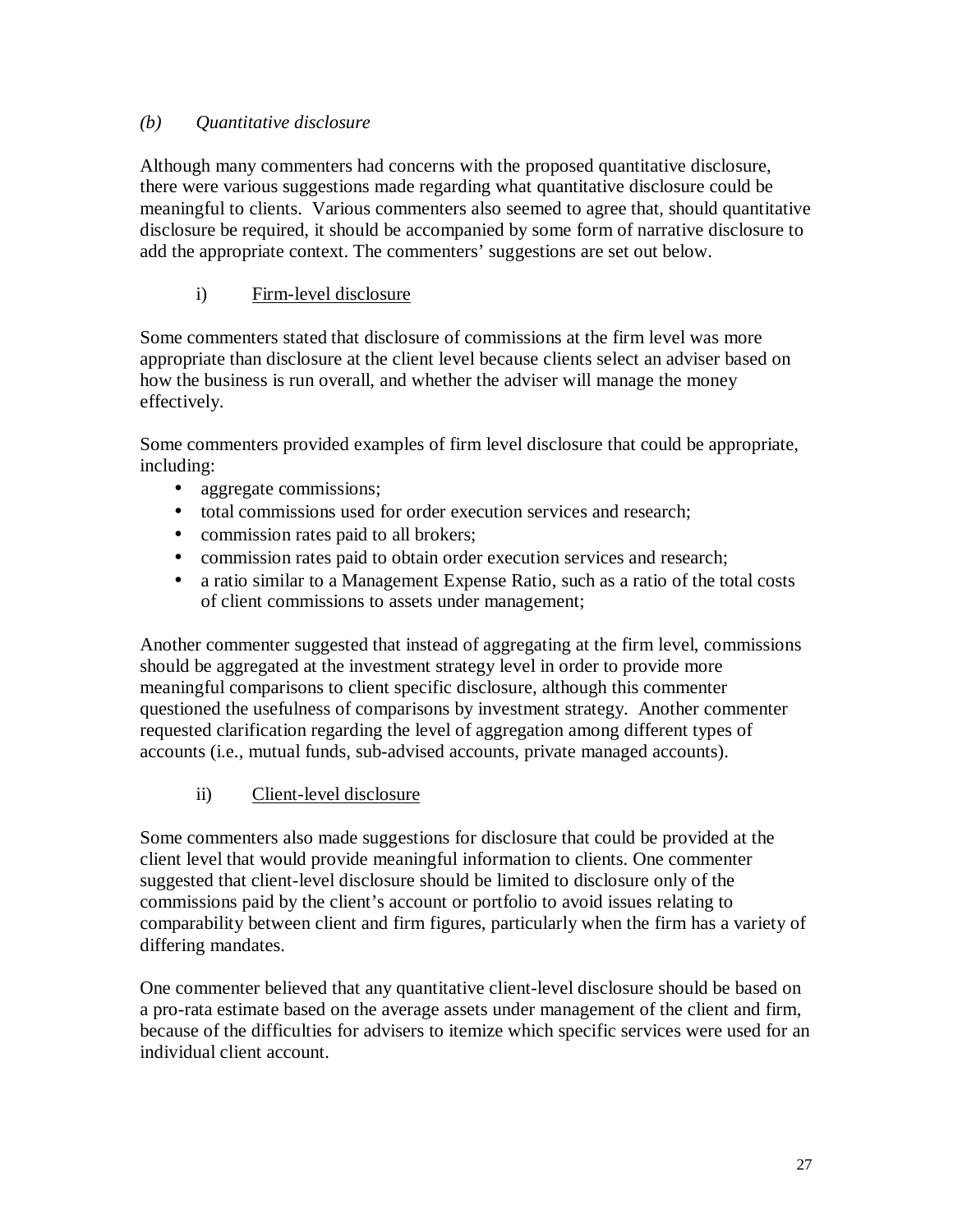Another commenter suggested the percentage of client commissions allocated to soft dollars in each of the client's account(s) could be provided, along with the total value of commissions used at a firm level and the types of services purchased by the firm with soft dollars, and that such information is already captured by most technology management systems of both large an small firms in the Canadian marketplace.

One commenter argued that disclosure at the client level should be for the aggregate of all of a particular client's accounts, and not on an account-by-account basis. This commenter also suggested that only where client-specific goods or services were paid for using soft dollars, these should be specified in any client-specific disclosure. For any goods and services used firm-wide and paid for with soft dollars, a pro-rata amount of this expense should be allocated to the client, using the relation between client assets and total firm assets as a proxy. Another commenter supported the view that a pro-rata approach for allocating services among clients may provide a reasonable compromise for client-level allocation concerns.

# iii) Other comments relating to quantitative disclosure

One commenter suggested the minimum level of disclosure should include: total commissions charged to accounts; total directed commissions charged to accounts; total soft dollars earned by accounts; total soft dollar expenditures made by the firm; and soft dollar expenditures broken down by category (i.e., independent research, mixed-use services, bundled research, other). This commenter also suggested that, along with itemizing and describing each soft dollar vendor on a firm-wide basis, the total cost of each service provided should be disclosed (e.g., 17 Bloomberg terminals, data aggregation and analytical tools - \$100,000).

One commenter suggested requiring disclosure of the average dollarized commission rates per unit of security from efficient electronic trading systems as the core commission rate benchmark, compared against the weighted average cost of trades per unit of security in Canadian cents for the current year and 4 previous years.

Another commenter expressed that if the proposed client level disclosure was implemented, commissions should be expressed as a percentage of value rather than in cents/share.

One commenter supported a certain level of statistical disclosure, such as the average commission rates paid, the percentage of commissions executed at full service versus execution-only rates, and the percentage of commissions used for third-party research.

One commenter suggested that minimum standards should be set which include the frequency of disclosure and the scope of information required (e.g., the total amount of commissions used for execution versus other services, the costs of services provided, the allocation and weighting among dealers of the services provided, average/high/low commission rates paid per dealer).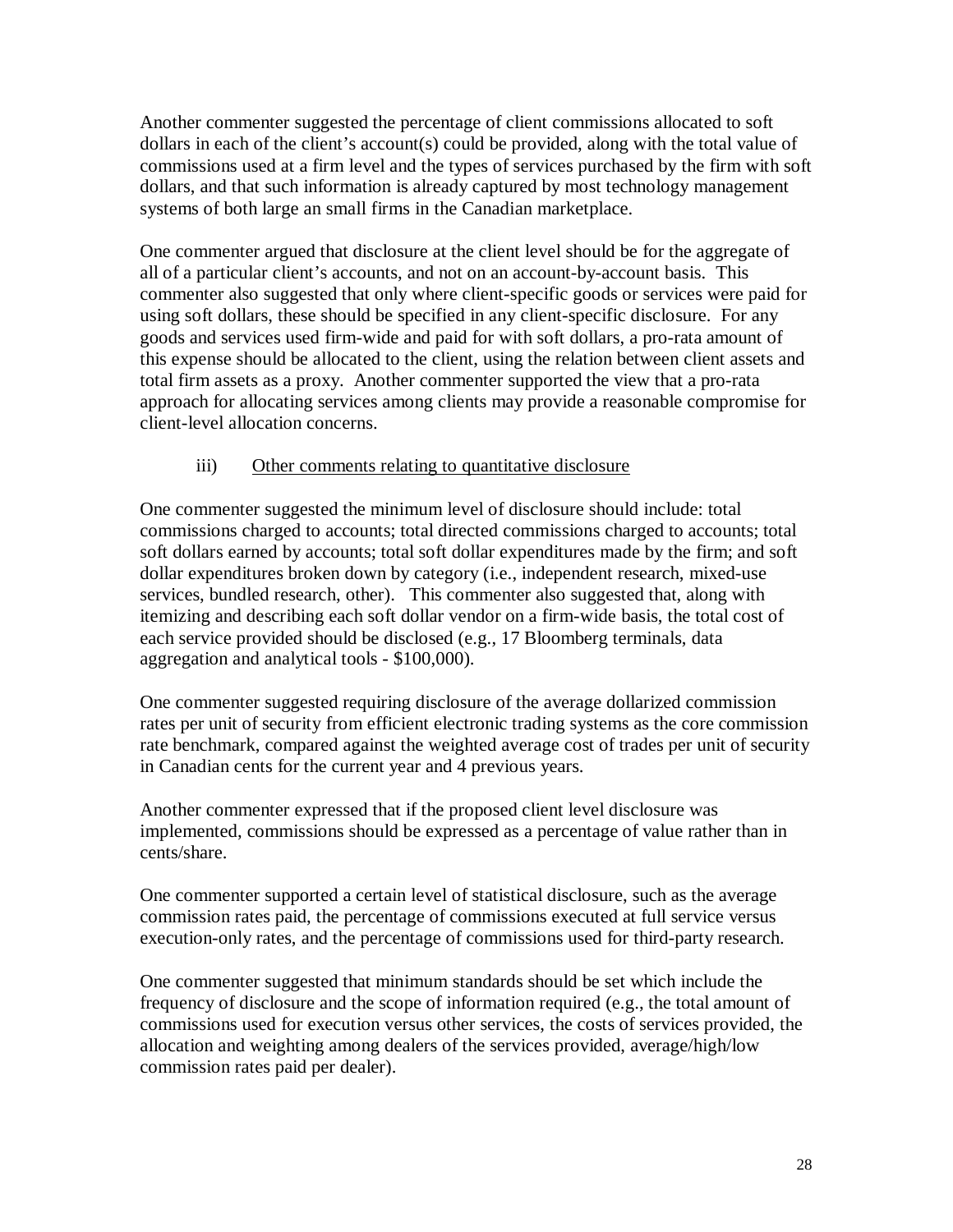One commenter also made the suggestion that the *Statement of Portfolio Transactions* should be reinstated as an on-request disclosure item.

### *Response:*

*In order to attempt to balance the need for accountability and transparency with the need for consistency with disclosure in the U.S., and with the associated burden and costs that might be imposed on advisers, we have determined that one method to achieve this balance would be to expand the proposed narrative disclosure. The proposed narrative requirements would maintain requirements proposed in the 2006 Instrument for disclosure of the nature of the arrangements entered into relating to the use of client brokerage commissions as payment for order execution services or research services, as well as disclosure of the names of dealers and third parties that provided goods and services other than order execution and the types of goods and services they provided. Additional proposed disclosure requirements include a description of the process for, and factors considered in, selecting dealers to effect securities transactions; the procedures for ensuring that, over time, clients receive reasonable benefit from the usage of their brokerage commissions; and the methods by which the determination of the overall reasonableness of client brokerage commissions paid in relation to order execution services and research services received is made. Additional guidance has also been proposed in the Proposed Policy regarding these requirements.* 

*We have also amended the quantitative disclosure requirements that were initially proposed. As an initial step in increasing accountability and transparency through quantitative disclosure, we propose reducing the client-level quantitative disclosure requirements to disclosure of the total client brokerage commissions paid by the client during the period. In addition, we propose requiring disclosure on an aggregated basis of the total client brokerage commissions paid during the period, along with a reasonable estimate of the portion of those aggregated commissions that represents the amounts paid or accumulated to pay for goods and services other than order execution. Guidance has also been proposed in the Proposed Policy regarding the level of aggregation of client brokerage commissions for these disclosure purposes. The proposed guidance allows advisers some flexibility to determine the appropriate level of aggregation based on their business structure and client needs. We believe the quantitative disclosure proposed is relatively consistent with that currently required to be made by investment funds to clients under NI 81-106, except that the proposed disclosure requires the adviser to make a reasonable estimate of the amounts paid or accumulated to pay for goods and services other than order execution, as opposed to requiring disclosure of these amounts to the extent ascertainable.* 

*We will continue to monitor the developments in the U.S., including whether amendments to their disclosure regime are proposed, and are prepared to revisit the approach we have taken at that time.*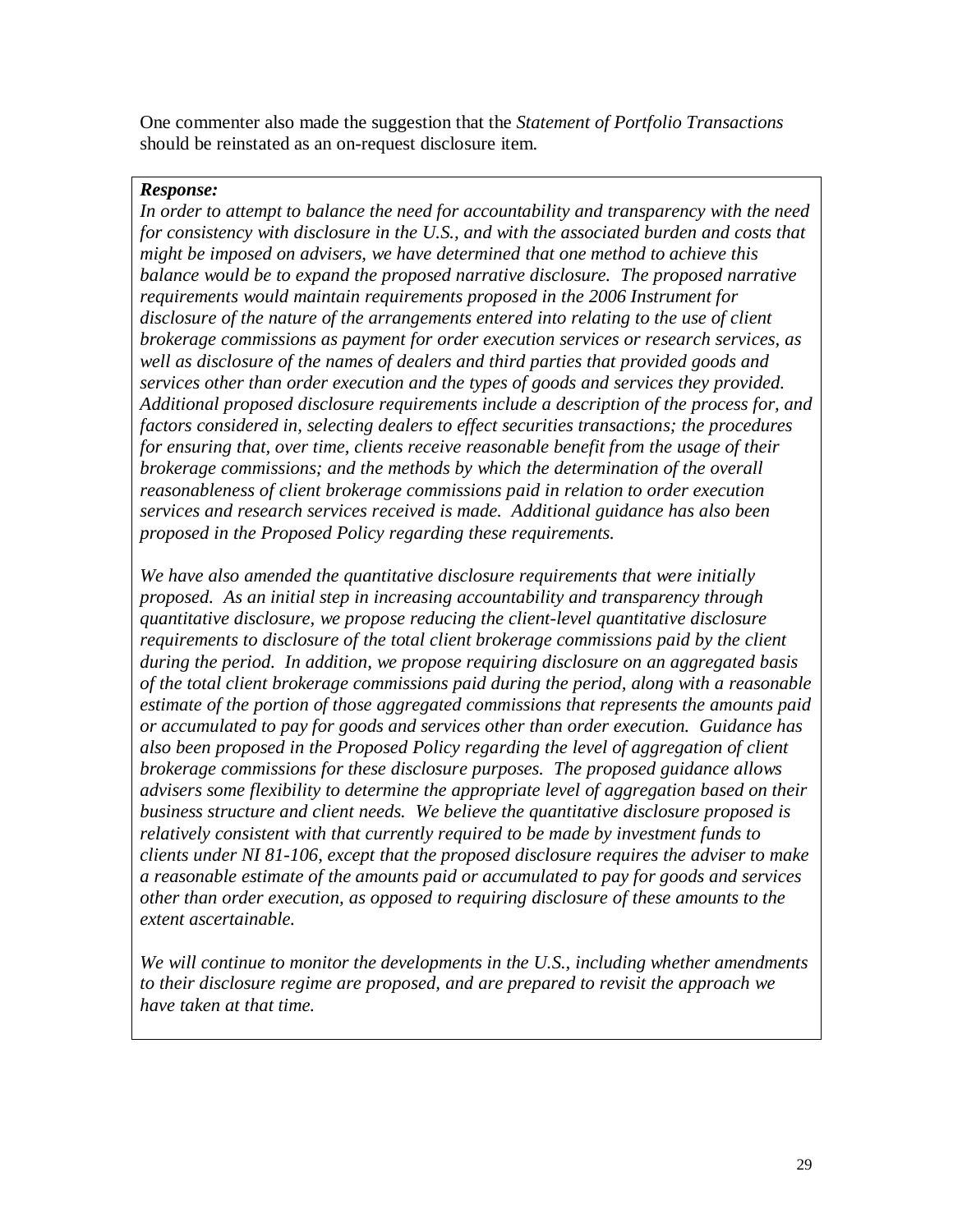# **C. Specific Comments**

### *(a) Separate disclosure requirements for bundled and unbundled services*

Some commenters questioned the usefulness of, or had concerns regarding the separate disclosure requirements for bundled and unbundled services. One commenter argued that it is the type of good or service received, not its source, that is most relevant. Other commenters indicated that making the differentiation would discriminate against independent research providers to the detriment of investors and the providers:

- by adding costs for advisers that use independent research;
- by perpetuating the myth that bundled goods and services are somehow unique and should be afforded special status; and
- because it could provide incentives to send trades to dealers for reasons other than best execution.

One commenter was not opposed to the separate disclosure of third party goods and services, and stated that they were already complying with this requirement under NI 81- 106.

One commenter questioned the practical application of the third-party disclosure proposed in subparagraph  $4.1(1)(c)(iii)$ , as it was that commenter's understanding that an investment adviser likely does not have access to commission sharing arrangements between broker-dealers and third parties, and that it was not clear whether the subparagraph would apply in broker to broker arrangements, for example, through "step out" transactions between an executing and introducing broker. The commenter indicated that in such situations, the adviser is generally not aware of the commission split.

To resolve some of these concerns, five of these commenters suggested that bundled and independent research should be treated the same for reporting purposes. One of these five commenters added that bundled commissions are the least transparent aspect of transactions costs, are estimated to represent a larger share of commissions, and could therefore be misleading to investors if excluded in the quantification of total soft dollar expenditures. This commenter suggested the CSA could either merge the two categories proposed in subparagraphs  $4.1(c)(ii)$  and (iii) and delete the additional disclosure requirements for third party research, or maintain the differentiation but require advisers to make an effort to ascertain from the dealer the amount of proprietary research included in bundled services or to estimate the amount when it cannot be ascertained. Similar suggestions were received from other commenters to break the amounts out following the same methodology as followed under the IMA Pension Fund Disclosure Code in the U.K.

Two other commenters suggested that disclosure of the ratio of the overall cost of research to assets under management, along with a description of the research received, is far more meaningful to investors.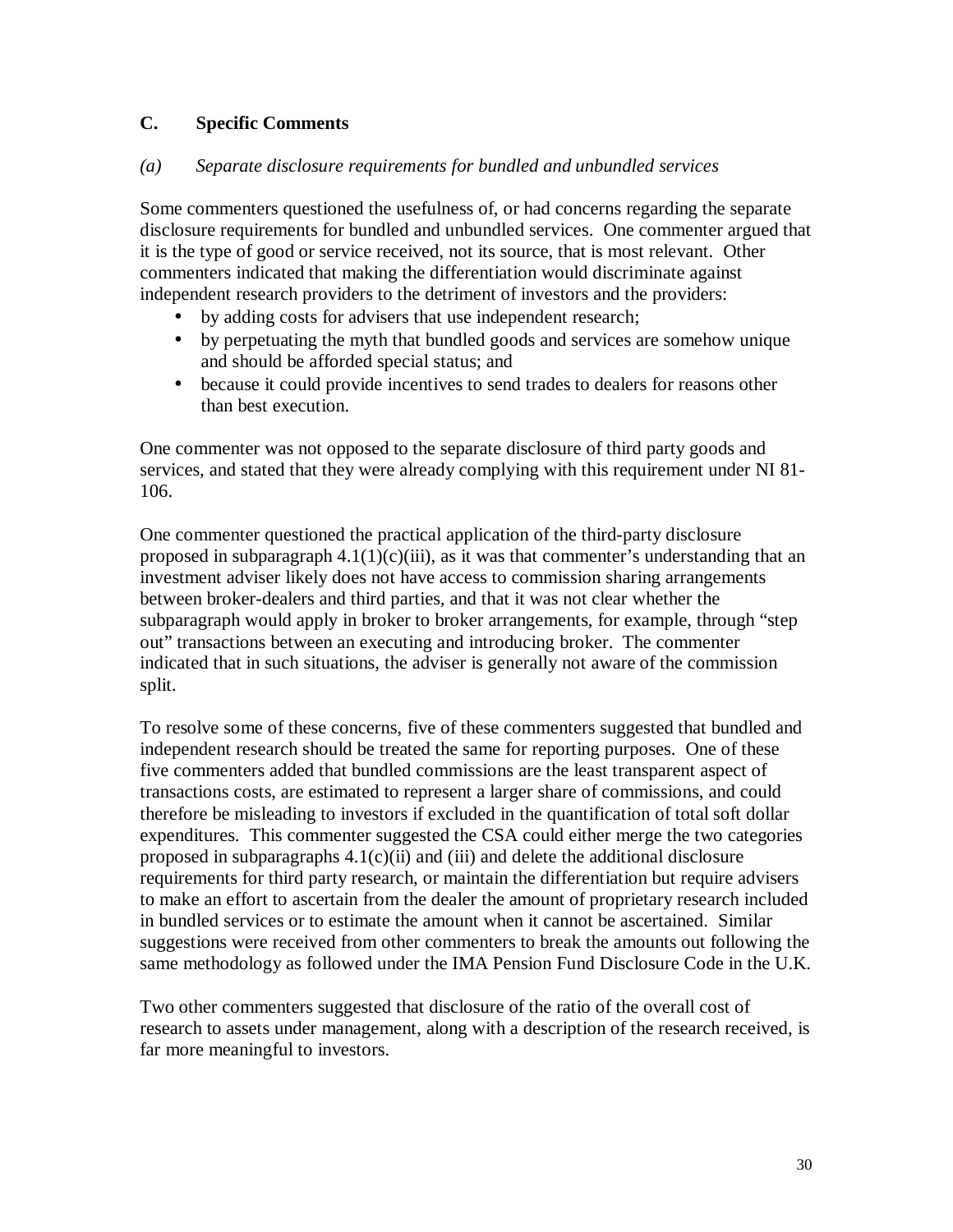*We agree with commenters that requiring different levels of disclosure for each of these types of goods and services could result in discrimination against those goods and services provided by third parties. The original intention was to require dealers to disclose the amounts which are more readily available and more easily quantifiable.* 

*In revising our proposed disclosure requirements by requiring advisers to make a reasonable estimate of the portion of the aggregated commissions that represents the amounts paid or accumulated to pay for goods and services other than order execution, we have attempted to remove any possible discriminatory results by treating both bundled and unbundled goods and services equally for purposes of this requirement. If it appears that further transparency is required, we will revisit the degree to which the estimate should be broken down further between bundled and unbundled goods and services.* 

# *(b) Demand by clients for additional disclosure*

One commenter questioned whether there is any evidence to support the proposition that clients demand the proposed level of disclosure, in light of the significant costs. Another commenter indicated it had provided the proposed disclosure on a trial basis to two sophisticated clients, and both clients questioned its usefulness. Other commenters provided details regarding the frequency of requests from clients for additional disclosure relating to soft dollar arrangements and practices:

- three commenters stated that clients are not asking for additional information;
- one commenter indicated that of its hundreds of institutional clients, thousands of private clients, and tens of thousands of mutual fund clients, only 5 clients expressed an interest for more detailed disclosure in the last year; and
- one commenter that represents IC/PMs in Canada indicated that one member that has national presence across Canada has indicated that neither institutional nor private clients have shown any interest in receiving this level of extremely detailed disclosure – and that the company receives approximately 5 requests per year for information on client specific commission usage, none of the requests being from private clients.

To address these concerns, some commenters suggested that clients should be given the option to receive the proposed detailed disclosure, similar to options given under other continuous disclosure requirements such as those relating to financial statements and the Management Report of Fund Performance. Two of these commenters indicated that the practice now is to respond on demand to a client's specific request for disclosure on soft dollar practices, and these commenters believe that not all clients would request the proposed disclosure if given the option, nor would they welcome the associated increase in costs. One of these commenters also stated that if clients were given the option to not receive the detailed disclosure, requirements to provide some general narrative disclosure would be useful to clients, while another commenter suggested that a requirement to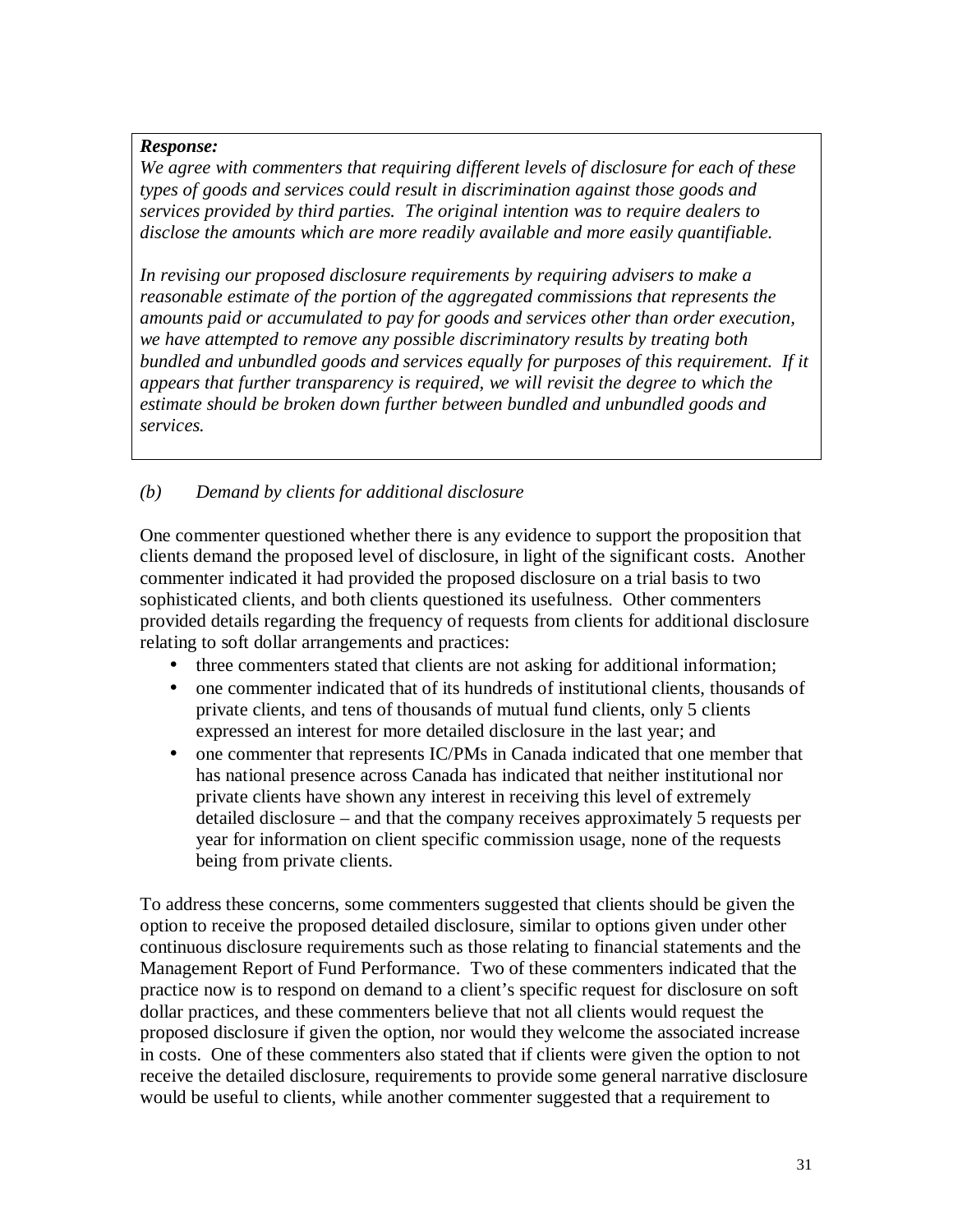disclose the availability of the optional disclosure would be needed to ensure clients were aware of its availability.

A few commenters suggested consulting with clients or forming a task force before disclosure is prescribed. Such consultations were suggested to ensure that the wide spectrum of reporting arrangements between advisers and clients were given appropriate consideration, and to ensure that clients have had an opportunity to understand the options so that they can determine what disclosure best suits their needs.

# *Response:*

*We do not believe that the current requirements under the Existing Provisions, which make the disclosure available upon request, are sufficient to help ensure clients understand how their brokerage commissions have been used for purposes other than as payment for the primary brokerage function. Further, we continue to believe that increased disclosure in this area is necessary to ensure accountability on the part of the adviser relating to the use of these commissions; however, we acknowledge the need to balance the need for more transparency with practicality and have therefore simplified the quantitative disclosure.* 

*(c) The meaning of "client" in relation to the application of the disclosure requirements* 

Some commenters questioned whether disclosure to "clients" was intended to include retail clients of investment funds. One commenter also questioned how to interpret the meaning of "client" for disclosure to clients with private managed accounts or subadvised accounts, in addition to retail clients of mutual funds. Generally, these commenters did not believe that the proposed disclosure should apply to investment fund clients because:

- these clients already receive appropriate disclosure of soft dollar arrangements under NI 81-106;
- retail clients are typically not in any position to negotiate the management agreements and oversee the adviser's investment activities;
- the Independent Review Committees (IRC) to be implemented under NI 81-107 will be responsible for managing the conflicts of interest the Proposed Instrument intends to address; and
- disclosure to the individual security holder of investment funds would require a fundamental overhaul of client reporting systems.

Some of these commenters indicated that if, for advisers to investment funds, "client" was intended to mean the fund itself, that this may not be appropriate depending on the fund structure. A couple of these commenters indicated that where the fund is the "client", the fund is most commonly established as a trust, and the manager is typically the trustee as well as the adviser for the fund. One of these commenters added that, with the exception of Canadian corporate-structure funds, which are few in number, there is no separate fund board of directors or other entity that could properly be considered the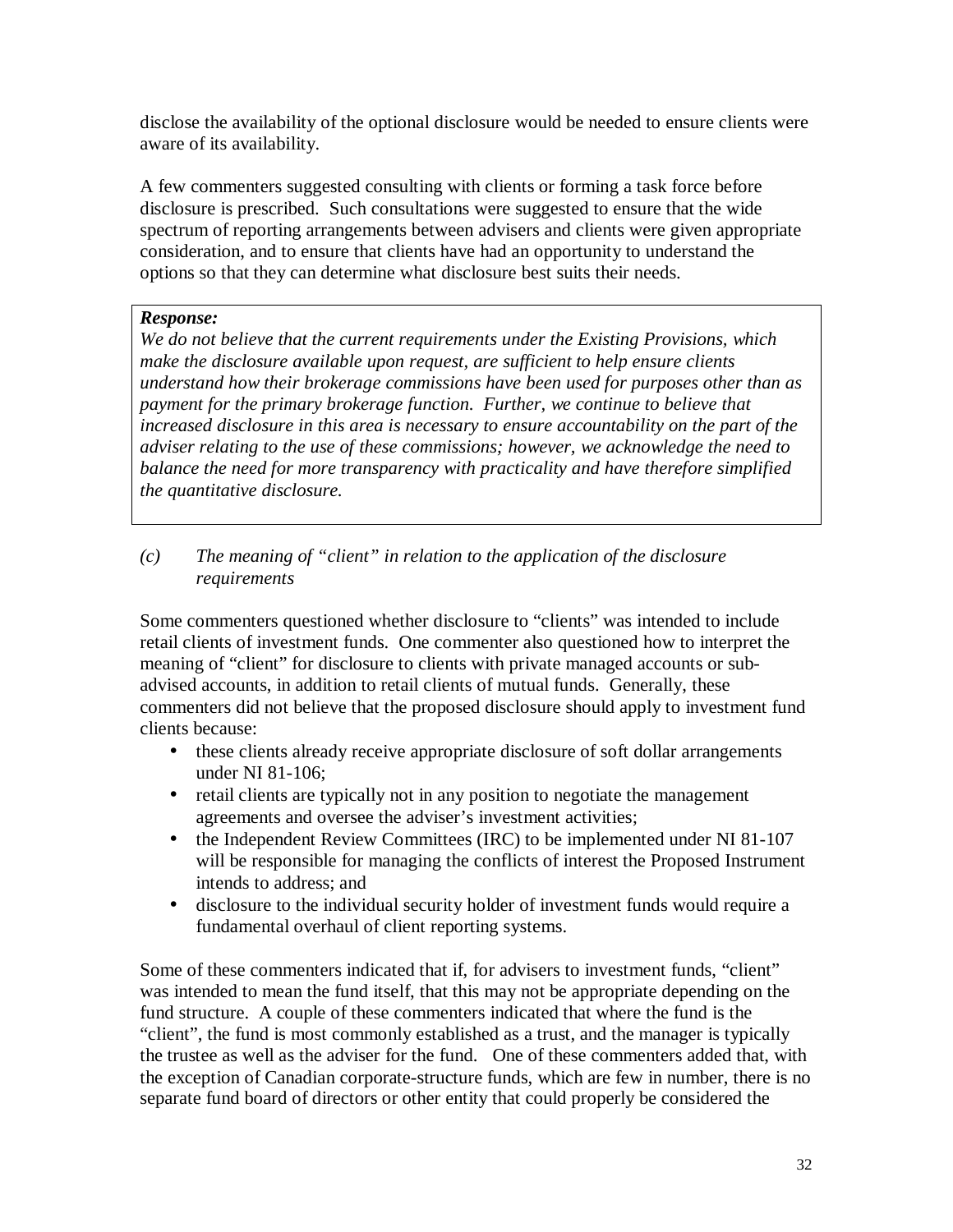adviser's "client", as is the case in the U.S. The end result in the situations where the manager is both the adviser and trustee, would be the adviser making the disclosure to itself. The suggestion was made that instead the required disclosure could be made to the IRC. This commenter also added that those funds that have already established IRCs have indicated that these IRCs have been reviewing the firm's soft dollar policies as part of their oversight role, but have not had any need for additional disclosure.

Another commenter stated that disclosure is only truly useful if those responsible for the funds are required to evaluate the information and ensure that clients' commissions have been used appropriately and reasonably. This commenter argued that it would not be reasonable to expect the average "person in the street" to read or effectively evaluate the proposed disclosure, and that it should be trustees, boards of directors, or others with fiduciary responsibilities that should be the target of the disclosure.

#### *Response:*

*We have proposed guidance under section 5.1 of the Proposed Policy that clarifies that the recipient of the disclosure should typically be the party with whom the contractual arrangement to provide services exists. For example, for an adviser to an investment fund, the client would typically be considered the fund, unless the adviser is also the trustee and/or the manager of the fund, or is an affiliate of the trustee and/or manager of the fund, in which case the adviser should consider whether its relationship with the fund presents a conflict of interest matter under National Instrument 81-107 Independent Review Committee for Investment Funds that requires review by the Independent Review Committee established in accordance with that National Instrument, and whether it would be more appropriate for the disclosure to be made instead to the Independent Review Committee. Disclosure to retail clients of mutual funds about the use of their commissions would be governed by the provisions of NI 81-101 and NI 81-106, and any other relevant provisions.*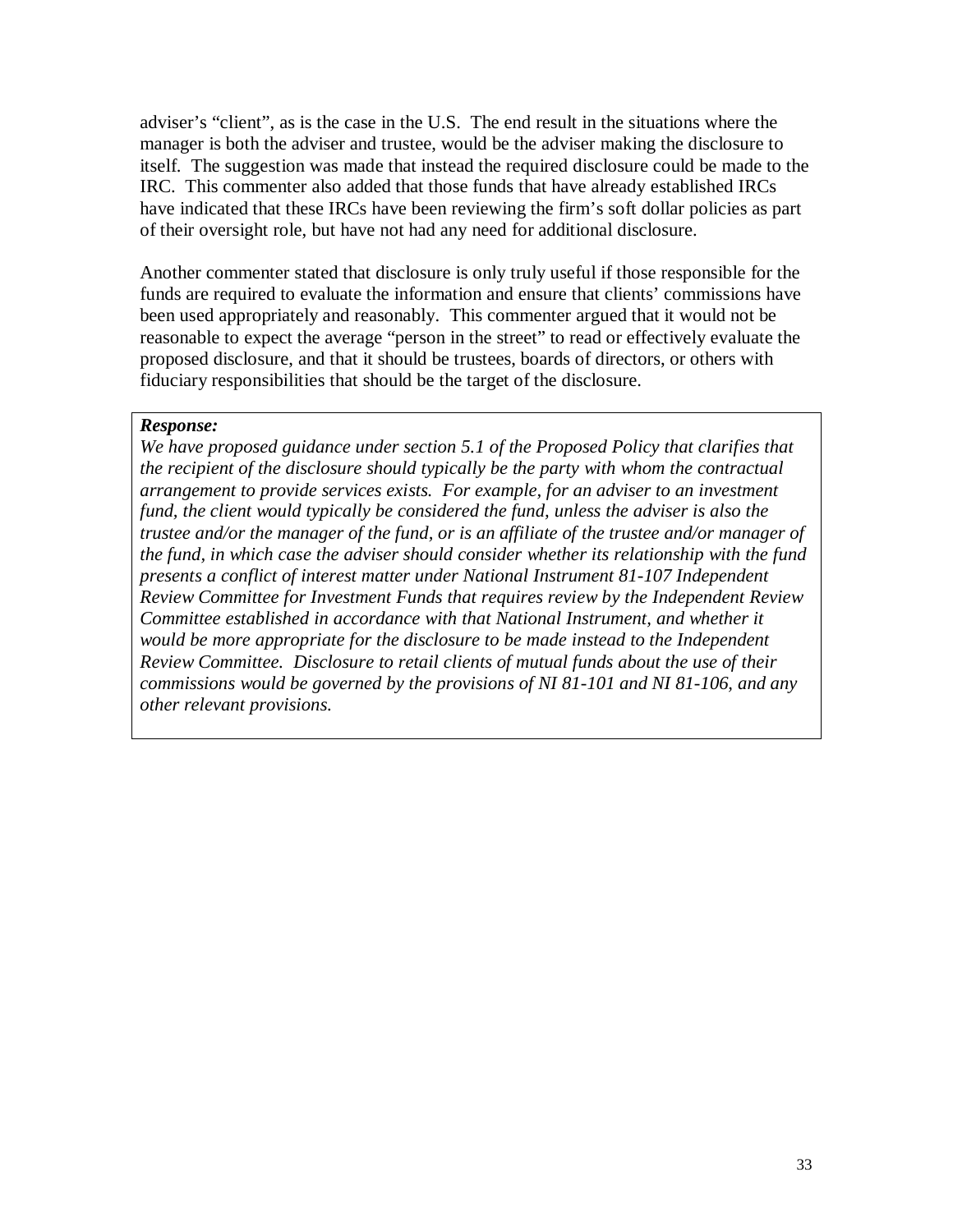# **Question 13: Should periodic disclosure be required on a more frequent basis than annually?**

Most commenters believe that annual disclosure should be sufficient. One suggested that more frequent disclosure could cause a false sense of volatility as accounts, mandates, and soft dollar budgets often change on an annual basis. Another commenter indicated that while they have already been reporting to clients annually on the details of goods and services paid for with commission dollars, there have been no requests for more frequent reporting.

Alternative suggestions for the frequency of disclosure provided by a couple of commenters included:

- as often as the client and adviser complete a performance review;
- on a semi-annual basis, as required for the IMA Level II disclosure requirements; or
- on a regular and consistent basis, in particular to the Boards, Trustees, or other persons with oversight responsibilities for advisers.

#### *Response:*

*We agree with the view of most commenters that periodic disclosure is not required on a more frequent basis than annually.*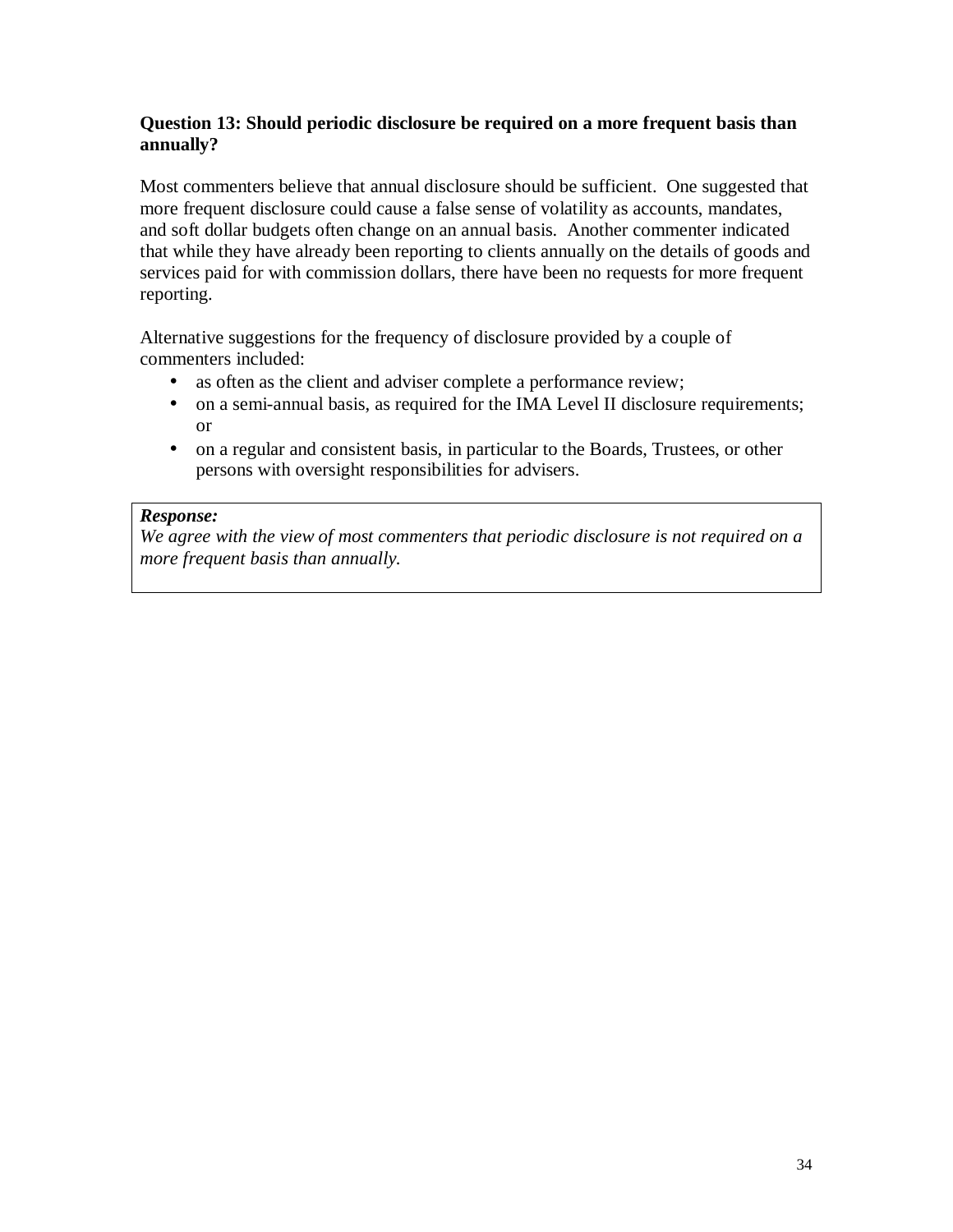# **Question 14: What difficulties, if any, would an adviser face in making the disclosure under Part 4 of the 2006 Instrument?**

# **A. General comments**

Commenters were generally concerned that the proposed disclosure requirements would be difficult to meet, and believe that these difficulties would result in costs that exceed any benefits to clients. Various commenters were specifically concerned with the requirement to make disclosure by client, and by security class, particularly for smaller firms. Reasons for, or causes of, the difficulties that were provided include:

- systems do not currently track the amount paid out as soft dollars for a given service on behalf of each individual account;
- goods and services are often obtained at a macro level for the benefit of multiple clients, not at the client level, resulting in imprecise allocations at the client level, and the benefits to clients may change over time;
- trading activity is often conducted for multiple clients at once, or through pooled investment funds, so providing data at the individual client level would be burdensome and would be further complicated when mixed-use goods and services are involved;
- dealers providing bundled services are not required, and have not taken measures, to provide information on bundled goods and services to advisers;
- trading activity and the payment for goods and services do not always occur at the same time;
- more than one dealer may be used to pay a single third-party service invoice;
- fees on trades in foreign jurisdictions may not be charged on a "per unit" basis, but rather as a percentage of trade value;
- currently available software packages that may address U.K. and U.S. requirements are not currently configured to address the proposed Canadian disclosure requirements; and
- relying on third-party software vendors could result in the reporting of inaccurate information, which the adviser will still have to reconcile.

However, as noted earlier, one commenter indicated that disclosure of the total value of commissions used, the types of services purchased with soft dollars, and the percentage of client commissions allocated to soft dollars in each client's account(s) should not be difficult as such information is already captured by most technology management systems of large and small firms in the Canadian marketplace.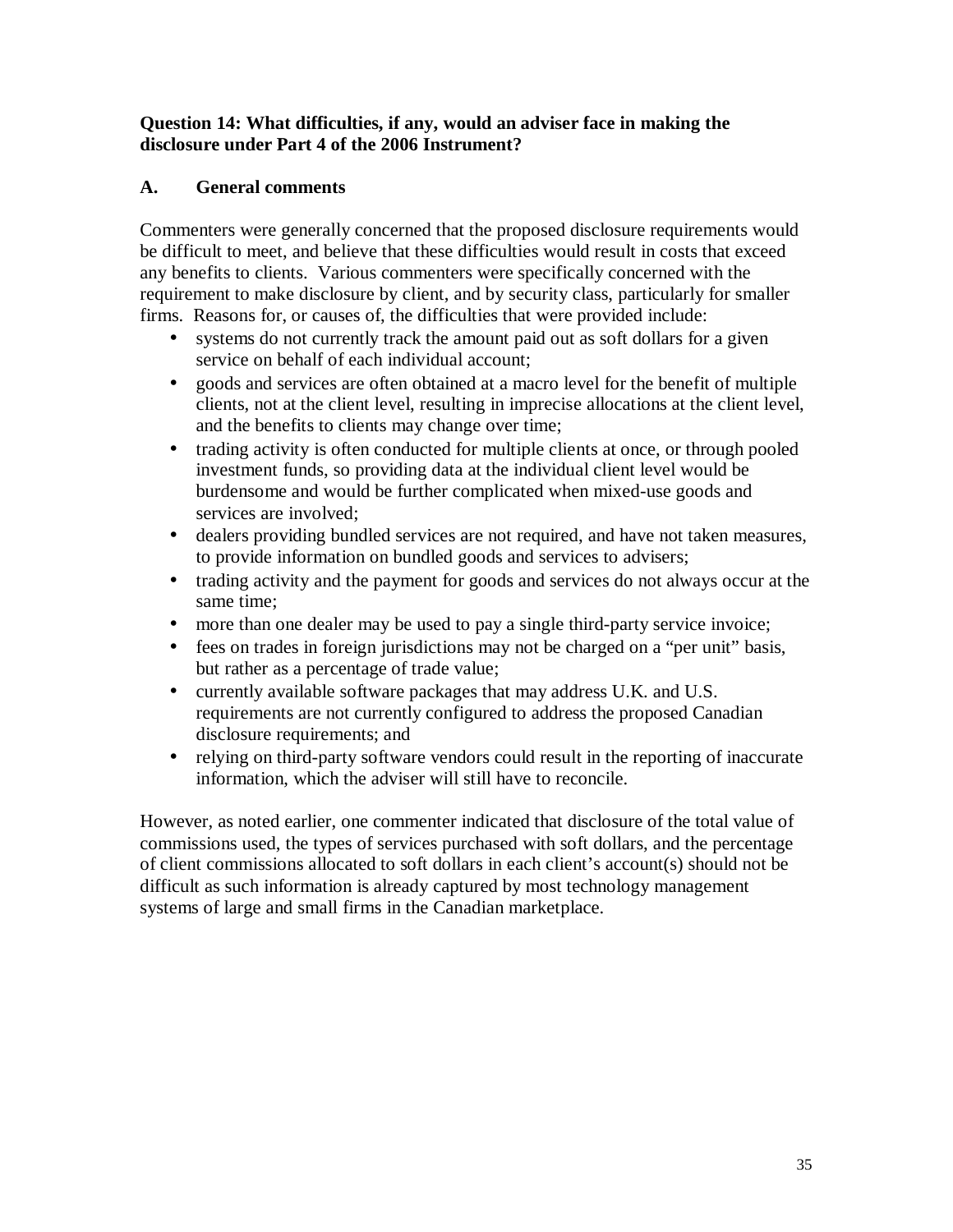*We note that the general comments relating to difficulties with meeting the disclosure requirements in the 2006 Instrument centre around difficulties with meeting the clientlevel and security-class-level disclosure. Due to the lack of precision regarding costs for bundled services, as well as timing differences between the trades that generate the commissions and the payment with those commissions for the goods and services, we agree that the detailed disclosure would be difficult to make with any degree of accuracy. We believe the amendments that we are currently proposing, discussed earlier under the response to Question 12, should address these general concerns.* 

# **B. Specific comments**

### *(a) Requirements under subsection 4.1(2) of the 2006 Instrument*

Many commenters indicated that the proposed requirements under subsection 4.1(2) to maintain specific details of the goods and services would be difficult, onerous and costly to track for the following types of goods and services:

- bundled services where no separate paper trail exists for the additional goods and services;
- intangibles that constitute research, such as communications with dealers by telephone, e-mail, mail, and in-person meetings; and
- items received on an unsolicited basis.

Some commenters also questioned the usefulness to clients of this proposed requirement. Reasons included that such an approach is inconsistent with an adviser's view toward measuring the overall benefit to its clients of the services received, and that such details would have little relevance to any one client.

Others suggested that the general requirement on all advisers to maintain adequate books and records is sufficient, and that advisers should be permitted the flexibility to determine how to document the goods and services received, so long as the records provide adequate documentation that only permissible uses were made of client brokerage commissions. Another commenter suggested that a concept of materiality could be introduced to manage the level of detail maintained under this proposed requirement, while another suggested adding a requirement that dealers must provide advisers with the needed information.

However, three commenters were not opposed to this proposed requirement, although one of these questioned how an investor would or could use this information. One commenter suggested the details could be maintained as a supplement to the narrative disclosure proposed in paragraph  $4.1(a)$ , so long as the quantitative disclosure was removed, while another commenter suggested that if such details were to be maintained, clients should be advised of the availability of the details, for example by a prominent note in a fund prospectus or in the Management Report of Fund Performance.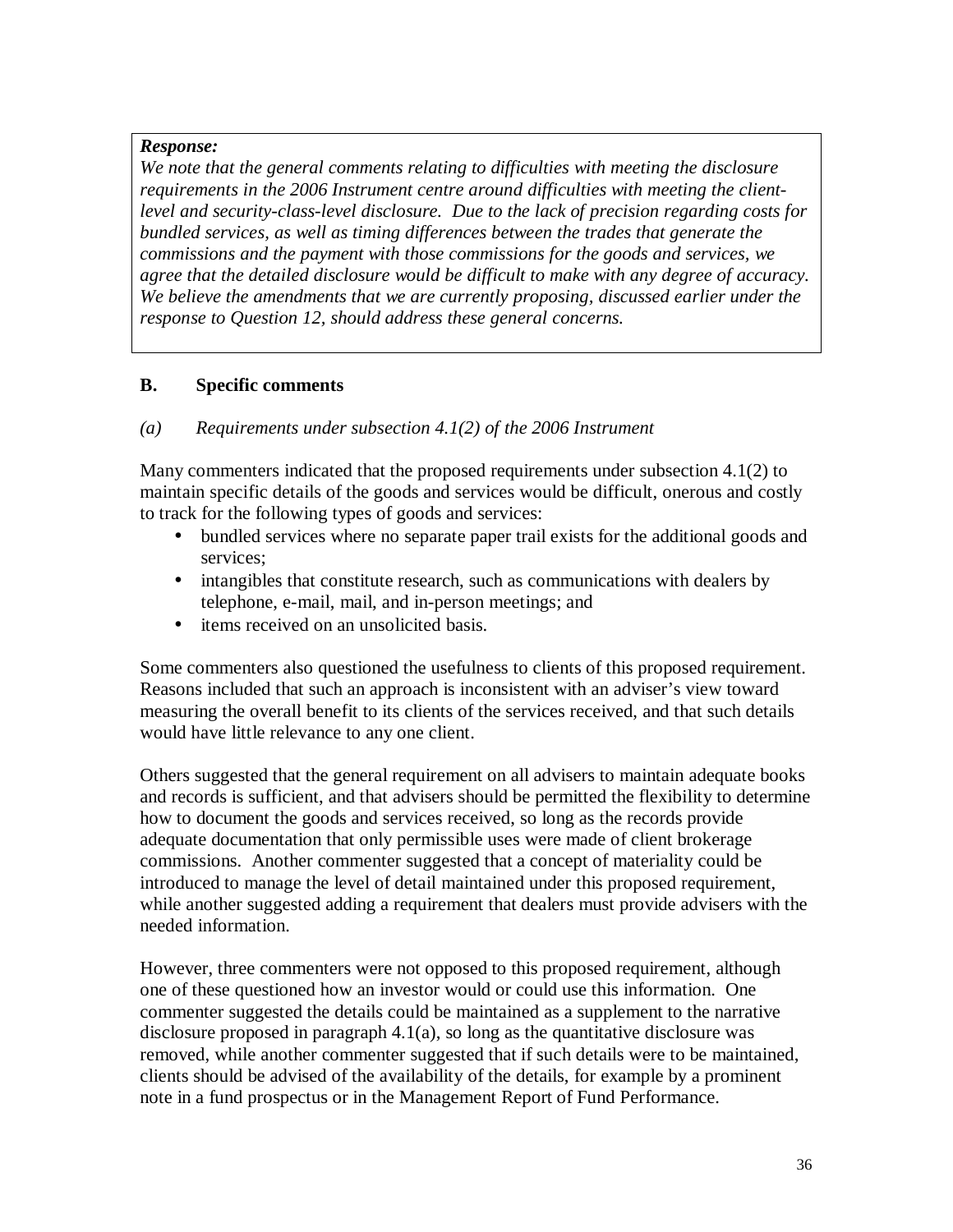*We believe that disclosure of the names of service providers and types of goods and services that is required under paragraph 4.1(c) of the Proposed Instrument should generally provide clients with sufficient detail relating to the specific goods and services paid for with client brokerage commissions. On this basis, we have removed the requirement previously proposed under subsection 4.1(2) of the 2006 Instrument to maintain, and make available upon request, more specific information about the goods and services received.* 

*Despite removal of this explicit requirement, advisers are reminded of the general requirement to maintain adequate books and records in order to be able to demonstrate compliance with the Proposed Instrument.* 

*(b) Differences in disclosure requirements between the 2006 Instrument and the U.S. and U.K.* 

Various commenters noted the differences between the proposed disclosure and the requirements in the U.S. and U.K., and some believed the disclosure in the 2006 Instrument was more stringent. Most of these commenters suggested that disclosure requirements in Canada should more closely resemble those in the U.S., or the U.K. (including the Level I and Level II of the IMA Disclosure Code). Reasons provided in support of this suggestion included that:

- more consistency would allow firms that report to clients in different jurisdictions to standardize their reporting processes;
- the information to be disclosed under the IMA Disclosure Code would provide plan administrators and trustees with the information needed to assess value from their commission spend;
- it may be difficult for Canadian advisers to obtain all relevant information from U.S. sub-advisers; and
- disclosure requirements should be market guided as in the U.K., and not prescriptive.

One commenter suggested a flexible disclosure regime should be permitted given that advisers currently take various approaches to disclosing brokerage practices, which often already includes following either of the U.S. or U.K. disclosure requirements.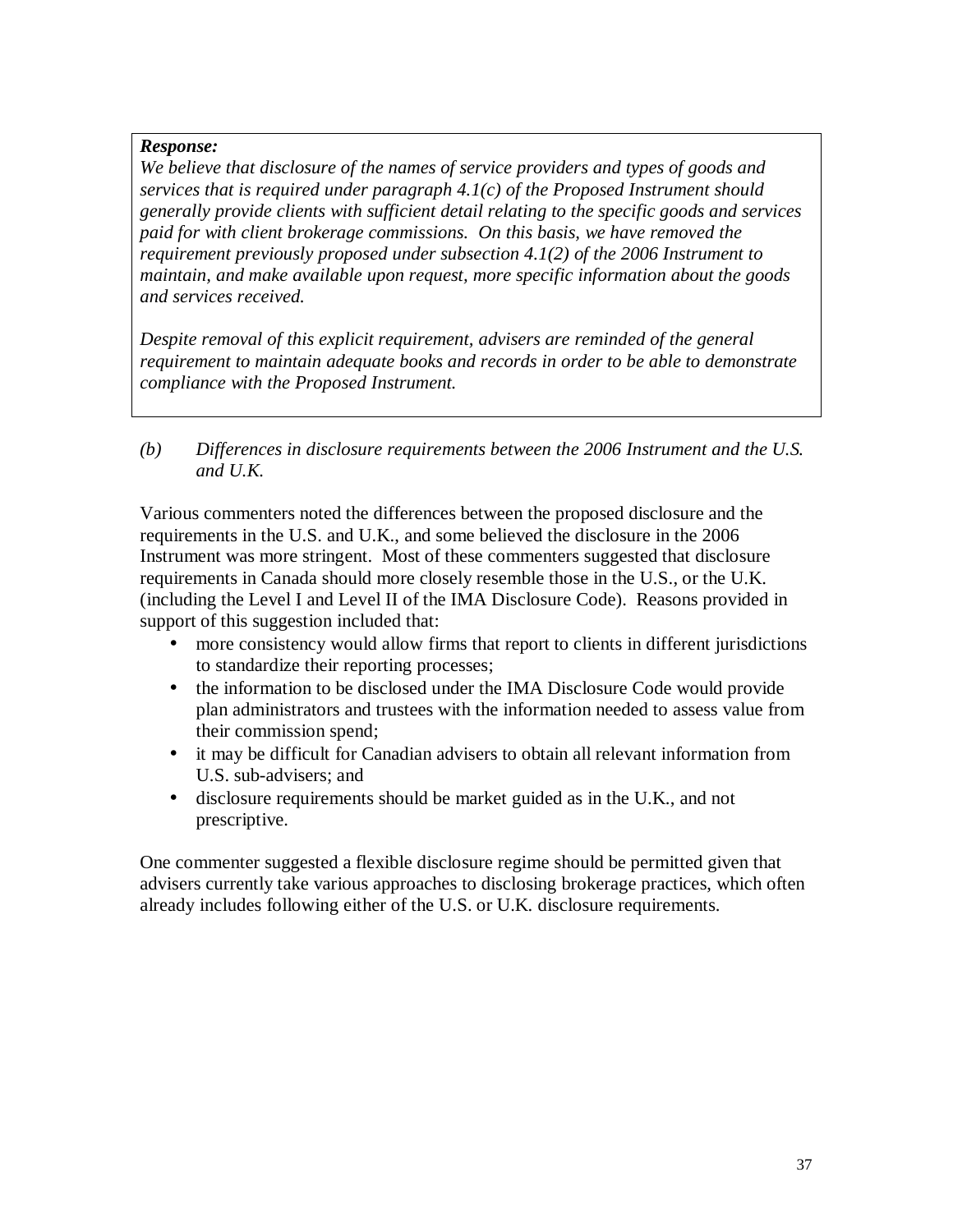*We agree that imposing different disclosure requirements than other jurisdictions regarding the subject matter of the Proposed Instrument could cause difficulties for advisers that report to clients or hire sub-advisers in multiple jurisdictions. As stated earlier, we believe that harmonization with other jurisdictions is appropriate where justifiable to do so, and we understand that there is a general preference for harmonizing with the U.S., as opposed to the U.K.* 

*However, the current disclosure requirements in the U.S. under the SEC's Form ADV Part II and Form N-1A that specifically address the use of client brokerage commissions for purposes of obtaining goods and services other than order execution centre primarily around narrative disclosure, and we believe that a certain level of quantitative disclosure should be included. At one point, the SEC had indicated they would be issuing proposed amendments to their disclosure regime, but we are unaware of any such proposal having been made to date. As noted earlier, we will continue to monitor the developments in the U.S. regarding whether amendments to their disclosure regime are proposed, and are prepared to revisit the approach we have taken at that time.* 

# *(c) Disclosure of dealer and supplier names, along with the types of goods and services provided*

A few commenters indicated that requiring disclosure of the names of dealers and suppliers utilized by the adviser would result in the disclosure of proprietary information which could negatively impact an adviser's competitive advantage – particularly in relation to competitors in foreign jurisdictions that are not required to disclose this information.

It was also stated that providing the names of all dealers and all types of goods and services provided by each of the dealers would be duplicative given that advisers can obtain the same types of services from different dealers (e.g. traditional research reports) and, for clients with global investment mandates or for investors in global funds, this disclosure could extend to over 100 dealers – which would cause tracking difficulties and result in lengthy reporting.

A few commenters also suggested that such disclosure would not be useful to clients, and that providing information on the types of broker-dealers used was more relevant.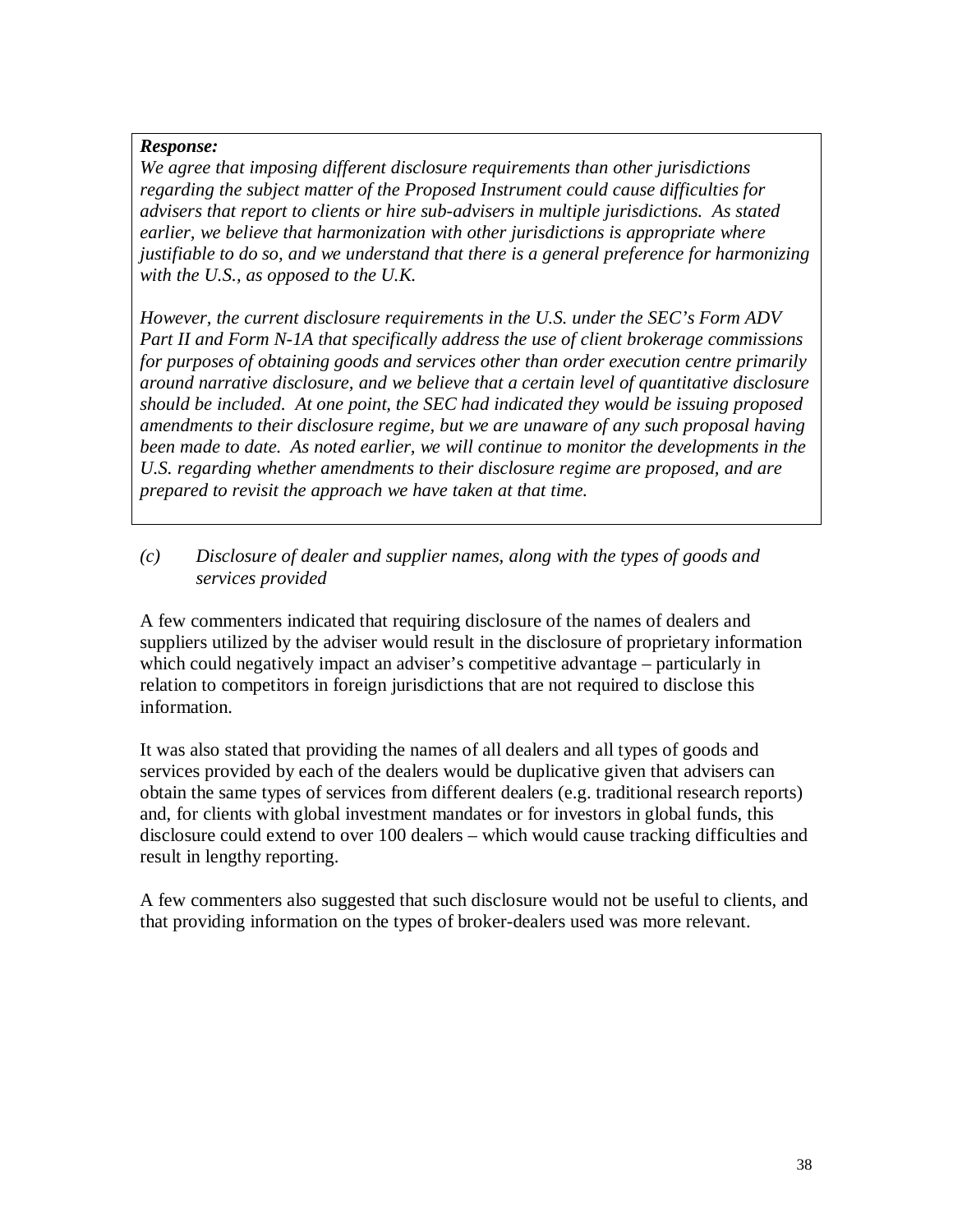*We note that there is an existing requirement for investment funds to provide similar disclosure to the public in the Annual Information Form under Form 81-101F2. For advisers, other than those whose clients are investment funds where similar public disclosure requirements are imposed on the fund itself, this disclosure would be made to the client and not to the public in general. As a result, we question the degree to which competitive advantage would be harmed from such disclosure. We continue to think such disclosure would be useful to clients as it would help them to better understand the ongoing use of their brokerage commissions, while increasing accountability on the part of the adviser. We have made amendments to the Proposed Instrument to clarify that such disclosure would be required in those situations where goods and services other than order execution have been provided, and to add that associating the types of goods and services received to each dealer or third party that provided that good or service is not necessary, except in the case of goods and services provided by affiliated entities. Affiliated entities and the types of goods and services each such entity provided should be separately identified. We have also added guidance to the Proposed Policy to provide the adviser with some flexibility as to the scope of the disclosure to be provided to clients in relation to this requirement.* 

# *(d) Application of disclosure*

Another commenter suggested that it was not clear how the requirement for advisers to make certain disclosures, if they enter arrangements with dealers to use client commissions "as payment for" services other than order execution, should be applied in relation to bundled services. This commenter indicated that the payment of brokerage commissions to dealers that also provide research services should not constitute a "payment for" research. This commenter suggested that other factors should be present in order for commissions to be deemed to include a payment for research, such as an agreement to pay higher commission rates than the dealer otherwise charges, or a commitment to execute a specified trading volume. This commenter recommended that bundled brokerage transactions that do not include a binding commitment to pay for research should be excluded from the disclosure requirements. Another commenter stated that when "soft dollar" arrangements are made between an adviser and a dealer, there must be a soft dollar agreement completed and kept on file by both parties.

Another commenter suggested that if brokerage commissions paid out of a particular client account were never to be used as payment for goods and services other than order execution, the adviser should not be required to disclose to that client the brokerage commissions generated by the firm, or the nature of soft dollar arrangements entered into by the firm in relation to other clients.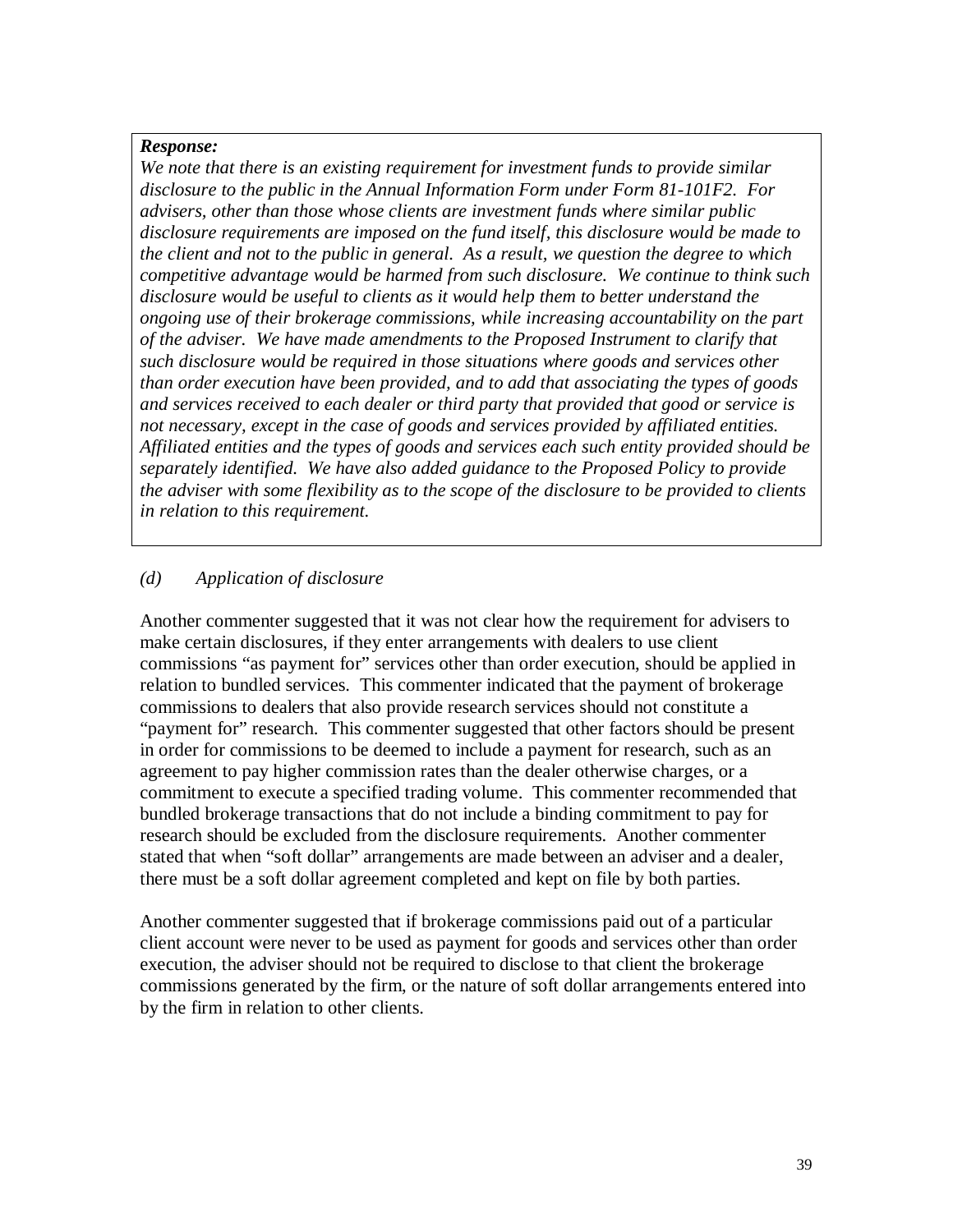*Section 4.1 of the Proposed Policy includes the statement that the Proposed Instrument applies in the cases of both formal and informal arrangements, including those informal arrangements for the receipt of such goods and services from a dealer offering proprietary, bundled services. As a result, the disclosure requirements also extend to client brokerage commissions used in informal arrangements with dealers offering proprietary, bundled services. We believe the amendments made to the disclosure requirements should be sufficient to address the concerns raised by commenters relating to the difficulties involved in complying with the Proposed Instrument when such arrangements are in place.* 

*To the extent that an adviser can isolate a client account, or a group of client accounts, from its other clients whose brokerage commissions are used as payment for goods and services other than order execution, the adviser would not be required to make the disclosure to these clients.* 

*However, given that the disclosure requirements apply whether the arrangements under which client brokerage commissions used are formal or informal (including those with dealers offering proprietary, bundled services), it may be difficult to support a claim that brokerage commissions paid by a particular client would never be used as payment for goods and services other than order execution if commissions charged to that client have been paid to a dealer that provides the adviser with proprietary, bundled services.*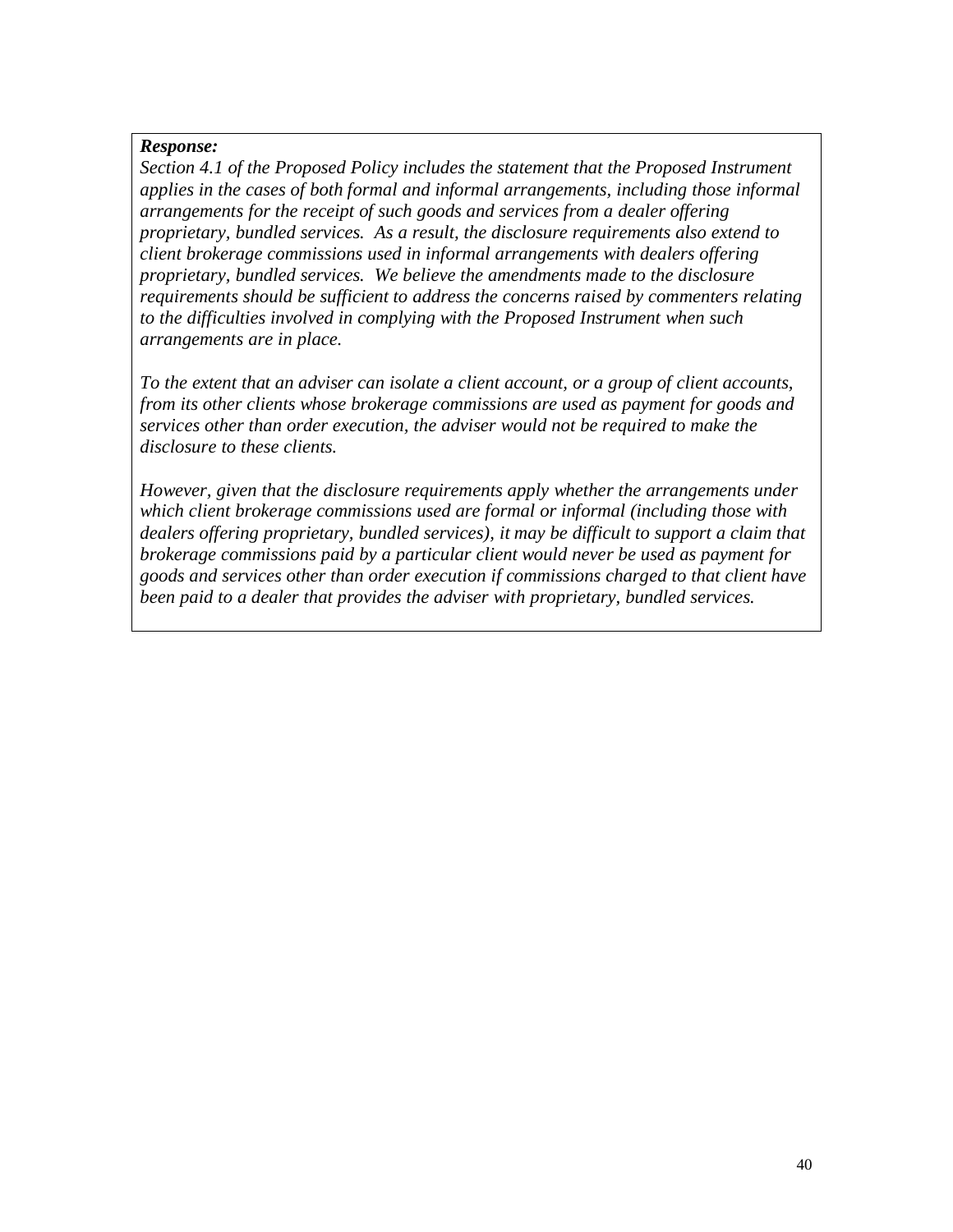**Question 15: Should there be specific disclosure for trades done on a "net" basis? If so, should the disclosure be limited to the percentage of total trading conducted on this basis (similar to the IMA's approach)? Alternatively, should the transaction fees embedded in the price be allocated to the disclosure categories set out in subsection 4.1(c) of the 2006 Instrument, to the extent they can be reasonably estimated?** 

Most commenters reiterated the views they expressed in response to Question 1 that the Proposed Instrument should not apply to securities traded on a principal basis. They noted that determining the commissions on a principal basis presents problems unless published bid-ask spreads are recorded on the trade contract.

Some commenters thought that, if the Proposed Instrument were to apply to trades done on a "net" basis, the approach for disclosure should be similar to that taken by the IMA, i.e. the disclosure should be limited to the percentage of total trading conducted on this basis. The reasons given were that there is no generally accepted method of breaking out commission fees and, given the inherent lack of precision in identifying the amount of embedded commissions, any approach to establishing commissions will be an approximation at best. One commenter thought that the clearest disclosure is achieved by applying a percentage to the aggregate amount of principal trading. However, another respondent thought that the reporting of data using estimates should be discouraged or at least supplemented with further guidance on what is, and is not, reasonable.

#### *Response:*

*We have reduced the scope of the application of the Proposed Instrument to apply only to those trades where brokerage commissions are charged (i.e., where a commission or similar transaction-based fee is charged and the amount paid for the security is clearly separate and identifiable). See the response to Question 1 above for more information.*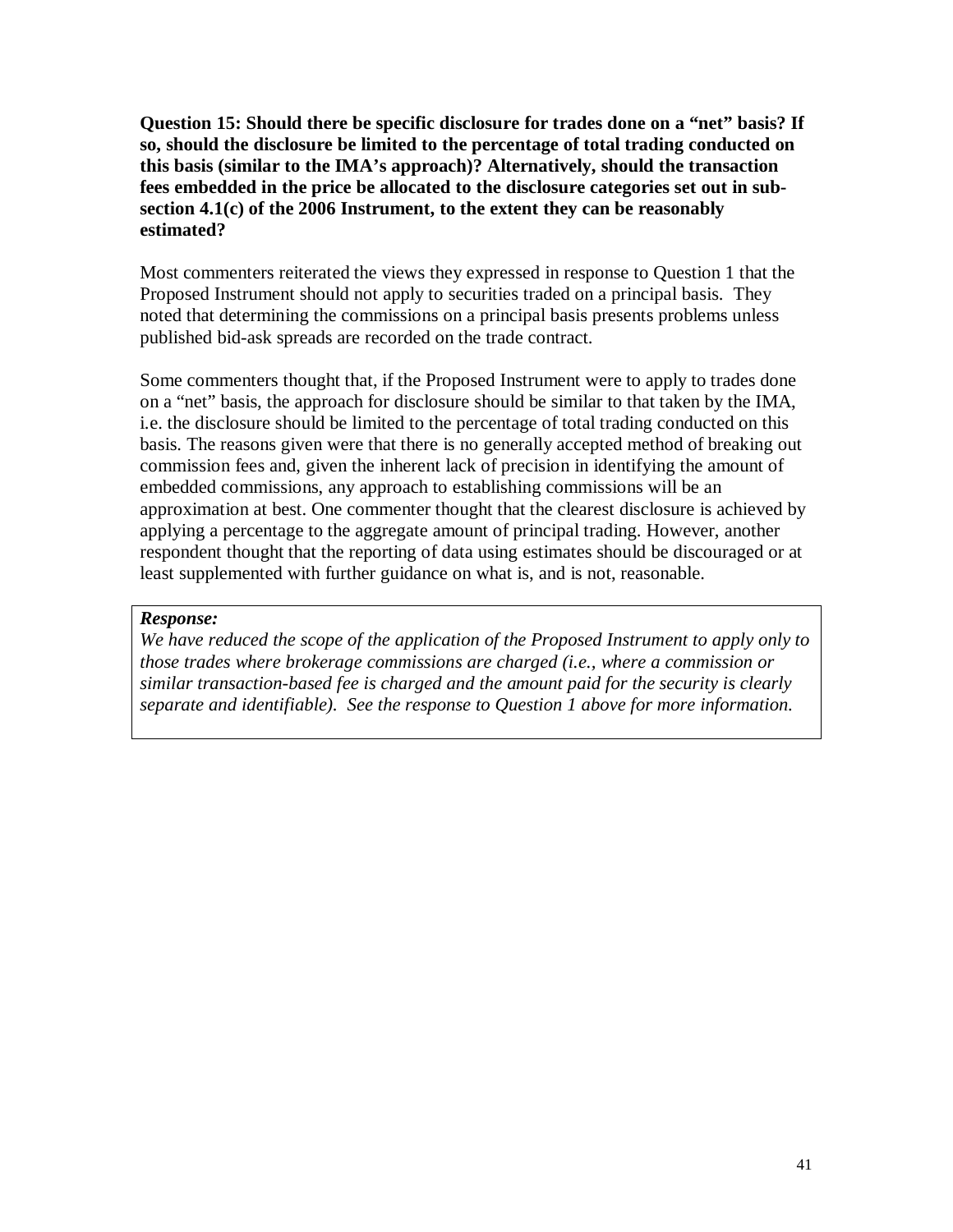# **II. Other Comments**

# **Transition period**

Various commenters believed that a transition period is necessary. The more common reasons given included that:

- mixed-use service providers would need time to adjust their invoicing practices, as was suggested is currently being done in the U.S. as a result of the SEC's 2006 Release;
- advisers would need time to assess their existing practices to identify gaps and make any necessary changes;
- many traditional soft dollar arrangements are negotiated on an annual basis;
- changes would need to be made to accounting and reporting systems to meet the more detailed disclosure requirements;
- other CSA initiatives include a transition period; and
- the SEC and FSA had permitted a 6-month transition period.

One commenter suggested that major changes in processes for brokers, advisers and clients will be required, given that existing procedures are the consequence of a half century of industry practice and tradition. This commenter also noted that existing procedures, or the lack thereof, are deeply embedded. This commenter believes that the 2006 Instrument would lead to more "execution only" trading and dealers would have to implement competitive business plans to address "unbundling", so it would take several quarters to establish competitive pricing. In addition, this commenter suggested that although there are vendors that specialize in commission management software, it would still take time for advisers to identify needs and fully establish the necessary systems.

Further this commenter argued that clients may not have a complete appreciation of the related governance issues, and the introduction of the 2006 Instrument would represent a new and material addition to trustee oversight responsibilities. The process of education and consultation by trustee/investment boards will require considerable time to fully assimilate and complete. This commenter recommended that milestones be established in consultation with dealers, advisers and clients, for example: the date advisers should have completed commissions usage policies; the date aggregate commission payment arrangements are disclosed to clients and regulators; and the date by which the advisers will be in full compliance with the Proposed Instrument, including the proposed detailed disclosure.

Another commenter stated that any transition period should allow for advisers to initially make the prescribed disclosure on a best efforts basis, followed by a more rigorous standard when compilation and allocation of the data is possible.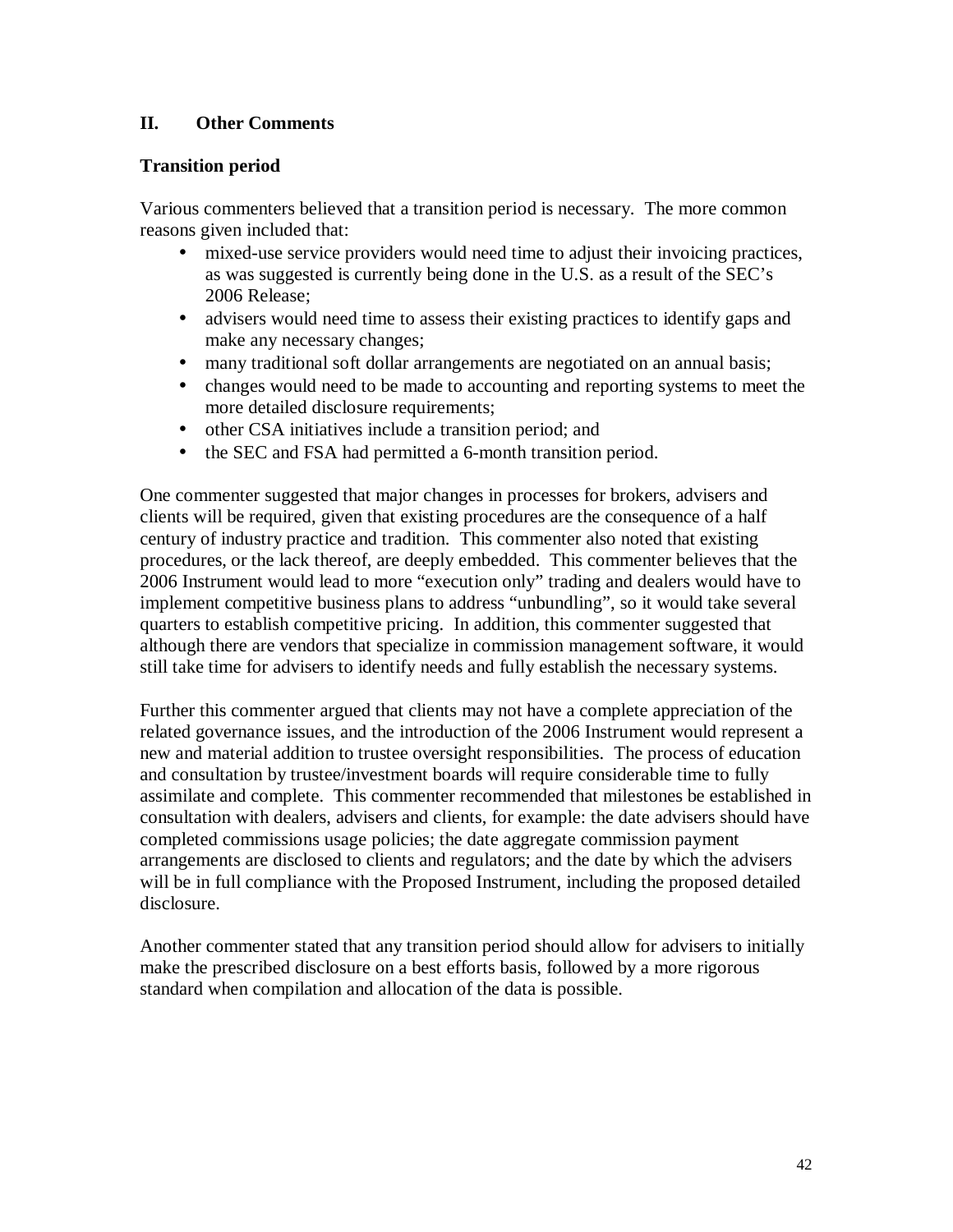*We have amended the Proposed Instrument to include an effective date which is six months after the Proposed Instrument's approval date.* 

*We believe that the amendments made to the Proposed Instrument, including the removal of some of the more onerous reporting requirements, should address many of the commenter concerns, and therefore a longer transition period should not be needed.*

# **Costs**

Some commenters did not believe the estimate of costs in the Cost Benefit Analysis was realistic, and that any benefits that might accrue to clients would not exceed the costs. Reasons for these views included:

- the technology costs associated with modifications to existing trade order management and compliance systems to monitor, track, allocate and report soft dollars was not considered;
- there would be human resource costs associated with hiring and training new compliance, investment management and back-office personnel to administer the process contemplated by the 2006 Instrument;
- there would be costs associated with ensuring ongoing compliance; and
- there would be indirect costs passed on to advisers by sub-advisers from other jurisdictions in order to comply, either directly or indirectly, with the 2006 Instrument.

Two commenters added that the increase in costs for advisers, and for service providers that will have to modify their own processes, will ultimately be passed on to clients through higher transaction costs or management fees. In addition, the higher fixed costs from transferring formerly permissible goods to non-permissible may also result in higher barriers to entry, or have other detrimental impacts on smaller investment management firms seeking to compete with larger firms.

One commenter raised a concern that firms that hold assets for their clients on a segregated basis will have a higher cost of compliance, which will further increase the fee gap between segregated and pooled products.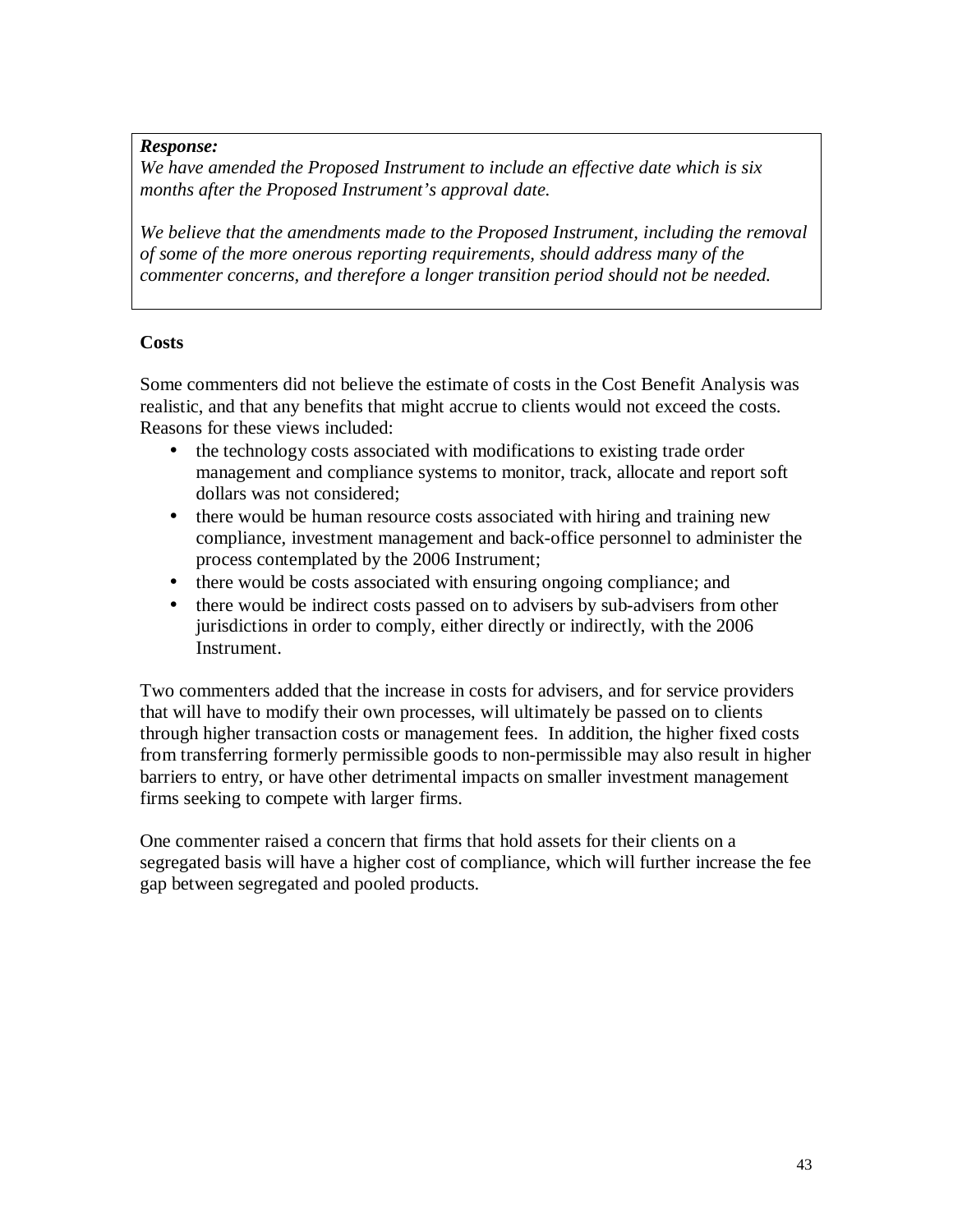*We believe that the amendments we have made to the Proposed Instrument should help to address many of the above concerns relating to costs, in particular those relating to disclosure. We do not believe that the costs of complying with the non-disclosure-related requirements of the Proposed Instrument will be significant for firms that have been complying with the Existing Provisions. There have been little or no changes to the definitions of order execution services and research services from the Existing Provisions, and in accordance with the general principles of acting in the best interests of clients, we would expect that advisers are currently monitoring and tracking the use of client brokerage commissions to some degree.* 

#### **Allocation of benefits to clients**

Some commenters raised concerns with the proposed requirement to ensure that the order execution services or research acquired are for the benefit of the adviser's client(s), and with the related guidance that states that advisers should have adequate policies and procedures in place to allocate, on a fair and reasonable basis, the goods and services received to clients whose brokerage commissions were used as payment for those goods and services.

Some commenters believe the requirement and guidance imply that there must be a direct connection between the specific good or service received and the client whose account generated the commissions that paid for that specific good or service, even though the goods and services received typically benefit a number of clients and may not always benefit the specific account that generated the commissions. One commenter added that the standard would require an adviser to ignore or unlearn the information or knowledge gathered through research acquired with one client's commissions when making decisions for another client.

Another commenter argued that the more that goods and services are bundled together with order execution, the more difficult it is to determine if the commission dollars paid have been allocated correctly to the clients who have received the benefit.

It was suggested by one commenter that the requirement should be revised to require that the goods or services benefit "one or more of" the adviser's client(s).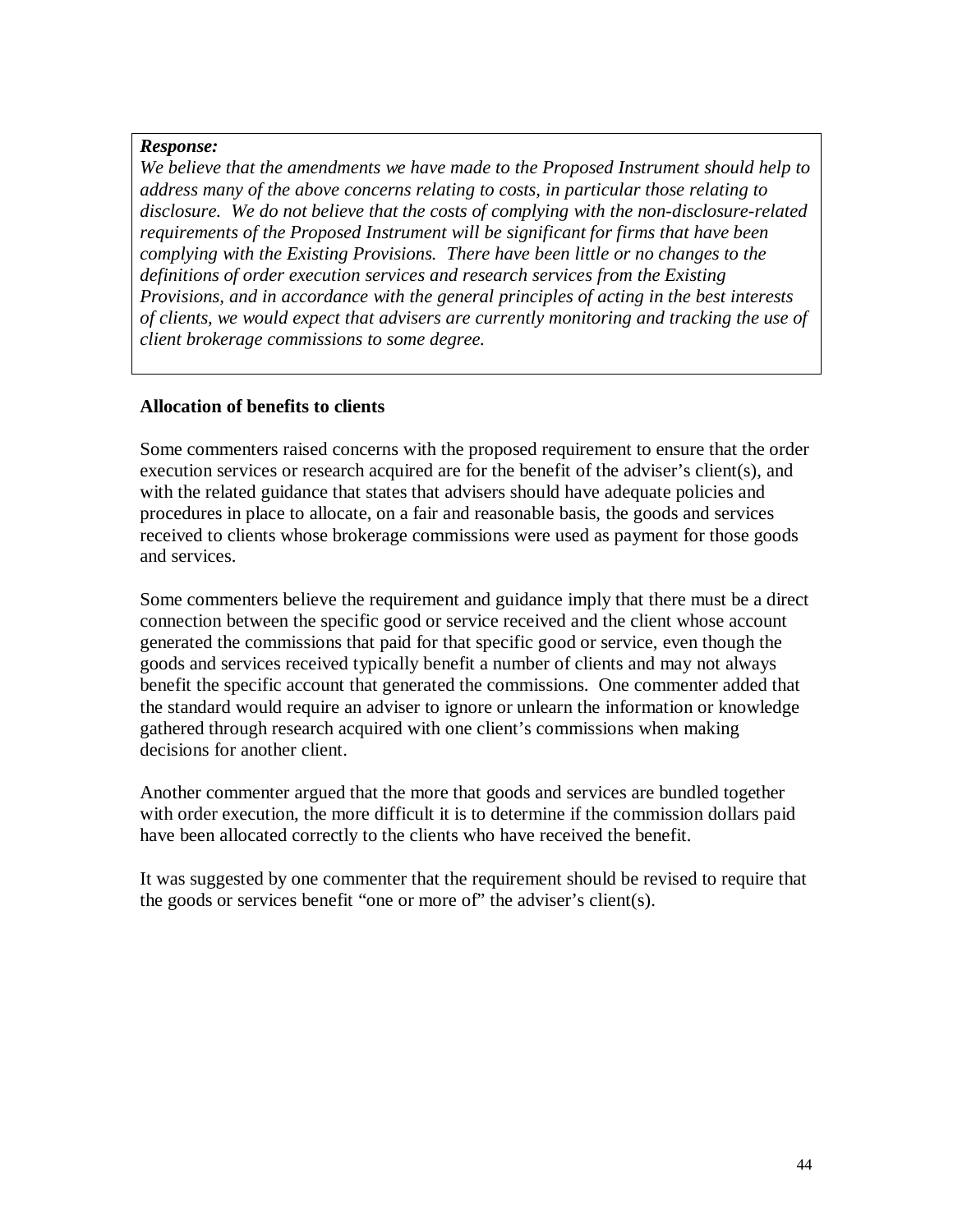*We acknowledge that goods and services received typically benefit a number of clients and may not always be specifically matched, dollar-for-dollar, to each client account generating the commissions. We have amended the guidance provided under Part 4 of the Proposed Policy to clarify that a specific order execution service or research service may benefit more than one client, and may not always directly benefit each particular client whose brokerage commissions were used as payment for the particular service. However, the adviser should have adequate policies and procedures in place to ensure that all clients whose brokerage commissions were used as payment for these goods and services have received fair and reasonable benefit from such usage.* 

#### **Unsolicited goods and services**

Some commenters questioned whether the requirements under the Proposed Instrument and Proposed Policy would apply to unsolicited goods and services. Concerns raised in relation to unsolicited goods and services arose because of either the proposed requirement for advisers to evaluate goods and services received against commissions paid, or the proposed disclosure requirements.

Two commenters indicated that advisers often do not have the discretion to negotiate which goods and services will be received in conjunction with a bundled services offering. They both raised the concern that without any cost information from the dealers or any reliable mechanism for separating the component parts, it would be difficult and costly for an adviser to estimate the value of any unsolicited services received, and in some cases, this could not be done with any degree of fairness or accuracy.

Another commenter indicated that because of the way that dealers offer and deliver information to their clients today, it is inevitable that advisers will have access to and obtain, on an incidental basis, information and materials from the entities with whom they place client orders. This commenter indicated that a problem then arises when all or a portion of the information and materials made available to, or received by, an adviser are not permitted to be obtained in consideration of client commission dollars. For example, in some cases advisers have access to a protected website to collect daily research reports, but the site also includes information that does not satisfy the definitions of research or order execution services. In addition, a dealer might send its clients copies of articles or other newsletters that may not be considered research. This commenter suggested that so long as an adviser is not taking such incidental services into consideration when making its evaluation of the dealers services in relation to the commissions paid, then the availability or receipt of the goods and services in question should not be perceived as a violation of the Proposed Instrument. This commenter also noted that an adviser might, however, violate their fiduciary duties if this approach was taken too far.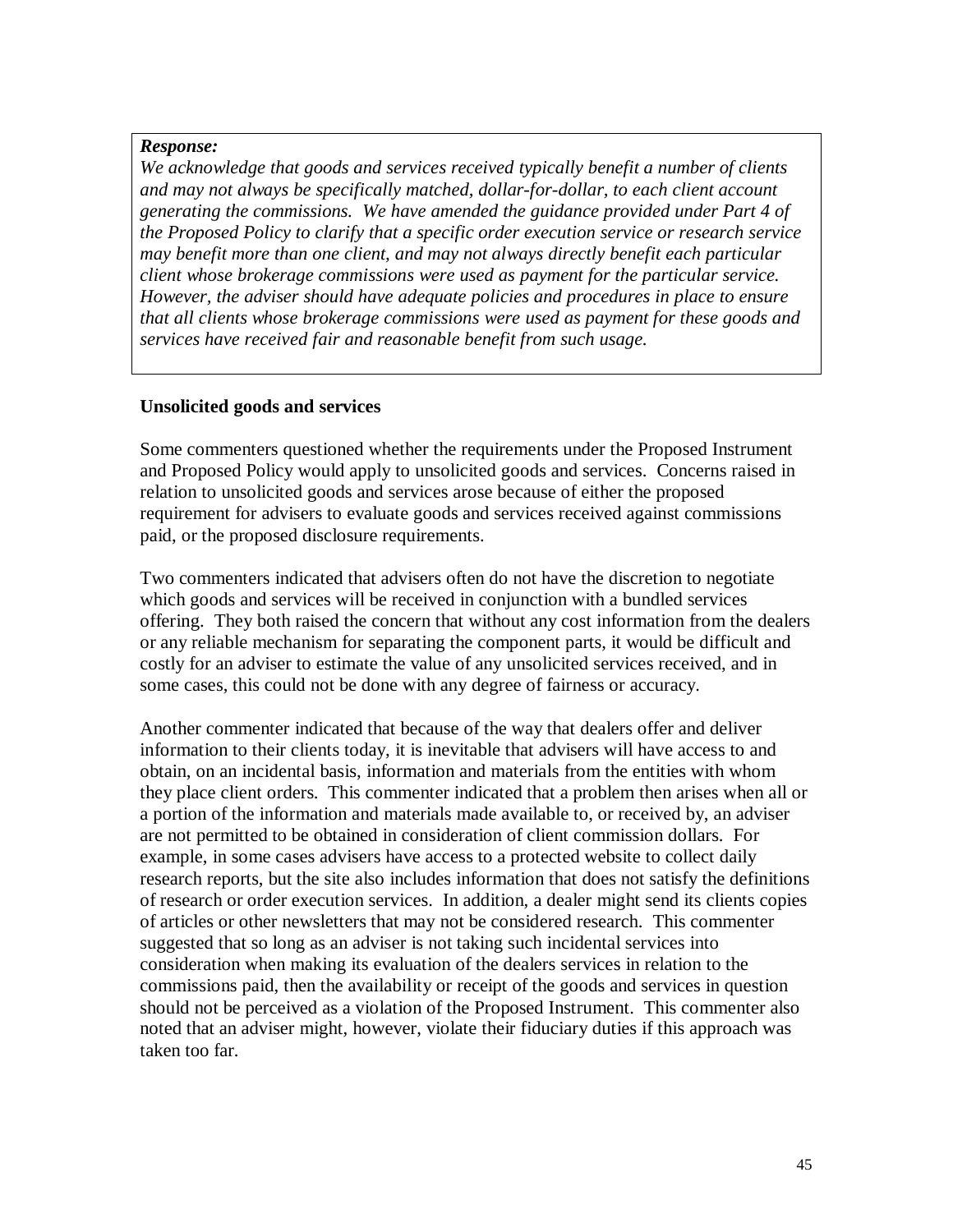Another commenter echoed some of the same concerns regarding goods and services being made available by, but not purchased from, a bundled service provider, which could include eligible and ineligible services that may not be a factor in a particular adviser's decision to place trades with that particular bundled service provider. A money manager may have selected a specific broker-dealer to execute trades based upon its skill in placing a difficult trade, its position in the market, or any of the myriad of factors considered when evaluating best execution. In those cases where a dealer includes, as part of its bundled offering, research and/or services not requested or used by a money manager, the commenter argues the traditional elements of a "soft dollar" arrangement are not present, and the framework set forth in the Proposed Instrument should not apply. In addition, this commenter argued that there are no inherent conflicts of interest when the adviser is being provided goods or services on an unsolicited basis which they will not use, but acknowledges that to the extent the adviser uses those unsolicited goods and services, the requirements of the Proposed Instrument should apply. Another commenter had similar concerns, but suggested that advisers and regulators should instead consider whether there is an explicit commitment to execute a minimum volume of orders through the broker to pay for research, when determining whether commissions paid by an adviser include payments for research.

One commenter requested that the CSA clarify whether an adviser must disclose soft dollar transactions when not asking for, or using the additional services, or if unaware that the services are bundled.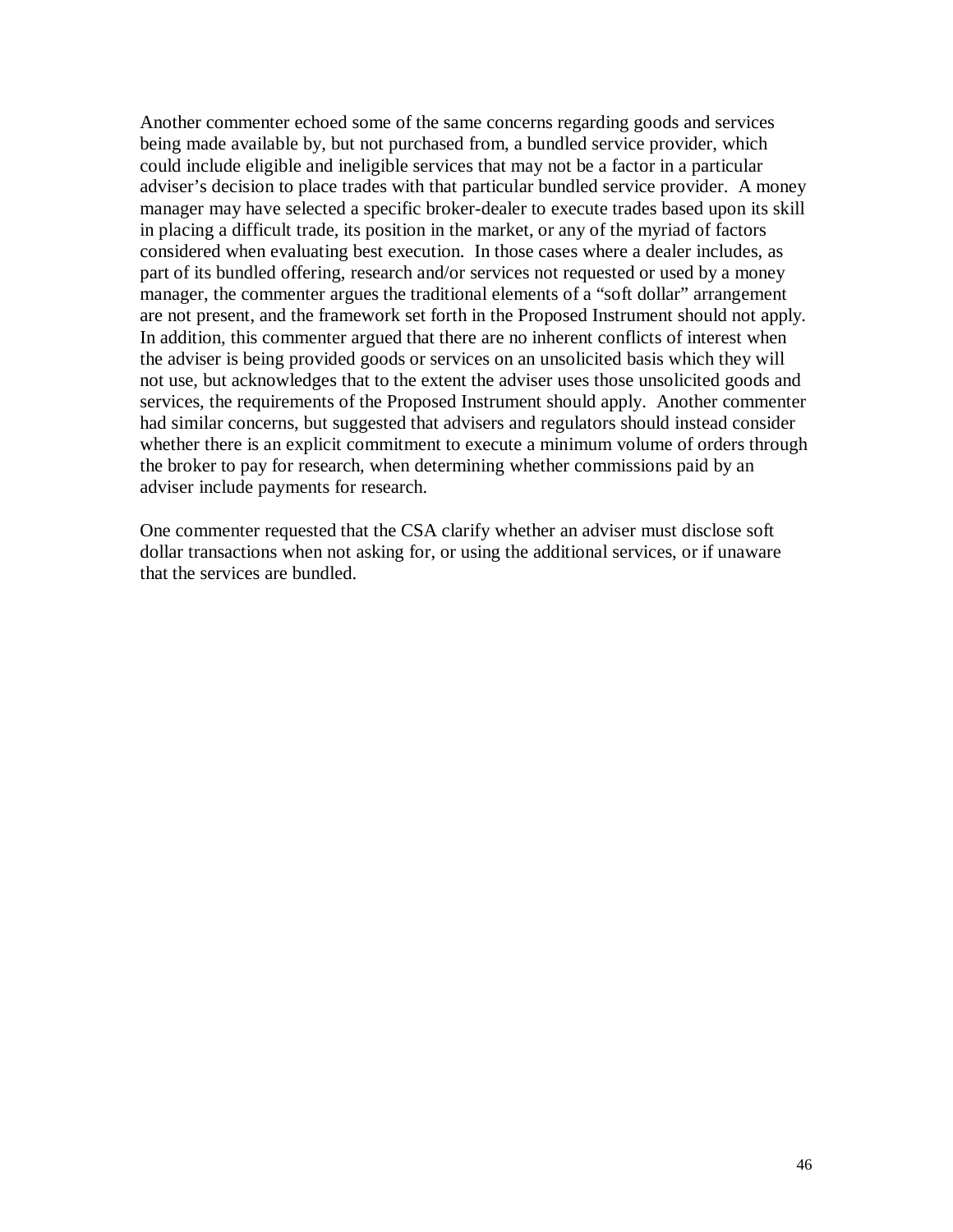We appreciate the difficulties involved with complying with the Proposed Instrument *when goods and services are received on an unsolicited basis, particularly when received as part of a bundled services offering.* 

*We have amended the Proposed Policy to provide additional guidance with respect to unsolicited goods and services in relation to an adviser's obligation to ensure that a good faith determination has been made that the amount of client brokerage commissions paid for order execution services or research services is reasonable in relation to the value of the order execution services or research services received. This determination can be made either with respect to a particular transaction or the adviser's overall responsibilities for client accounts. The relevant measure for any such determination is the reasonableness of the amount of client brokerage commissions paid in relation to the order execution services and research services received and used by the adviser. An adviser that, by virtue of paying client brokerage commissions, is provided with access to goods and services, or receives goods or services on an unsolicited basis and does not use such items, will not be considered to be in violation of its obligations if it does not include these in its assessment of value received in relation to commissions paid. To the extent that an adviser makes use of any such goods or services, or considers the availability of such goods or services a factor when selecting dealers, the adviser should include these in its assessment of value received for commissions paid.* 

*We think this guidance should also apply when making allocations with respect to a mixed-use good or service. An adviser would not be required to allocate cost to, and pay with its own funds for, an ineligible portion of a good or service received on an unsolicited basis that was not used. However, in this case, in our view the adviser would still have the obligation to make a good faith determination that the amount of client brokerage commissions paid was reasonable in relation to the value of the eligible portion of that good or service received.* 

*We also think this guidance can similarly be applied to determinations in relation to the disclosure of information about unsolicited goods and services.* 

# **Principles-based approach**

A few commenters questioned the approach taken by the CSA and suggested that a principles-based approach was more appropriate. Reasons for this view included that:

- principles-based regulation, coupled with meaningful oversight, is more effective than rule-based regulation;
- principles are clear to the vast majority of honest operators; and
- lists would be cumbersome and unworkable, and that the principles-based approach has worked well in the U.S.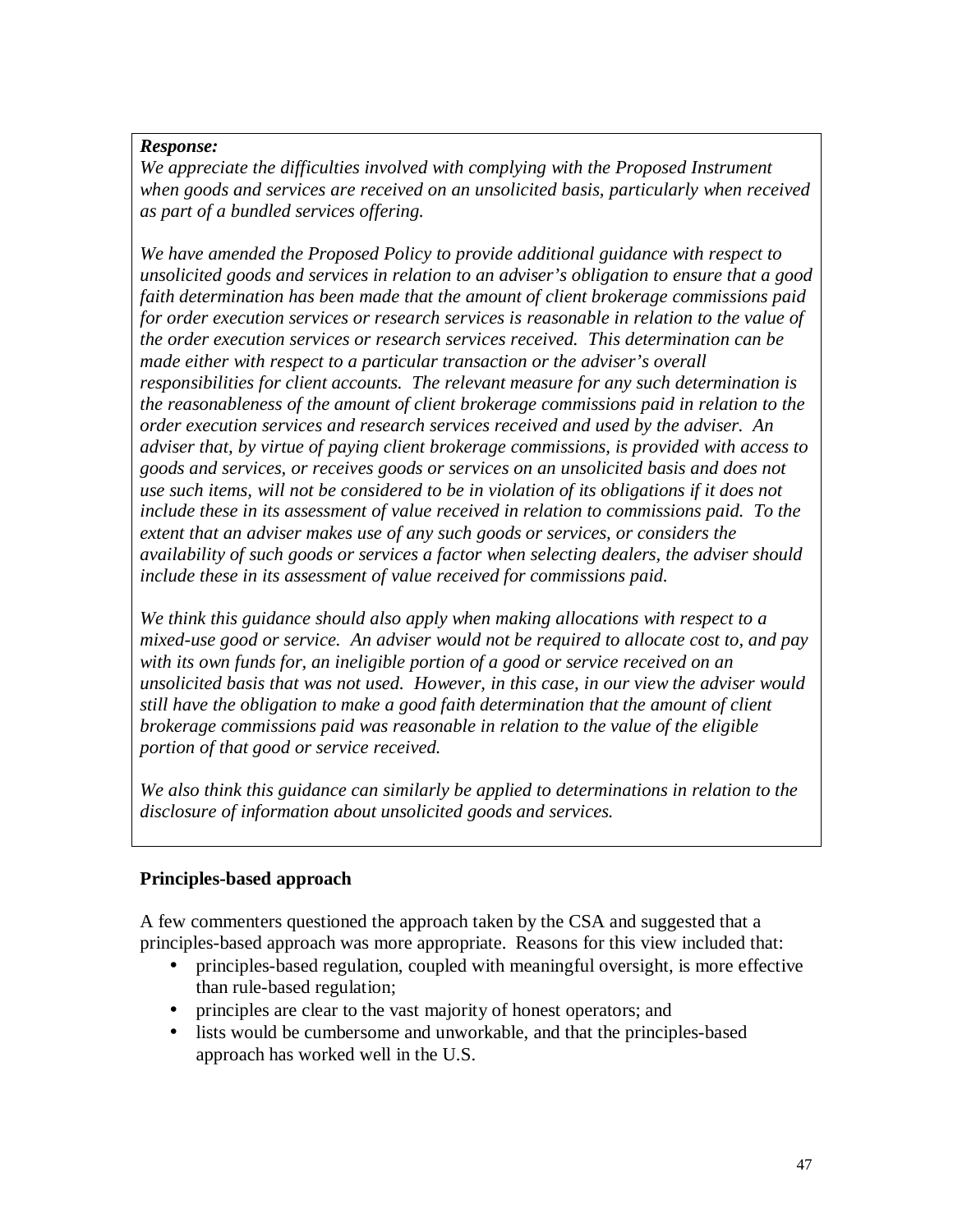Suggestions made by these commenters included:

- allowing advisers, the users of the services, the flexibility to determine which services assist them in the investment decision-making process, while acting within their fiduciary duty;
- establishing key principles based on use to govern what goods and services can be purchased with commissions, rather than relying on a narrowly defined rule set, and to ensure adequate disclosure to investors;
- providing principles-based interpretations of soft dollar arrangements through the use of practical examples, case studies, and illustrations of real-life soft dollar situations that meet or do not meet the objectives of fair, honest and transparent dealings with clients;
- including an overall objective to the Proposed Instrument to expressly align the interests of the investor and the advisers, which would serve as the underlying guiding principle that can protect the investor and retain the flexibility necessary to allow innovation.

One commenter suggested that other than defining the key criteria for determining whether a good or service should be eligible, the role of a National Instrument should be to identify the specific goods and services that require special assessment as to their eligibility because the determination is not clear cut, and in cases where an adviser utilizes these services, it should be required to provide detailed disclosure that demonstrates why the good or service is appropriate in the context of its investment management process and the arrangements it has with clients.

Another commenter also added that the CSA notice did not indicate whether deficiencies in regulatory reviews of advisors have identified problems to require implementation of a rule.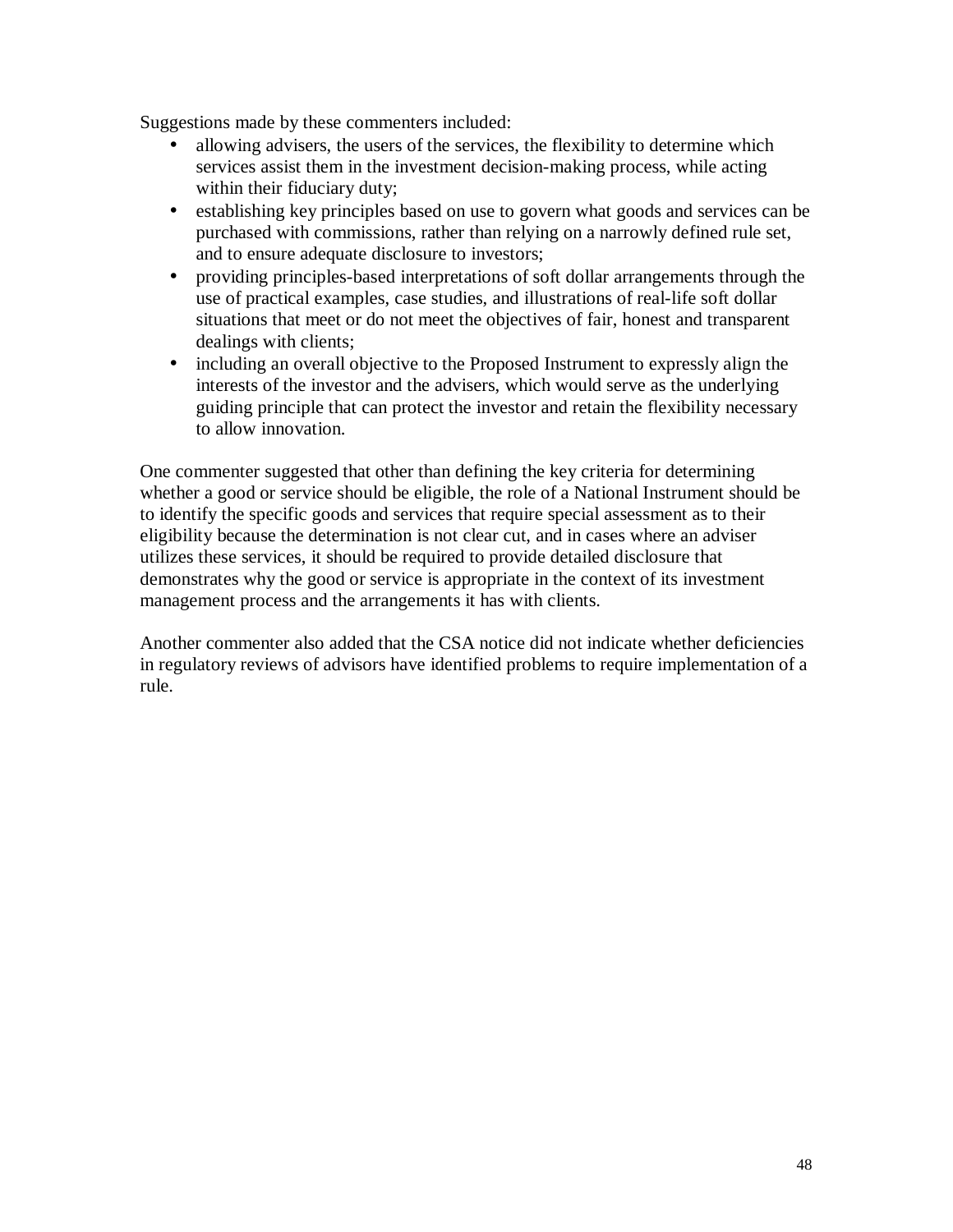*We have essentially reformulated the Existing Provisions into a National Instrument. One of the objectives of creating the Proposed Instrument was to provide consistent requirements across Canada, as the Existing Provisions only apply in two provinces and only have force of rule in Quebec. The objective of creating the Proposed Policy was to provide additional guidance that would assist advisers in complying with the Proposed Instrument, including examples of goods and services that may be considered to be order execution services or research services.* 

*In addition, we note that for several years, the annual reports published by the Compliance Department of the OSC's Capital Markets Branch have made reference to the identification of issues relating to soft dollars as a result of the compliance reviews performed.* 

*However, we have made some amendments to the Proposed Instrument and Proposed Policy that we believe provide the adviser with greater flexibility to make determinations regarding its own compliance with the Proposed Instrument. In addition, we believe that the approach we have taken in addressing the issues and concerns is not inconsistent with the approaches taken in other jurisdictions. Both the U.S. and U.K. identified similar issues and concerns; the U.S. issued new interpretive guidance to clarify the safe harbor provided under Section 28(e) of the Securities Exchange Act, and the U.K. finalized new rules and guidance, both of which contain lists of the types of goods and services they might consider eligible under their respective requirements / legislation in order to add clarity. Further, while we acknowledge that there may be differences in practices relating to the use of client brokerage commissions between advisers in Canada and these other jurisdictions, the common objective amongst the various jurisdictions is to address the inherent conflicts of interest associated with the use of client brokerage commissions for payment for goods and services other than order execution, which should therefore necessitate a similar approach and response, where justifiable.* 

# **Temporal Standard for "Order Execution Services"**

In the course of responding to the questions relating to post-trade analytics and OMSs, a few commenters stated their views on the temporal standard proposed for "order execution services".

One commenter noted that the CSA had proposed a temporal standard which differs from that of the SEC, but agreed that order execution services start at the time an investment decision is made as opposed to starting at the time an order is communicated to a dealer (as is the case in the U.S.). This commenter noted that this starting point would correspond with the entry of an order into an order management system.

The above view was supported by another commenter that stated that order execution services should include technology and services which assist in the execution of an order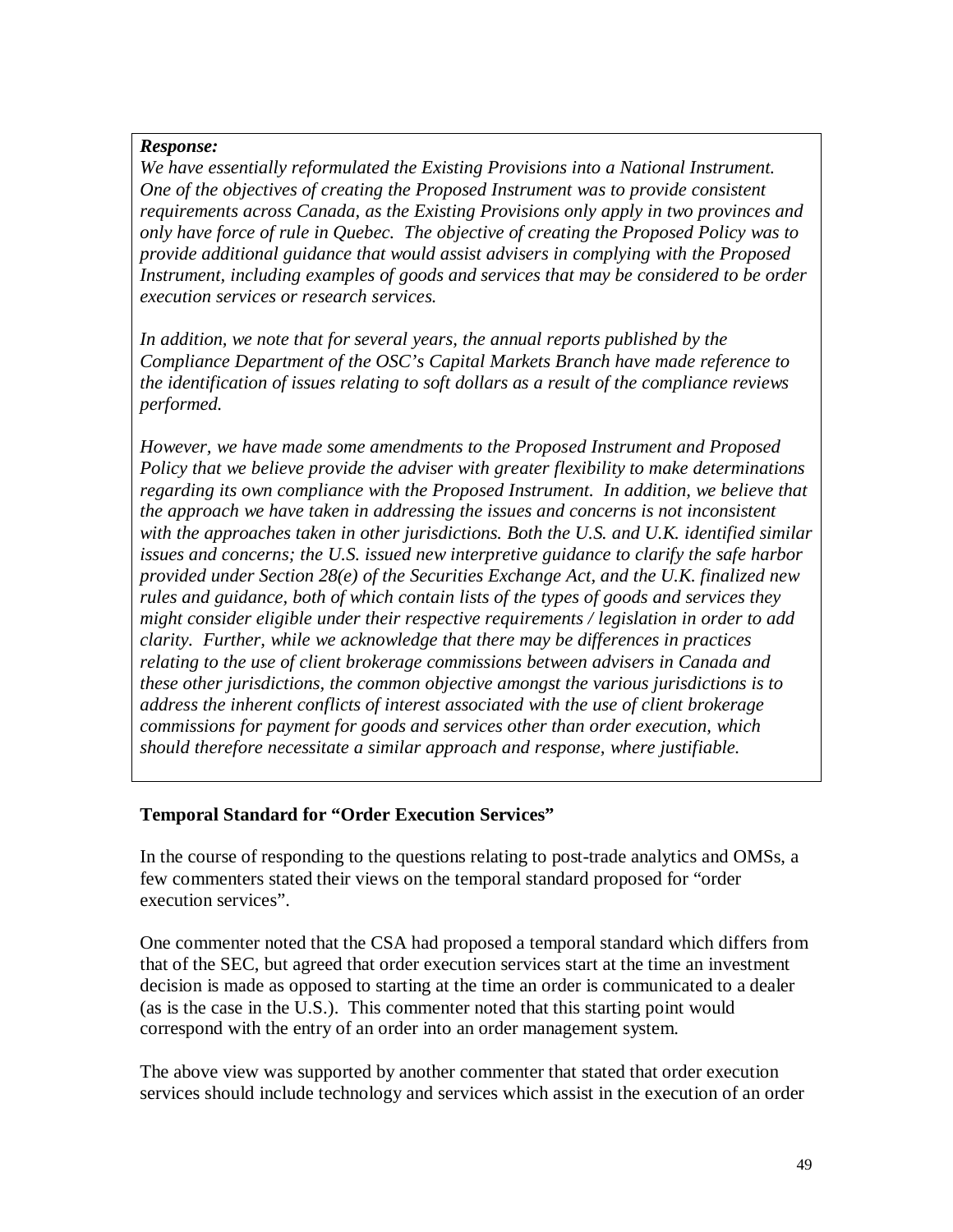from the point at which the order life cycle starts (after the investment decision is made), and its reasoning for inclusion of post-trade analytics as order execution services included that the information gained from the measurement of the quality of execution can be used to make trading decisions. Two other commenters also justified inclusion of post-trade analytics as order execution services on the basis that they assist with the decisions of when, where and how to trade.

Another commenter was concerned that the temporal standard for "order execution services" as defined in the 2006 Instrument and 2006 Policy is contrary to long-standing industry practice. This commenter believed that the 2006 Policy indicated that "order execution services" means the entry, handling or facilitation of an order by a dealer, but not other tools that are provided to aid in the execution of trades, and on the basis of that belief, stated that the CSA has traditionally defined "order execution more broadly, leading market participants to develop a practice of paying for certain products, such as order management systems, with soft dollars as advisers use these to model, prepare and analyze prospective trades prior to the moment the trade order button is pushed".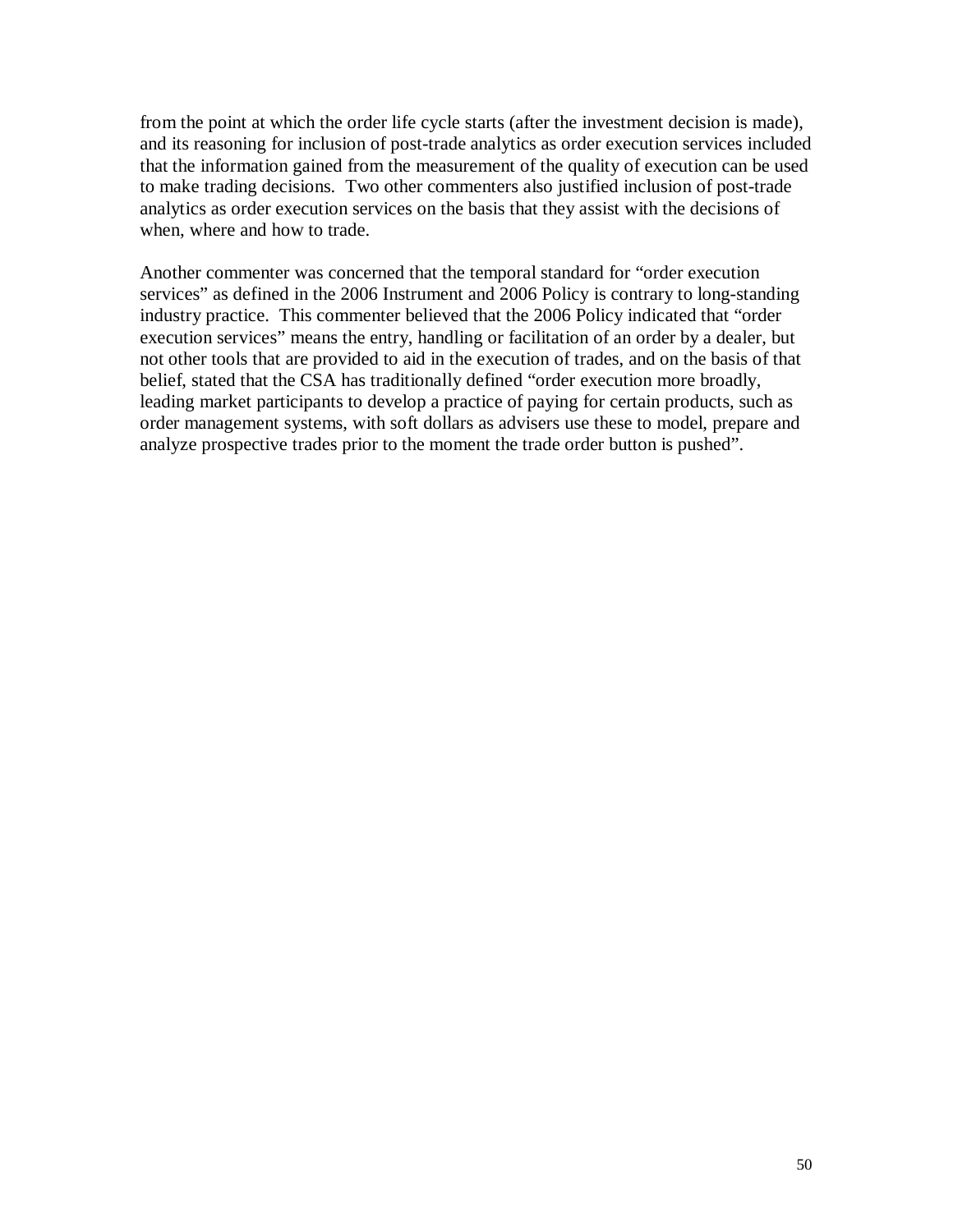*We have clarified the temporal standard in the Proposed Policy to indicate that we would generally consider that goods and services directly related to the execution process would be provided or used between the point at which an adviser makes an investment decision (i.e., the decision to buy or sell a security) and the point at which the resulting securities transaction is concluded. We have removed the word "trading" from the previously published starting point for the temporal standard of 'after the investment or trading decision is made' in order to clarify that to the extent that a good or service assists the adviser with determining the how, when or where to execute a transaction, we would consider this to be part of the order execution process, which should therefore fall within the temporal standard for order execution services as being directly related to order execution. This allows for consistency in the categorization of goods and services involved in the execution process regardless of the extent to which the adviser relies on the dealer for execution decisions, or contributes to or makes the decision itself.* 

*In addition, we have also clarified in the Proposed Policy that for the purposes of the Proposed Instrument, the term "order execution", as opposed to "order execution services", means the entry, handling or facilitation of an order whether by a dealer or by an adviser through direct market access, but not other goods or services provided to aid in the execution of trades – these other goods and services could be considered "order execution services" to the extent they are directly related to order execution and meet the temporal standard. This clarification in relation to an adviser's involvement with the entry, handling or facilitation of orders is intended to again allow consistency in the categorization of goods and services in those situations where an adviser is performing these functions itself through direct market access and is not reliant on the dealer for the execution.* 

*While the temporal standard may be different than the standard used by the SEC, we do not believe the difference should cause any issues regarding the eligibility of particular goods or services between jurisdictions. Rather, there should only result in differences in how an eligible good or service has been categorized between the two jurisdictions; for example, a good categorized as research under the SEC's temporal standard, might be categorized as order execution services under the Proposed Instrument.* 

# **"Soft Dollars" Terminology**

One commenter suggested that the definition of "soft dollar arrangements" does not traditionally include bundled services arrangements, and that to combine bundled and third-party arrangements under the same terminology could be confusing.

Three commenters believe the term has a negative connotation, as a result of public misuse and, at worst, could suggest unethical or even illegal behaviour. Two of these commenters noted that the FSA and SEC have dropped use of the term "soft dollars".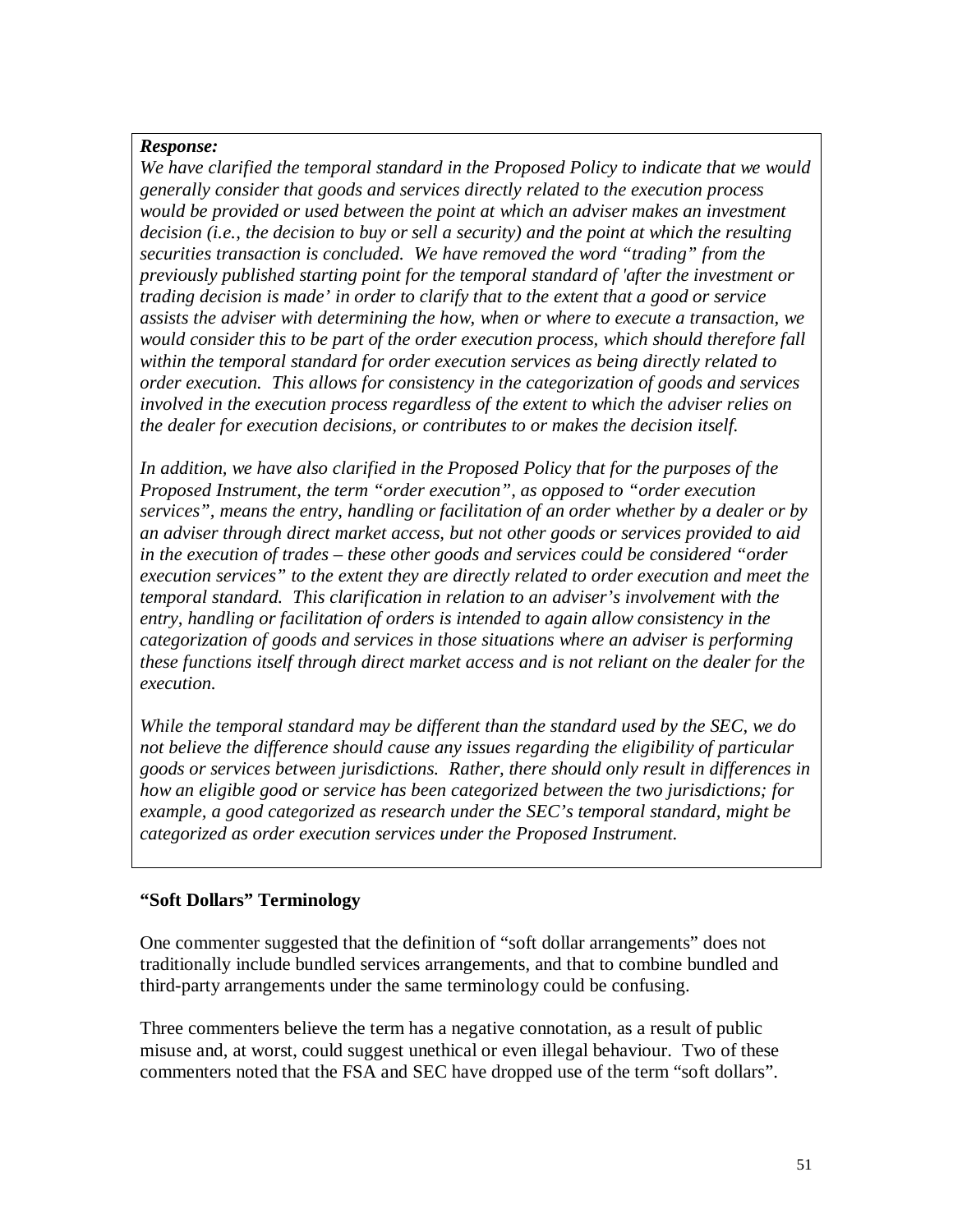*The Proposed Instrument does not materially change the scope of the services included as soft dollar arrangements from that in the Existing Provisions. The Existing Provisions specifically refer to bundled services – by including the statement "whether the services are provided by a dealer directly or by a third party" in relation to the definitions of both "order execution services" and "investment decision-making services".* 

*However, to help reduce any confusion on this point, and to address the other concerns raised, we have amended the Proposed Instrument to remove reference to the term "soft dollar arrangements".* 

# **Related-party soft dollar transactions**

One commenter stated that soft dollars should not be permitted between related parties, and that these should be purchased at market rates and funded by the management fee.

### *Response:*

*We believe that any concerns relating to related-party transactions involving soft dollar arrangements can be adequately addressed through disclosure. The amendments made to the disclosure requirements include identification of affiliated entities and the services they provided.*

# **Application of Proposed Instrument to sub-advisers**

One commenter requested clarification on whether the Proposed Instrument would apply when a Canadian registered investment adviser has delegated full discretionary investment management authority to a non-Canadian registered affiliate.

Other commenters had raised concerns regarding the difficulties or costs involved with obtaining information from sub-advisers in order to meet disclosure requirements.

#### *Response:*

*As stated in section 2.1 of the Proposed Policy, the term "advisers" includes registered advisers and registered dealers that carry out advisory functions but are exempt from registration as advisers. A foreign sub-adviser that is not required to register in Canada by virtue of an exemption is therefore not itself subject to the Proposed Instrument.* 

*Regarding the disclosure required under the Proposed Instrument, an adviser registered in a provincial jurisdiction where this Proposed Instrument has been adopted would be responsible for the disclosure being made to a client in relation to the use of its client brokerage commissions by a sub-adviser, whether the sub-adviser is registered in one of these provinces or not; the disclosure requirements relate to the use of the client brokerage commissions themselves.*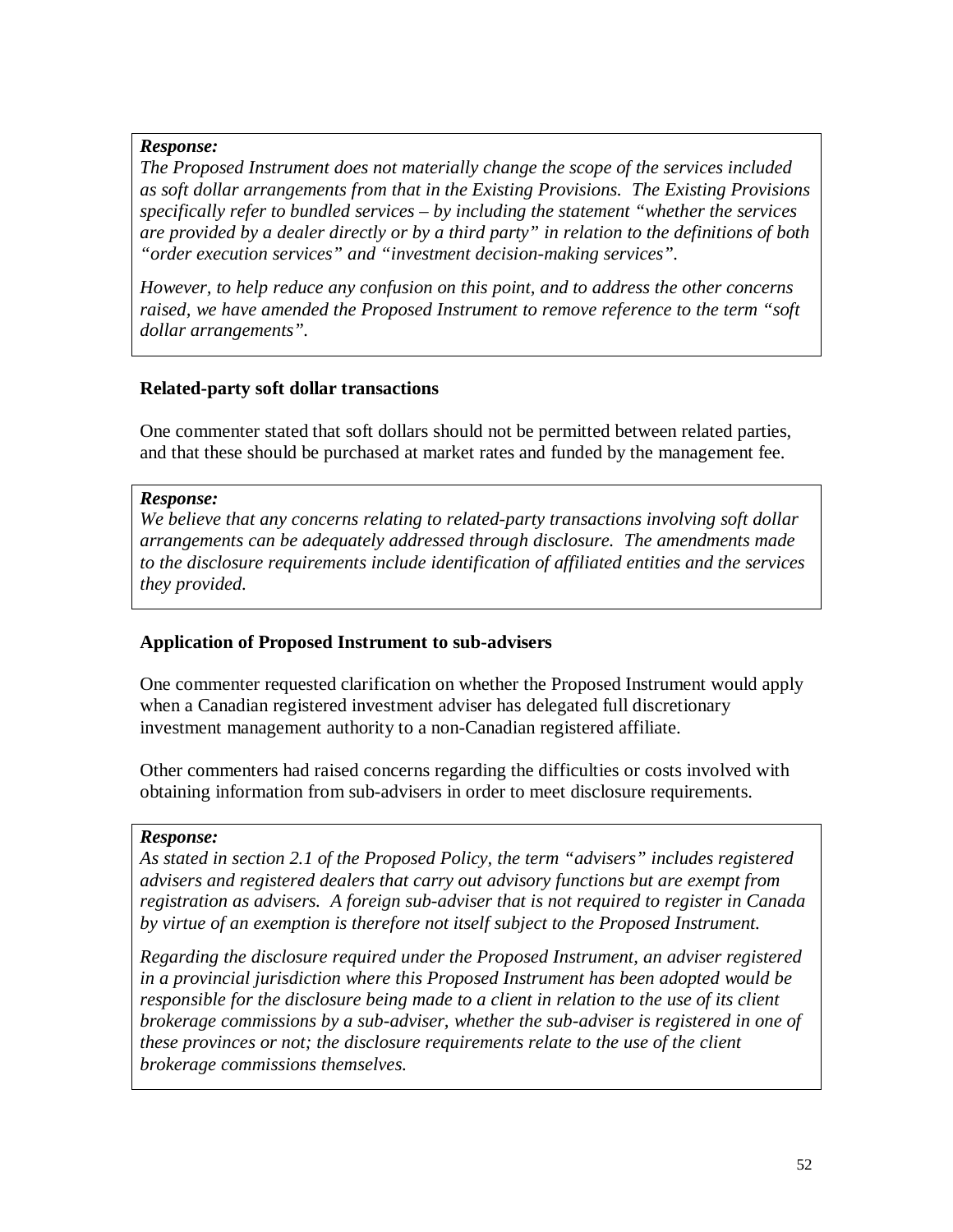### **Other requests for clarification**

One commenter indicated that some advisers seem to believe that they must limit the amount of independent or discretely priced research that they acquire, while they are not limited in the amount of proprietary research they receive from full-service brokers on a bundled basis. This commenter believed it would be helpful if the CSA made the statement that no such limit exists or is warranted, and that placing arbitrary percentages on any exposure to research is potentially harmful to the end investor.

#### *Response:*

In the notice that accompanied the 2006 Instrument, we stated that we believe that the *forwarding of client brokerage commissions by dealers to third parties should be permitted in order to provide flexibility and promote the use of independent research. We also stated that we agreed with commenters to the Concept Paper that there should be no difference in the eligibility of these services based on who provided them. These statements should not be interpreted to mean that advisers should limit the amount of independent or discretely priced research that they acquire.* 

#### **List of commenters**

- 1. Accountability Research Corporation
- 2. AGF Funds Inc.
- 3. Alternative Investment Management Association Canada Chapter
- 4. Baillie Gifford & Co.
- 5. Barclays Global Investors Canada Limited
- 6. British Columbia Investment Management Corporation
- 7. Bloomberg L.P.
- 8. BNY ConvergEx Group LLC
- 9. Canadian Advocacy Council
- 10. Canadian Bankers Association
- 11. Capital International Asset Management (Canada) Inc.
- 12. CIBC
- 13. Commission Direct Inc.
- 14. CPP Investment Board
- 15. Cumberland Private Wealth Management Inc.
- 16. Fidelity Investments Canada Limited